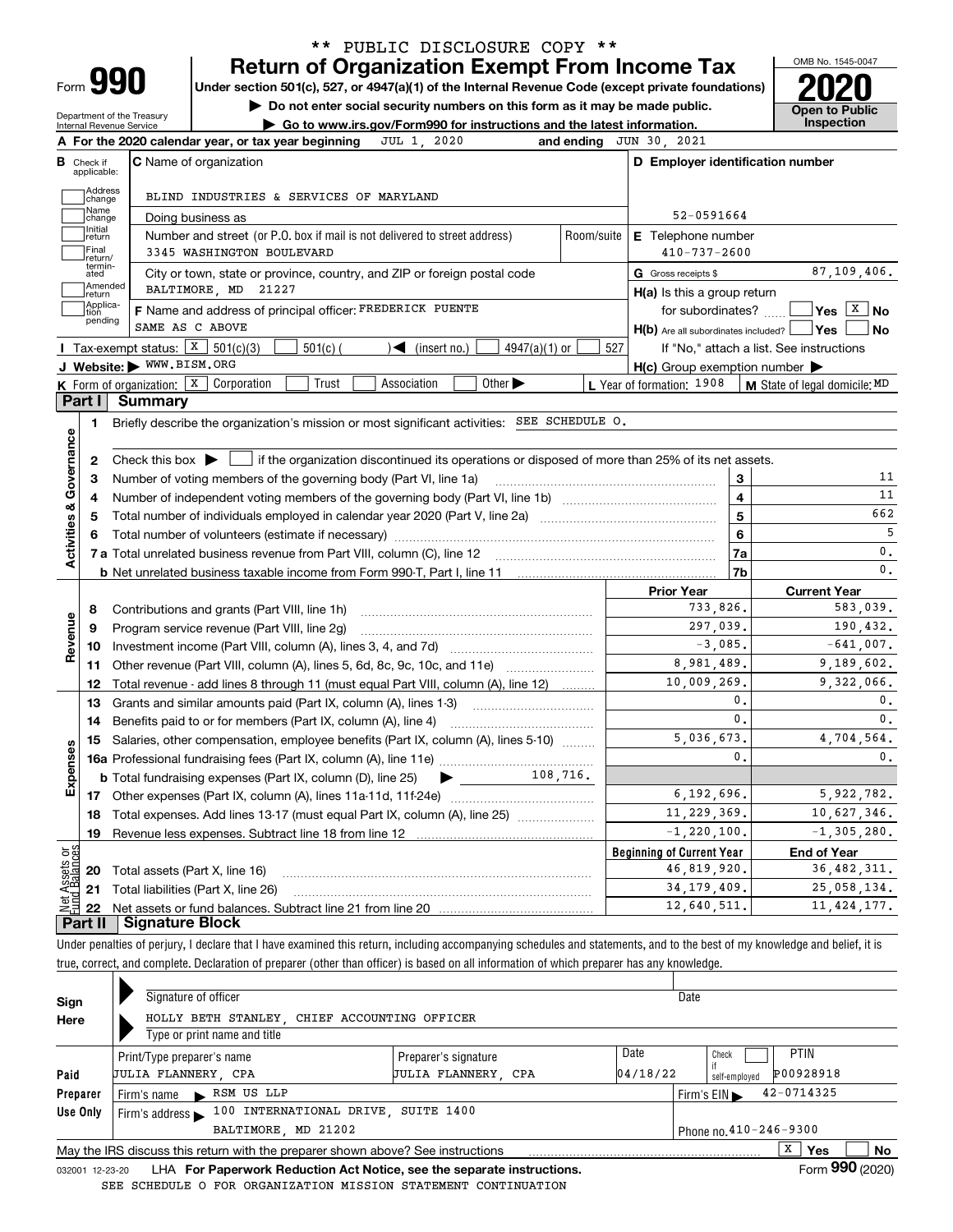|              | BLIND INDUSTRIES & SERVICES OF MARYLAND<br>Form 990 (2020)                                                                                   | 52-0591664          | Page 2                                       |
|--------------|----------------------------------------------------------------------------------------------------------------------------------------------|---------------------|----------------------------------------------|
|              | <b>Part III Statement of Program Service Accomplishments</b>                                                                                 |                     |                                              |
|              |                                                                                                                                              |                     | $\mathbf{X}$                                 |
| 1            | Briefly describe the organization's mission:                                                                                                 |                     |                                              |
|              | TO PROVIDE STABLE CAREER OPPORTUNITIES, INNOVATIVE REHABILITATION                                                                            |                     |                                              |
|              | PROGRAMS, QUALITY PRODUCTS AND SERVICES, AND TO DEVELOP RESOURCES FOR                                                                        |                     |                                              |
|              | TRAINING AND EDUCATION.                                                                                                                      |                     |                                              |
|              |                                                                                                                                              |                     |                                              |
|              |                                                                                                                                              |                     |                                              |
| $\mathbf{2}$ | Did the organization undertake any significant program services during the year which were not listed on the                                 |                     |                                              |
|              | prior Form 990 or 990-EZ?                                                                                                                    |                     | $\sqrt{\mathsf{Yes}}$ $\sqrt{\mathsf{X}}$ No |
|              | If "Yes," describe these new services on Schedule O.                                                                                         |                     |                                              |
| 3            | Did the organization cease conducting, or make significant changes in how it conducts, any program services?                                 |                     | $\sqrt{Y}$ es $\boxed{X}$ No                 |
|              | If "Yes," describe these changes on Schedule O.                                                                                              |                     |                                              |
| 4            | Describe the organization's program service accomplishments for each of its three largest program services, as measured by expenses.         |                     |                                              |
|              | Section 501(c)(3) and 501(c)(4) organizations are required to report the amount of grants and allocations to others, the total expenses, and |                     |                                              |
|              | revenue, if any, for each program service reported.                                                                                          |                     |                                              |
| 4a           | $\frac{1}{2}$ (Code: ) (Expenses \$ 5,105,234. including grants of \$<br>$\angle$ (Revenue \$                                                |                     | 9,189,602.                                   |
|              | INDUSTRIES DIVISION, OFFICE STORES, CUTTING & SEWING DIVISIONS, AND                                                                          |                     |                                              |
|              | VENDING PROVIDING EMPLOYMENT AND VOCATIONAL TRAINING TO APPROXIMATELY                                                                        |                     |                                              |
|              |                                                                                                                                              |                     |                                              |
|              | 252 ADULT BLIND AND SEVERELY MULTIPLE DISABLED BLIND.                                                                                        |                     |                                              |
|              |                                                                                                                                              |                     |                                              |
|              |                                                                                                                                              |                     |                                              |
|              |                                                                                                                                              |                     |                                              |
|              |                                                                                                                                              |                     |                                              |
|              |                                                                                                                                              |                     |                                              |
|              |                                                                                                                                              |                     |                                              |
|              |                                                                                                                                              |                     |                                              |
|              |                                                                                                                                              |                     |                                              |
|              |                                                                                                                                              |                     |                                              |
|              |                                                                                                                                              |                     |                                              |
| 4b           | (Code: ) (Expenses \$ 837, 897. including grants of \$                                                                                       | $\left($ Revenue \$ | 190, 432.                                    |
|              | PROGRAM FOR REHABILITATION, SOCIAL SERVICES AND VOCATIONAL TRAINING FOR                                                                      |                     |                                              |
|              | THE ADULT BLIND AND SEVERELY MULTIPLE DISABLED. PROVIDED TRAINING TO                                                                         |                     |                                              |
|              | APPROXIMATELY 972 BLIND INDIVIDUALS THROUGH VARIOUS PROGRAMS AND                                                                             |                     |                                              |
|              | PROVIDED AIDS & APPLIANCES TO APPROXIMATELY 223 BLIND INDIVIDUALS.                                                                           |                     |                                              |
|              |                                                                                                                                              |                     |                                              |
|              | BISM CONTINUES TO MOVE TOWARDS OUR GOAL OF PROVIDING SERVICES TO PEOPLE                                                                      |                     |                                              |
|              | OF ALL AGES WHO ARE BLIND OR VISUALLY IMPAIRED BY OFFERING THE                                                                               |                     |                                              |
|              | FOLLOWING PROGRAMS:                                                                                                                          |                     |                                              |
|              |                                                                                                                                              |                     |                                              |
|              | CORE PROGRAM                                                                                                                                 |                     |                                              |
|              |                                                                                                                                              |                     |                                              |
|              | BISM'S COMPREHENSIVE ORIENTATION, REHABILITATION, AND EMPOWERMENT                                                                            |                     |                                              |
|              | (CORE) PROGRAM TEACHES BLIND AND VISUALLY IMPAIRED ADULTS THE SKILLS OF                                                                      |                     |                                              |
| 4с           |                                                                                                                                              |                     |                                              |
|              |                                                                                                                                              |                     |                                              |
|              |                                                                                                                                              |                     |                                              |
|              |                                                                                                                                              |                     |                                              |
|              |                                                                                                                                              |                     |                                              |
|              |                                                                                                                                              |                     |                                              |
|              |                                                                                                                                              |                     |                                              |
|              |                                                                                                                                              |                     |                                              |
|              |                                                                                                                                              |                     |                                              |
|              |                                                                                                                                              |                     |                                              |
|              |                                                                                                                                              |                     |                                              |
|              |                                                                                                                                              |                     |                                              |
|              |                                                                                                                                              |                     |                                              |
|              |                                                                                                                                              |                     |                                              |
| 4d           | Other program services (Describe on Schedule O.)                                                                                             |                     |                                              |
|              | (Expenses \$<br>including grants of \$<br>(Revenue \$                                                                                        |                     |                                              |
|              | 5,943,131.<br><b>4e</b> Total program service expenses $\blacktriangleright$                                                                 |                     |                                              |
|              |                                                                                                                                              |                     | QQQ                                          |

Form (2020) **990**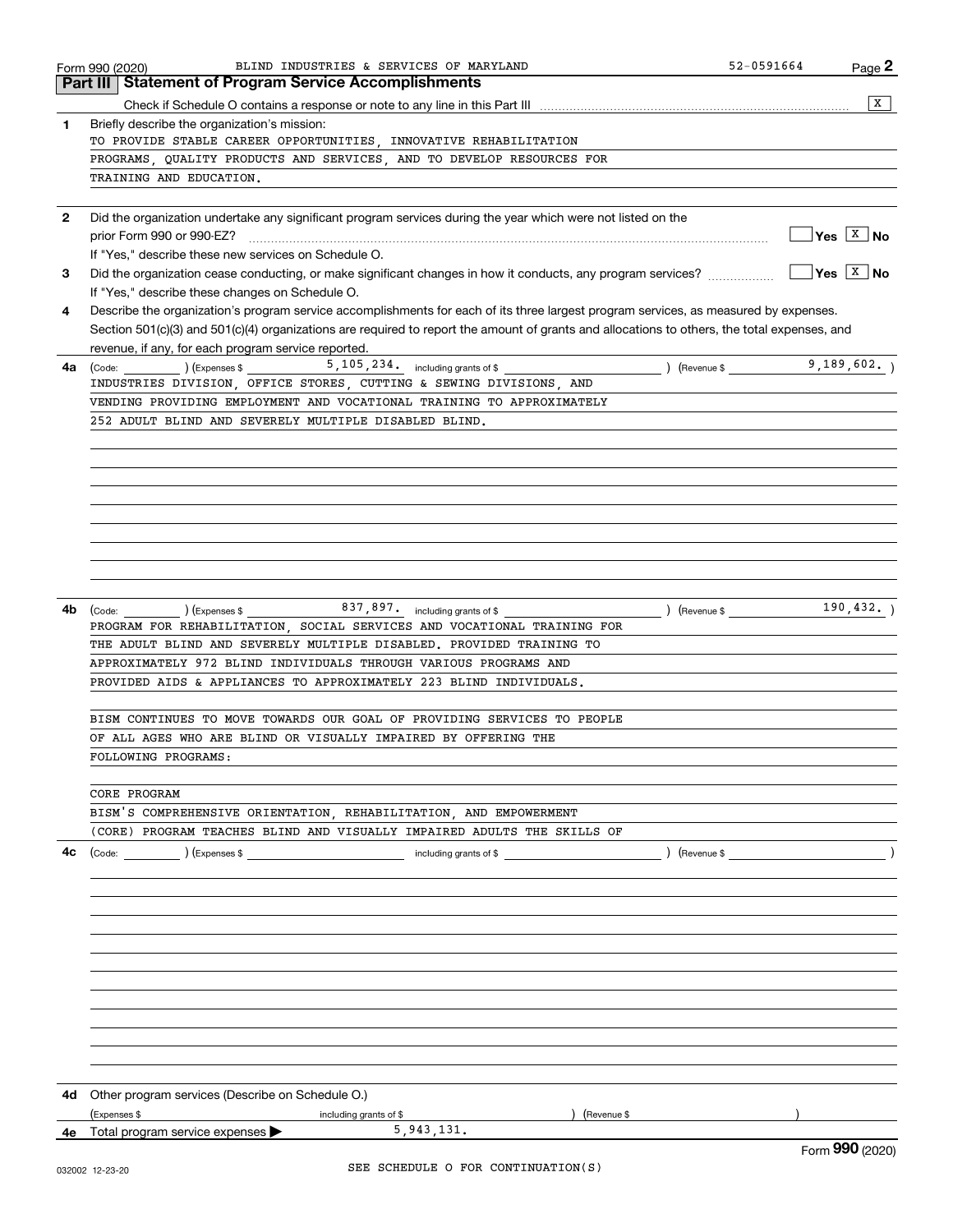Form 990 (2020) Page **3Part IV Checklist of Required Schedules** BLIND INDUSTRIES & SERVICES OF MARYLAND 52-0591664

|     |                                                                                                                                       |                 | Yes | No     |
|-----|---------------------------------------------------------------------------------------------------------------------------------------|-----------------|-----|--------|
| 1   | Is the organization described in section 501(c)(3) or 4947(a)(1) (other than a private foundation)?                                   |                 |     |        |
|     |                                                                                                                                       | 1               | Х   |        |
| 2   |                                                                                                                                       | $\mathbf{2}$    | х   |        |
| 3   | Did the organization engage in direct or indirect political campaign activities on behalf of or in opposition to candidates for       |                 |     |        |
|     |                                                                                                                                       | 3               |     | x      |
| 4   | Section 501(c)(3) organizations. Did the organization engage in lobbying activities, or have a section 501(h) election in effect      |                 |     |        |
|     |                                                                                                                                       | 4               | х   |        |
| 5   | Is the organization a section 501(c)(4), 501(c)(5), or 501(c)(6) organization that receives membership dues, assessments, or          |                 |     |        |
|     |                                                                                                                                       | 5               |     | x      |
| 6   | Did the organization maintain any donor advised funds or any similar funds or accounts for which donors have the right to             |                 |     |        |
|     | provide advice on the distribution or investment of amounts in such funds or accounts? If "Yes," complete Schedule D, Part I          | 6               |     | x      |
| 7   | Did the organization receive or hold a conservation easement, including easements to preserve open space,                             |                 |     |        |
|     |                                                                                                                                       | $\overline{7}$  |     | x      |
| 8   | Did the organization maintain collections of works of art, historical treasures, or other similar assets? If "Yes," complete          |                 |     |        |
|     |                                                                                                                                       | 8               |     | х      |
| 9   | Did the organization report an amount in Part X, line 21, for escrow or custodial account liability, serve as a custodian for         |                 |     |        |
|     | amounts not listed in Part X; or provide credit counseling, debt management, credit repair, or debt negotiation services?             |                 |     |        |
|     |                                                                                                                                       | 9               |     | х      |
| 10  | Did the organization, directly or through a related organization, hold assets in donor-restricted endowments                          |                 |     |        |
|     |                                                                                                                                       | 10              |     | х      |
| 11  | If the organization's answer to any of the following questions is "Yes," then complete Schedule D, Parts VI, VII, VIII, IX, or X      |                 |     |        |
|     | as applicable.                                                                                                                        |                 |     |        |
|     | a Did the organization report an amount for land, buildings, and equipment in Part X, line 10? If "Yes," complete Schedule D,         |                 |     |        |
|     |                                                                                                                                       | 11a             | х   |        |
|     | <b>b</b> Did the organization report an amount for investments - other securities in Part X, line 12, that is 5% or more of its total |                 |     |        |
|     |                                                                                                                                       | 11 <sub>b</sub> |     | х      |
|     | c Did the organization report an amount for investments - program related in Part X, line 13, that is 5% or more of its total         |                 |     |        |
|     |                                                                                                                                       | 11c             |     | х      |
|     | d Did the organization report an amount for other assets in Part X, line 15, that is 5% or more of its total assets reported in       |                 |     |        |
|     |                                                                                                                                       | 11d             |     | х      |
|     |                                                                                                                                       | 11e             | x   |        |
|     | f Did the organization's separate or consolidated financial statements for the tax year include a footnote that addresses             |                 |     |        |
|     | the organization's liability for uncertain tax positions under FIN 48 (ASC 740)? If "Yes," complete Schedule D, Part X                | 11f             | x   |        |
|     | 12a Did the organization obtain separate, independent audited financial statements for the tax year? If "Yes." complete               |                 |     |        |
|     |                                                                                                                                       | 12a             | x   |        |
|     | <b>b</b> Was the organization included in consolidated, independent audited financial statements for the tax year?                    |                 |     |        |
|     | If "Yes," and if the organization answered "No" to line 12a, then completing Schedule D, Parts XI and XII is optional manuman         | 12b             |     | Х      |
| 13  |                                                                                                                                       | 13              |     | X      |
| 14a | Did the organization maintain an office, employees, or agents outside of the United States?                                           | 14a             |     | Х      |
| b   | Did the organization have aggregate revenues or expenses of more than \$10,000 from grantmaking, fundraising, business,               |                 |     |        |
|     | investment, and program service activities outside the United States, or aggregate foreign investments valued at \$100,000            |                 |     |        |
|     |                                                                                                                                       | 14b             |     | х      |
| 15  | Did the organization report on Part IX, column (A), line 3, more than \$5,000 of grants or other assistance to or for any             |                 |     | х      |
|     |                                                                                                                                       | 15              |     |        |
| 16  | Did the organization report on Part IX, column (A), line 3, more than \$5,000 of aggregate grants or other assistance to              |                 |     | х      |
|     |                                                                                                                                       | 16              |     |        |
| 17  | Did the organization report a total of more than \$15,000 of expenses for professional fundraising services on Part IX,               |                 |     |        |
|     |                                                                                                                                       | 17              |     | х      |
| 18  | Did the organization report more than \$15,000 total of fundraising event gross income and contributions on Part VIII, lines          |                 |     | х      |
|     |                                                                                                                                       | 18              |     |        |
| 19  | Did the organization report more than \$15,000 of gross income from gaming activities on Part VIII, line 9a? If "Yes."                |                 |     |        |
|     |                                                                                                                                       | 19              |     | х<br>х |
|     |                                                                                                                                       | <b>20a</b>      |     |        |
| b   | If "Yes" to line 20a, did the organization attach a copy of its audited financial statements to this return?                          | 20 <sub>b</sub> |     |        |
| 21  | Did the organization report more than \$5,000 of grants or other assistance to any domestic organization or                           |                 |     | х      |
|     |                                                                                                                                       | 21              |     |        |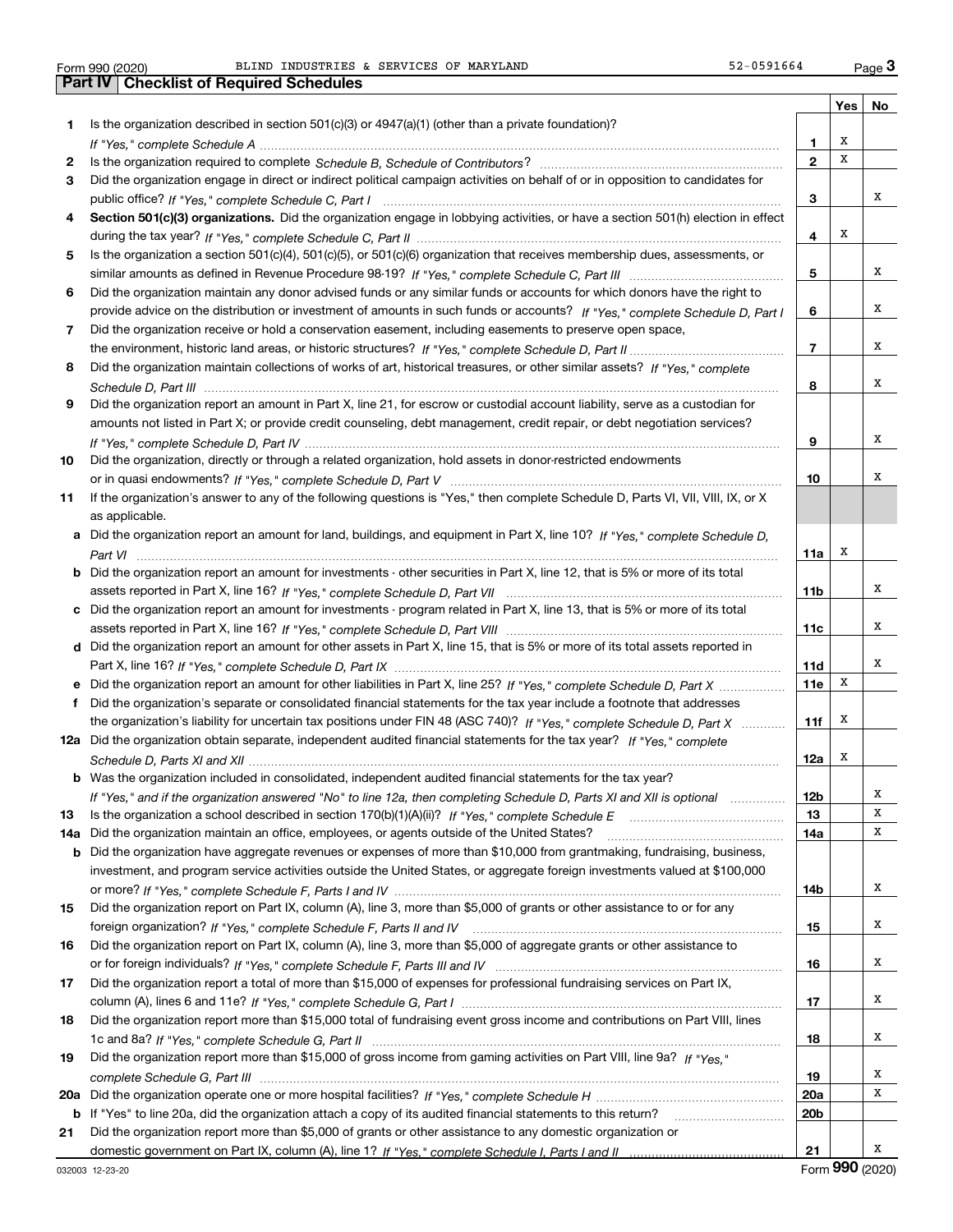*(continued)*

|               |                                                                                                                              |                 | Yes | No |
|---------------|------------------------------------------------------------------------------------------------------------------------------|-----------------|-----|----|
| 22            | Did the organization report more than \$5,000 of grants or other assistance to or for domestic individuals on                |                 |     |    |
|               |                                                                                                                              | 22              |     | х  |
| 23            | Did the organization answer "Yes" to Part VII, Section A, line 3, 4, or 5 about compensation of the organization's current   |                 |     |    |
|               | and former officers, directors, trustees, key employees, and highest compensated employees? If "Yes," complete               |                 |     |    |
|               |                                                                                                                              | 23              | х   |    |
|               | 24a Did the organization have a tax-exempt bond issue with an outstanding principal amount of more than \$100,000 as of the  |                 |     |    |
|               | last day of the year, that was issued after December 31, 2002? If "Yes," answer lines 24b through 24d and complete           |                 |     |    |
|               |                                                                                                                              | 24a             | х   |    |
|               |                                                                                                                              | 24b             |     | х  |
|               | c Did the organization maintain an escrow account other than a refunding escrow at any time during the year to defease       |                 |     |    |
|               |                                                                                                                              | 24c             |     | Х  |
|               |                                                                                                                              | 24d             |     | Х  |
|               | 25a Section 501(c)(3), 501(c)(4), and 501(c)(29) organizations. Did the organization engage in an excess benefit             |                 |     |    |
|               |                                                                                                                              | 25a             |     | х  |
|               | b Is the organization aware that it engaged in an excess benefit transaction with a disqualified person in a prior year, and |                 |     |    |
|               | that the transaction has not been reported on any of the organization's prior Forms 990 or 990-EZ? If "Yes," complete        |                 |     |    |
|               | Schedule L, Part I                                                                                                           | 25b             |     | Χ  |
| 26            | Did the organization report any amount on Part X, line 5 or 22, for receivables from or payables to any current              |                 |     |    |
|               | or former officer, director, trustee, key employee, creator or founder, substantial contributor, or 35%                      |                 |     |    |
|               |                                                                                                                              | 26              |     | х  |
| 27            | Did the organization provide a grant or other assistance to any current or former officer, director, trustee, key employee,  |                 |     |    |
|               | creator or founder, substantial contributor or employee thereof, a grant selection committee member, or to a 35% controlled  |                 |     |    |
|               | entity (including an employee thereof) or family member of any of these persons? If "Yes," complete Schedule L, Part III     | 27              |     | Х  |
| 28            | Was the organization a party to a business transaction with one of the following parties (see Schedule L, Part IV            |                 |     |    |
|               | instructions, for applicable filing thresholds, conditions, and exceptions):                                                 |                 |     |    |
|               | a A current or former officer, director, trustee, key employee, creator or founder, or substantial contributor? If           |                 |     | Х  |
|               |                                                                                                                              | 28a             |     | х  |
|               |                                                                                                                              | 28 <sub>b</sub> |     |    |
|               | c A 35% controlled entity of one or more individuals and/or organizations described in lines 28a or 28b? If                  | 28c             |     | Х  |
| 29            |                                                                                                                              | 29              |     | Х  |
| 30            | Did the organization receive contributions of art, historical treasures, or other similar assets, or qualified conservation  |                 |     |    |
|               |                                                                                                                              | 30              |     | х  |
| 31            | Did the organization liquidate, terminate, or dissolve and cease operations? If "Yes," complete Schedule N, Part I           | 31              |     | х  |
| 32            | Did the organization sell, exchange, dispose of, or transfer more than 25% of its net assets? If "Yes," complete             |                 |     |    |
|               |                                                                                                                              | 32              |     | х  |
| 33            | Did the organization own 100% of an entity disregarded as separate from the organization under Regulations                   |                 |     |    |
|               |                                                                                                                              | 33              |     | Х  |
| 34            | Was the organization related to any tax-exempt or taxable entity? If "Yes," complete Schedule R, Part II, III, or IV, and    |                 |     |    |
|               |                                                                                                                              | 34              | х   |    |
|               | 35a Did the organization have a controlled entity within the meaning of section 512(b)(13)?                                  | 35a             |     | Х  |
|               | b If "Yes" to line 35a, did the organization receive any payment from or engage in any transaction with a controlled entity  |                 |     |    |
|               |                                                                                                                              | 35b             |     |    |
| 36            | Section 501(c)(3) organizations. Did the organization make any transfers to an exempt non-charitable related organization?   |                 |     |    |
|               |                                                                                                                              | 36              |     | Х  |
| 37            | Did the organization conduct more than 5% of its activities through an entity that is not a related organization             |                 |     |    |
|               |                                                                                                                              | 37              |     | Х  |
| 38            | Did the organization complete Schedule O and provide explanations in Schedule O for Part VI, lines 11b and 19?               |                 |     |    |
|               | Note: All Form 990 filers are required to complete Schedule O                                                                | 38              | х   |    |
| <b>Part V</b> | <b>Statements Regarding Other IRS Filings and Tax Compliance</b>                                                             |                 |     |    |
|               | Check if Schedule O contains a response or note to any line in this Part V                                                   |                 |     |    |
|               |                                                                                                                              |                 | Yes | No |
|               | 58<br>1a                                                                                                                     |                 |     |    |
| b             | 0<br>Enter the number of Forms W-2G included in line 1a. Enter -0- if not applicable<br>1b                                   |                 |     |    |
|               | c Did the organization comply with backup withholding rules for reportable payments to vendors and reportable gaming         |                 |     |    |
|               |                                                                                                                              | 1c              | x   |    |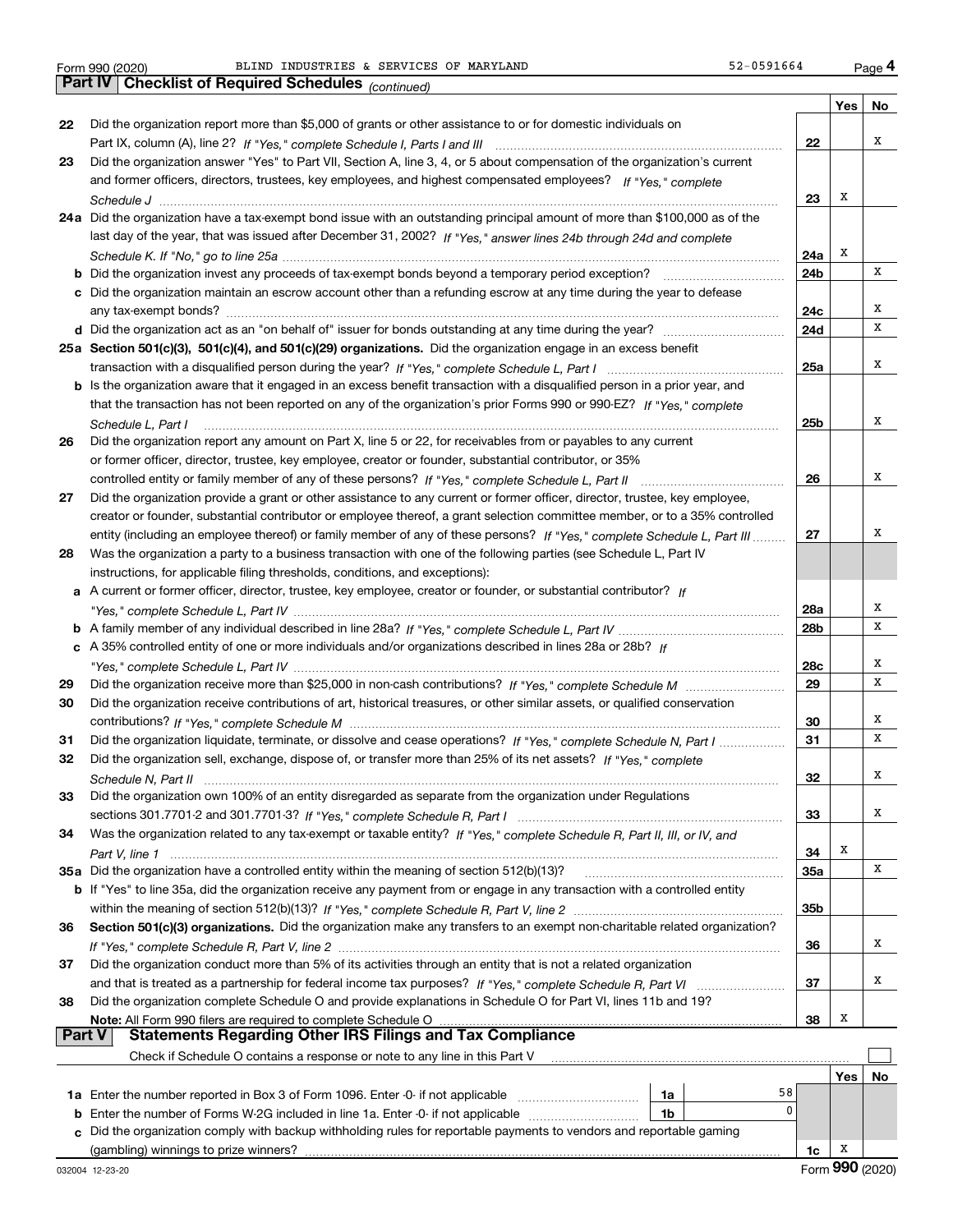|     | 52-0591664<br>BLIND INDUSTRIES & SERVICES OF MARYLAND<br>Form 990 (2020)                                                                                                                                                            |                |     | Page 5 |  |  |  |  |  |  |  |
|-----|-------------------------------------------------------------------------------------------------------------------------------------------------------------------------------------------------------------------------------------|----------------|-----|--------|--|--|--|--|--|--|--|
|     | <b>Part V</b><br>Statements Regarding Other IRS Filings and Tax Compliance (continued)                                                                                                                                              |                |     |        |  |  |  |  |  |  |  |
|     | 2a Enter the number of employees reported on Form W-3, Transmittal of Wage and Tax Statements,                                                                                                                                      |                | Yes | No     |  |  |  |  |  |  |  |
|     | 662<br>filed for the calendar year ending with or within the year covered by this return<br>2a                                                                                                                                      |                |     |        |  |  |  |  |  |  |  |
|     |                                                                                                                                                                                                                                     |                |     |        |  |  |  |  |  |  |  |
|     |                                                                                                                                                                                                                                     | 2 <sub>b</sub> | х   |        |  |  |  |  |  |  |  |
| За  | Did the organization have unrelated business gross income of \$1,000 or more during the year?                                                                                                                                       |                |     |        |  |  |  |  |  |  |  |
|     |                                                                                                                                                                                                                                     |                |     |        |  |  |  |  |  |  |  |
|     | 4a At any time during the calendar year, did the organization have an interest in, or a signature or other authority over, a                                                                                                        |                |     |        |  |  |  |  |  |  |  |
|     | financial account in a foreign country (such as a bank account, securities account, or other financial account)?                                                                                                                    |                |     |        |  |  |  |  |  |  |  |
|     | <b>b</b> If "Yes," enter the name of the foreign country $\blacktriangleright$                                                                                                                                                      | 4a             |     |        |  |  |  |  |  |  |  |
|     | See instructions for filing requirements for FinCEN Form 114, Report of Foreign Bank and Financial Accounts (FBAR).                                                                                                                 |                |     |        |  |  |  |  |  |  |  |
| 5a  | Was the organization a party to a prohibited tax shelter transaction at any time during the tax year?                                                                                                                               | 5a             |     | х      |  |  |  |  |  |  |  |
| b   |                                                                                                                                                                                                                                     | 5 <sub>b</sub> |     | х      |  |  |  |  |  |  |  |
| с   |                                                                                                                                                                                                                                     | 5c             |     |        |  |  |  |  |  |  |  |
|     | 6a Does the organization have annual gross receipts that are normally greater than \$100,000, and did the organization solicit                                                                                                      |                |     |        |  |  |  |  |  |  |  |
|     | any contributions that were not tax deductible as charitable contributions?                                                                                                                                                         | 6a             |     | х      |  |  |  |  |  |  |  |
|     | <b>b</b> If "Yes," did the organization include with every solicitation an express statement that such contributions or gifts                                                                                                       |                |     |        |  |  |  |  |  |  |  |
|     | were not tax deductible?                                                                                                                                                                                                            | 6b             |     |        |  |  |  |  |  |  |  |
| 7   | Organizations that may receive deductible contributions under section 170(c).                                                                                                                                                       |                |     |        |  |  |  |  |  |  |  |
| a   | Did the organization receive a payment in excess of \$75 made partly as a contribution and partly for goods and services provided to the payor?                                                                                     | 7a             |     | х      |  |  |  |  |  |  |  |
| b   | If "Yes," did the organization notify the donor of the value of the goods or services provided?                                                                                                                                     | 7b             |     |        |  |  |  |  |  |  |  |
|     | c Did the organization sell, exchange, or otherwise dispose of tangible personal property for which it was required                                                                                                                 |                |     |        |  |  |  |  |  |  |  |
|     |                                                                                                                                                                                                                                     | 7c             |     | х      |  |  |  |  |  |  |  |
|     | 7d                                                                                                                                                                                                                                  |                |     |        |  |  |  |  |  |  |  |
| е   | Did the organization receive any funds, directly or indirectly, to pay premiums on a personal benefit contract?                                                                                                                     |                |     |        |  |  |  |  |  |  |  |
| f   | Did the organization, during the year, pay premiums, directly or indirectly, on a personal benefit contract?                                                                                                                        |                |     |        |  |  |  |  |  |  |  |
| g   | If the organization received a contribution of qualified intellectual property, did the organization file Form 8899 as required?                                                                                                    |                |     |        |  |  |  |  |  |  |  |
| h   | If the organization received a contribution of cars, boats, airplanes, or other vehicles, did the organization file a Form 1098-C?                                                                                                  |                |     |        |  |  |  |  |  |  |  |
| 8   | Sponsoring organizations maintaining donor advised funds. Did a donor advised fund maintained by the                                                                                                                                |                |     |        |  |  |  |  |  |  |  |
|     | sponsoring organization have excess business holdings at any time during the year?                                                                                                                                                  | 8              |     |        |  |  |  |  |  |  |  |
| 9   | Sponsoring organizations maintaining donor advised funds.                                                                                                                                                                           |                |     |        |  |  |  |  |  |  |  |
| a   | Did the sponsoring organization make any taxable distributions under section 4966?                                                                                                                                                  | 9a             |     |        |  |  |  |  |  |  |  |
| b   | Did the sponsoring organization make a distribution to a donor, donor advisor, or related person?                                                                                                                                   | 9b             |     |        |  |  |  |  |  |  |  |
| 10  | Section 501(c)(7) organizations. Enter:                                                                                                                                                                                             |                |     |        |  |  |  |  |  |  |  |
| а   | 10a                                                                                                                                                                                                                                 |                |     |        |  |  |  |  |  |  |  |
|     | 10 <sub>b</sub><br>Gross receipts, included on Form 990, Part VIII, line 12, for public use of club facilities                                                                                                                      |                |     |        |  |  |  |  |  |  |  |
| 11  | Section 501(c)(12) organizations. Enter:                                                                                                                                                                                            |                |     |        |  |  |  |  |  |  |  |
| а   | Gross income from members or shareholders<br>11a                                                                                                                                                                                    |                |     |        |  |  |  |  |  |  |  |
| b   | Gross income from other sources (Do not net amounts due or paid to other sources against                                                                                                                                            |                |     |        |  |  |  |  |  |  |  |
|     | amounts due or received from them.)<br>11b                                                                                                                                                                                          |                |     |        |  |  |  |  |  |  |  |
|     | 12a Section 4947(a)(1) non-exempt charitable trusts. Is the organization filing Form 990 in lieu of Form 1041?                                                                                                                      | 12a            |     |        |  |  |  |  |  |  |  |
|     | 12b<br><b>b</b> If "Yes," enter the amount of tax-exempt interest received or accrued during the year                                                                                                                               |                |     |        |  |  |  |  |  |  |  |
| 13  | Section 501(c)(29) qualified nonprofit health insurance issuers.                                                                                                                                                                    |                |     |        |  |  |  |  |  |  |  |
| а   | Is the organization licensed to issue qualified health plans in more than one state?                                                                                                                                                | 13а            |     |        |  |  |  |  |  |  |  |
|     | Note: See the instructions for additional information the organization must report on Schedule O.                                                                                                                                   |                |     |        |  |  |  |  |  |  |  |
| b   | Enter the amount of reserves the organization is required to maintain by the states in which the                                                                                                                                    |                |     |        |  |  |  |  |  |  |  |
|     | 13 <sub>b</sub><br>13c                                                                                                                                                                                                              |                |     |        |  |  |  |  |  |  |  |
| c   |                                                                                                                                                                                                                                     |                |     | х      |  |  |  |  |  |  |  |
| 14a | Did the organization receive any payments for indoor tanning services during the tax year?                                                                                                                                          | 14a            |     |        |  |  |  |  |  |  |  |
|     | <b>b</b> If "Yes," has it filed a Form 720 to report these payments? If "No," provide an explanation on Schedule O<br>Is the organization subject to the section 4960 tax on payment(s) of more than \$1,000,000 in remuneration or | 14b            |     |        |  |  |  |  |  |  |  |
| 15  |                                                                                                                                                                                                                                     | 15             |     | x      |  |  |  |  |  |  |  |
|     | If "Yes," see instructions and file Form 4720, Schedule N.                                                                                                                                                                          |                |     |        |  |  |  |  |  |  |  |
| 16  | Is the organization an educational institution subject to the section 4968 excise tax on net investment income?                                                                                                                     | 16             |     | x      |  |  |  |  |  |  |  |
|     | If "Yes," complete Form 4720, Schedule O.                                                                                                                                                                                           |                |     |        |  |  |  |  |  |  |  |
|     |                                                                                                                                                                                                                                     |                |     |        |  |  |  |  |  |  |  |

Form (2020) **990**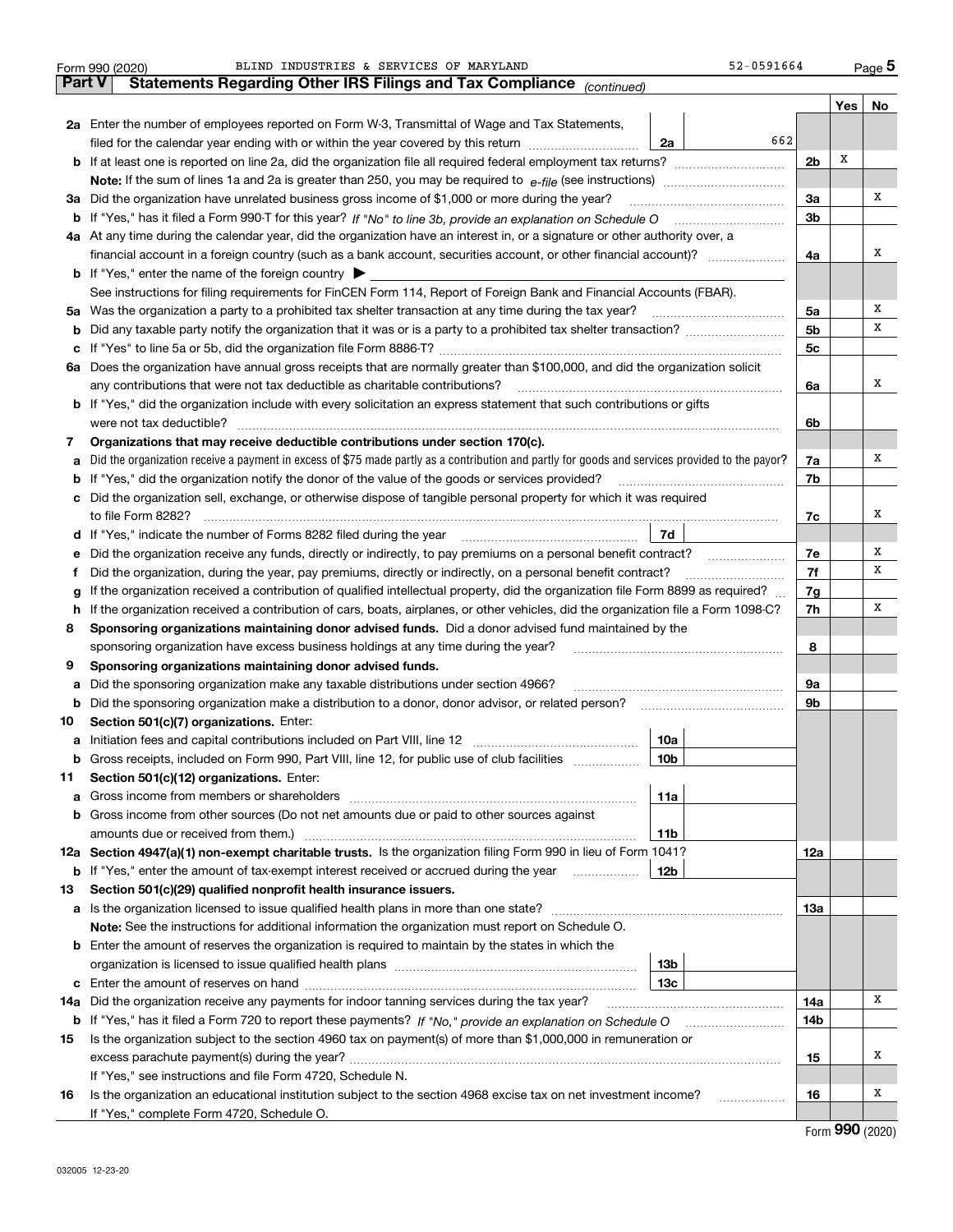|          | 52-0591664<br>BLIND INDUSTRIES & SERVICES OF MARYLAND<br>Form 990 (2020)                                                                                                                                                       |                 |     | Page <sup>6</sup>       |
|----------|--------------------------------------------------------------------------------------------------------------------------------------------------------------------------------------------------------------------------------|-----------------|-----|-------------------------|
|          | Part VI Governance, Management, and Disclosure For each "Yes" response to lines 2 through 7b below, and for a "No" response                                                                                                    |                 |     |                         |
|          | to line 8a, 8b, or 10b below, describe the circumstances, processes, or changes on Schedule O. See instructions.                                                                                                               |                 |     |                         |
|          | Check if Schedule O contains a response or note to any line in this Part VI                                                                                                                                                    |                 |     | $\overline{\mathbf{x}}$ |
|          | <b>Section A. Governing Body and Management</b>                                                                                                                                                                                |                 |     |                         |
|          |                                                                                                                                                                                                                                |                 | Yes | No                      |
|          | 11<br>1a Enter the number of voting members of the governing body at the end of the tax year<br>1a                                                                                                                             |                 |     |                         |
|          | If there are material differences in voting rights among members of the governing body, or if the governing                                                                                                                    |                 |     |                         |
|          | body delegated broad authority to an executive committee or similar committee, explain on Schedule O.                                                                                                                          |                 |     |                         |
| b        | 11<br>Enter the number of voting members included on line 1a, above, who are independent<br>1b                                                                                                                                 |                 |     |                         |
| 2        | Did any officer, director, trustee, or key employee have a family relationship or a business relationship with any other                                                                                                       |                 |     |                         |
|          | officer, director, trustee, or key employee?                                                                                                                                                                                   | 2               |     | х                       |
| 3        | Did the organization delegate control over management duties customarily performed by or under the direct supervision                                                                                                          |                 |     |                         |
|          | of officers, directors, trustees, or key employees to a management company or other person?                                                                                                                                    | з               |     | х                       |
| 4        | Did the organization make any significant changes to its governing documents since the prior Form 990 was filed?                                                                                                               | 4               |     | х                       |
| 5        | Did the organization become aware during the year of a significant diversion of the organization's assets?                                                                                                                     | 5               |     | х                       |
| 6        | Did the organization have members or stockholders?                                                                                                                                                                             | 6               |     | х                       |
| 7a       | Did the organization have members, stockholders, or other persons who had the power to elect or appoint one or                                                                                                                 |                 |     |                         |
|          | more members of the governing body?                                                                                                                                                                                            | 7a              |     | х                       |
| b        | Are any governance decisions of the organization reserved to (or subject to approval by) members, stockholders, or                                                                                                             |                 |     |                         |
|          | persons other than the governing body?                                                                                                                                                                                         | 7b              |     | х                       |
| 8        | Did the organization contemporaneously document the meetings held or written actions undertaken during the year by the following:                                                                                              |                 |     |                         |
| a        |                                                                                                                                                                                                                                | 8а              | x   |                         |
| b        | Each committee with authority to act on behalf of the governing body?                                                                                                                                                          | 8b              | х   |                         |
| 9        | Is there any officer, director, trustee, or key employee listed in Part VII, Section A, who cannot be reached at the                                                                                                           |                 |     |                         |
|          |                                                                                                                                                                                                                                | 9               |     | х                       |
|          | Section B. Policies <sub>(This</sub> Section B requests information about policies not required by the Internal Revenue Code.)                                                                                                 |                 |     |                         |
|          |                                                                                                                                                                                                                                |                 | Yes | No                      |
|          |                                                                                                                                                                                                                                | 10a             |     | х                       |
|          | b If "Yes," did the organization have written policies and procedures governing the activities of such chapters, affiliates,                                                                                                   |                 |     |                         |
|          | and branches to ensure their operations are consistent with the organization's exempt purposes?                                                                                                                                | 10 <sub>b</sub> |     |                         |
| 11a      | Has the organization provided a complete copy of this Form 990 to all members of its governing body before filing the form?                                                                                                    | 11a             | x   |                         |
| b        | Describe in Schedule O the process, if any, used by the organization to review this Form 990.                                                                                                                                  |                 |     |                         |
|          |                                                                                                                                                                                                                                | 12a             | x   |                         |
| 12a<br>b |                                                                                                                                                                                                                                | 12b             | х   |                         |
|          | Did the organization regularly and consistently monitor and enforce compliance with the policy? If "Yes." describe                                                                                                             |                 |     |                         |
|          |                                                                                                                                                                                                                                | 12c             | x   |                         |
|          | in Schedule O how this was done measured and contain an according to the state of the schedule O how this was                                                                                                                  | 13              | X   |                         |
|          | Did the organization have a written document retention and destruction policy?                                                                                                                                                 |                 | х   |                         |
| 14       |                                                                                                                                                                                                                                | 14              |     |                         |
| 15       | Did the process for determining compensation of the following persons include a review and approval by independent                                                                                                             |                 |     |                         |
|          | persons, comparability data, and contemporaneous substantiation of the deliberation and decision?                                                                                                                              |                 | x   |                         |
|          | The organization's CEO, Executive Director, or top management official manufactured contains and contained a manufactured with the organization's CEO, Executive Director, or top management official manufactured and contain | 15a             |     | х                       |
| b        | Other officers or key employees of the organization                                                                                                                                                                            | 15b             |     |                         |
|          | If "Yes" to line 15a or 15b, describe the process in Schedule O (see instructions).                                                                                                                                            |                 |     |                         |
|          | 16a Did the organization invest in, contribute assets to, or participate in a joint venture or similar arrangement with a                                                                                                      |                 |     |                         |
|          | taxable entity during the year?                                                                                                                                                                                                | 16a             |     | x                       |
|          | b If "Yes," did the organization follow a written policy or procedure requiring the organization to evaluate its participation                                                                                                 |                 |     |                         |
|          | in joint venture arrangements under applicable federal tax law, and take steps to safeguard the organization's                                                                                                                 |                 |     |                         |
|          | exempt status with respect to such arrangements?                                                                                                                                                                               | 16b             |     |                         |
|          | <b>Section C. Disclosure</b>                                                                                                                                                                                                   |                 |     |                         |
| 17       | List the states with which a copy of this Form 990 is required to be filed $\blacktriangleright$ MD                                                                                                                            |                 |     |                         |
| 18       | Section 6104 requires an organization to make its Forms 1023 (1024 or 1024-A, if applicable), 990, and 990-T (Section 501(c)(3)s only) available                                                                               |                 |     |                         |
|          | for public inspection. Indicate how you made these available. Check all that apply.                                                                                                                                            |                 |     |                         |
|          | $X \mid$ Own website<br>$X$ Upon request<br>Another's website<br>Other (explain on Schedule O)                                                                                                                                 |                 |     |                         |
| 19       | Describe on Schedule O whether (and if so, how) the organization made its governing documents, conflict of interest policy, and financial                                                                                      |                 |     |                         |
|          | statements available to the public during the tax year.                                                                                                                                                                        |                 |     |                         |
| 20       | State the name, address, and telephone number of the person who possesses the organization's books and records                                                                                                                 |                 |     |                         |
|          | HOLLY BETH STANLEY, CPA - 410-737-2600                                                                                                                                                                                         |                 |     |                         |
|          | 3345 WASHINGTON BOULEVARD, BALTIMORE, MD<br>21227                                                                                                                                                                              |                 |     |                         |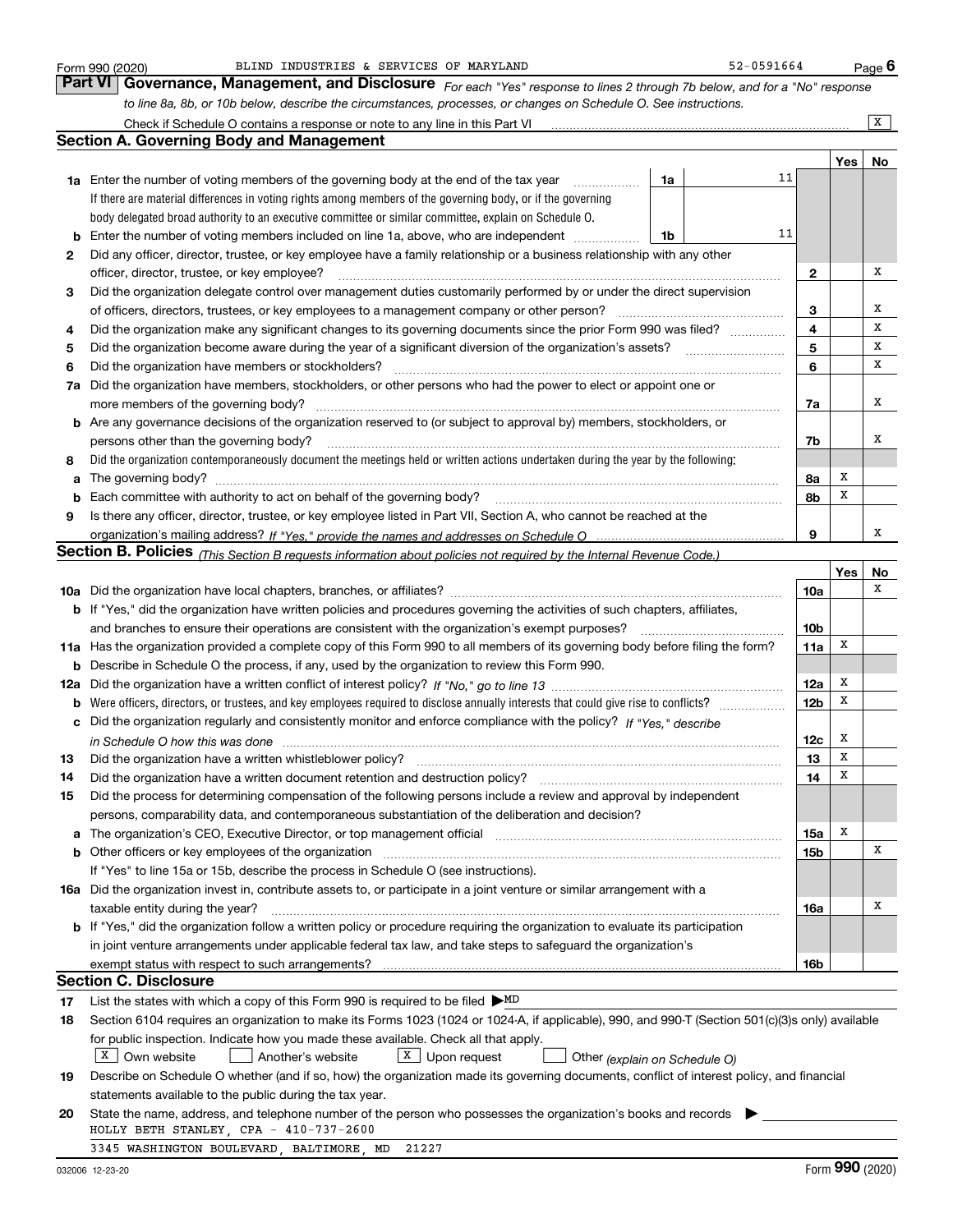$\mathcal{L}^{\text{max}}$ 

# **7Part VII Compensation of Officers, Directors, Trustees, Key Employees, Highest Compensated Employees, and Independent Contractors**

Check if Schedule O contains a response or note to any line in this Part VII

**Section A. Officers, Directors, Trustees, Key Employees, and Highest Compensated Employees**

**1a**  Complete this table for all persons required to be listed. Report compensation for the calendar year ending with or within the organization's tax year. **•** List all of the organization's current officers, directors, trustees (whether individuals or organizations), regardless of amount of compensation.

Enter -0- in columns (D), (E), and (F) if no compensation was paid.

 $\bullet$  List all of the organization's  $\,$ current key employees, if any. See instructions for definition of "key employee."

**•** List the organization's five current highest compensated employees (other than an officer, director, trustee, or key employee) who received reportable compensation (Box 5 of Form W-2 and/or Box 7 of Form 1099-MISC) of more than \$100,000 from the organization and any related organizations.

**•** List all of the organization's former officers, key employees, and highest compensated employees who received more than \$100,000 of reportable compensation from the organization and any related organizations.

**former directors or trustees**  ¥ List all of the organization's that received, in the capacity as a former director or trustee of the organization, more than \$10,000 of reportable compensation from the organization and any related organizations.

See instructions for the order in which to list the persons above.

Check this box if neither the organization nor any related organization compensated any current officer, director, or trustee.  $\mathcal{L}^{\text{max}}$ 

| (A)                             | (B)               |                               |                      |          | (C)          |                                                                  |        | (D)                  | (E)                           | (F)                |
|---------------------------------|-------------------|-------------------------------|----------------------|----------|--------------|------------------------------------------------------------------|--------|----------------------|-------------------------------|--------------------|
| Name and title                  | Average           |                               |                      | Position |              | (do not check more than one                                      |        | Reportable           | Reportable                    | Estimated          |
|                                 | hours per         |                               |                      |          |              | box, unless person is both an<br>officer and a director/trustee) |        | compensation<br>from | compensation                  | amount of<br>other |
|                                 | week<br>(list any |                               |                      |          |              |                                                                  |        | the                  | from related<br>organizations | compensation       |
|                                 | hours for         |                               |                      |          |              |                                                                  |        | organization         | (W-2/1099-MISC)               | from the           |
|                                 | related           |                               |                      |          |              |                                                                  |        | (W-2/1099-MISC)      |                               | organization       |
|                                 | organizations     |                               |                      |          |              |                                                                  |        |                      |                               | and related        |
|                                 | below             | ndividual trustee or director | nstitutional trustee | Officer  | Key employee | Highest compensated<br>employee                                  | Former |                      |                               | organizations      |
| (1)                             | line)<br>40.00    |                               |                      |          |              |                                                                  |        |                      |                               |                    |
| FREDERICK PUENTE<br>CEO         |                   |                               |                      | X        |              |                                                                  |        | 386, 314.            | 0.                            | 19,076.            |
| (2)<br>KENNETH BARNETT          | 40.00             |                               |                      |          |              |                                                                  |        |                      |                               |                    |
| VP SALES & MARKETING            |                   |                               |                      |          | X            |                                                                  |        |                      | $\mathbf{0}$ .                | 3,145.             |
| TOM KOHN<br>(3)                 | 40.00             |                               |                      |          |              |                                                                  |        | 233, 119.            |                               |                    |
| SENIOR DIRECTOR AND COUNSEL     |                   |                               |                      |          | X            |                                                                  |        | 220,207.             | 0.                            | 13,104.            |
| MICHAEL GARNTO<br>(4)           | 40.00             |                               |                      |          |              |                                                                  |        |                      |                               |                    |
| COO                             |                   |                               |                      | X        |              |                                                                  |        | 169,037.             | $\mathbf{0}$ .                | 2,800.             |
| (5) CHARLES COLLIER JR.         | 40.00             |                               |                      |          |              |                                                                  |        |                      |                               |                    |
| <b>SALES</b>                    |                   |                               |                      |          |              | X                                                                |        | 149,879.             | 0.                            | 14,691.            |
| (6) MICHAEL GOSSE               | 40.00             |                               |                      |          |              |                                                                  |        |                      |                               |                    |
| DIRECTOR OF ACCESSIBILITY       |                   |                               |                      |          |              | X                                                                |        | 136,806.             | 0.                            | 24, 206.           |
| (7)<br>TONY RODRIGUEZ           | 40.00             |                               |                      |          |              |                                                                  |        |                      |                               |                    |
| DIR OF MANUF & PROCESS IMPROV   |                   |                               |                      |          |              | X                                                                |        | 130,001.             | 0.                            | 15,036.            |
| (8) HOLLY BETH STANLEY          | 40.00             |                               |                      |          |              |                                                                  |        |                      |                               |                    |
| CHIEF ACCOUTNING OFFICER        |                   |                               |                      | х        |              |                                                                  |        | 124,675.             | 0.                            | 16,169.            |
| (9) GREGG KALIFUT               | 40.00             |                               |                      |          |              |                                                                  |        |                      |                               |                    |
| DIR OF SALES/MRKT (THRU 8/4/20) |                   |                               |                      |          |              | x                                                                |        | 112,367.             | 0.                            | 204.               |
| (10) ANTHONY WARNER             | 40.00             |                               |                      |          |              |                                                                  |        |                      |                               |                    |
| DIRECTOR OF HR                  |                   |                               |                      |          |              | X                                                                |        | 101,561.             | 0.                            | 1,139.             |
| (11) WILLIAM HADLOCK            | 2,00              |                               |                      |          |              |                                                                  |        |                      |                               |                    |
| VICE CHAIRMAN                   |                   | X                             |                      | X        |              |                                                                  |        | 1,000,               | 0.                            | 0.                 |
| (12) TYRONE BULLOCK             | 2.00              |                               |                      |          |              |                                                                  |        |                      |                               |                    |
| TRUSTEE                         |                   | X                             |                      |          |              |                                                                  |        | 1,000.               | 0.                            | $\mathbf 0$ .      |
| (13) WALTER BROWN               | 2,00              |                               |                      |          |              |                                                                  |        |                      |                               |                    |
| CHAIRMAN                        |                   | X                             |                      | x        |              |                                                                  |        | 900.                 | 0.                            | $\mathbf 0$ .      |
| (14) DONALD J. MORRIS           | 2,00              |                               |                      |          |              |                                                                  |        |                      |                               |                    |
| CHAIRMAN EMERITUS               |                   | X                             |                      | x        |              |                                                                  |        | 900.                 | 0.                            | $\mathbf{0}$ .     |
| (15) NORM CONWAY                | 2,00              |                               |                      |          |              |                                                                  |        |                      |                               |                    |
| TRUSTEE                         |                   | X                             |                      |          |              |                                                                  |        | 600                  | 0.                            | 0.                 |
| (16) GEORGE LITTRELL            | 2.00              |                               |                      |          |              |                                                                  |        |                      |                               |                    |
| VICE TREASURER                  |                   | x                             |                      | x        |              |                                                                  |        | 500                  | 0.                            | 0.                 |
| (17) MELBA TAYLOR               | 2,00              |                               |                      |          |              |                                                                  |        |                      |                               |                    |
| <b>SECRETARY</b>                |                   | x                             |                      | X        |              |                                                                  |        | 0.                   | 0.                            | 0.                 |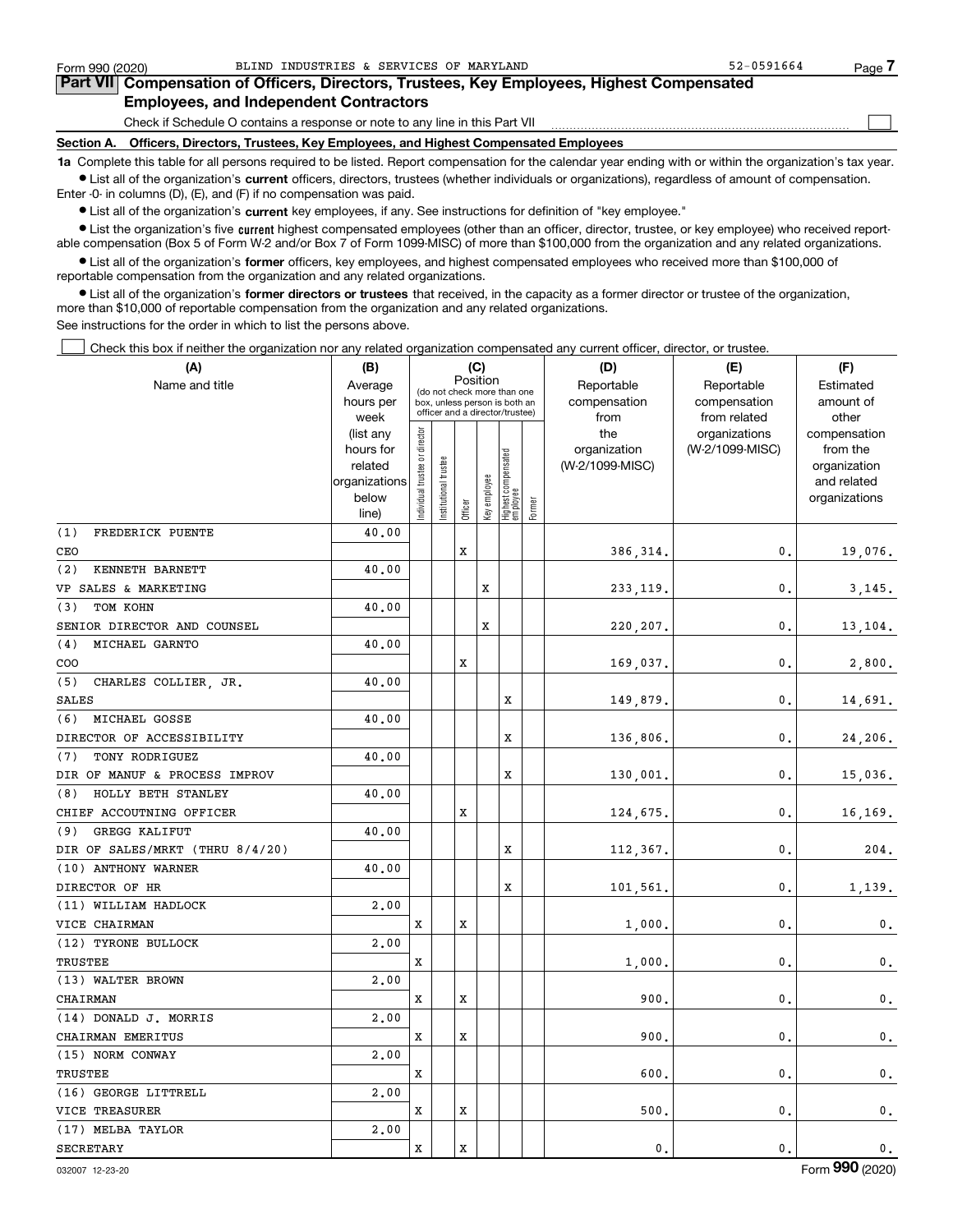| BLIND INDUSTRIES & SERVICES OF MARYLAND<br>Form 990 (2020)                                                                                 |                                                                                              |                                |                 |         |              |                                                                  |        |                             | 52-0591664                       |          |     |                          | Page 8   |
|--------------------------------------------------------------------------------------------------------------------------------------------|----------------------------------------------------------------------------------------------|--------------------------------|-----------------|---------|--------------|------------------------------------------------------------------|--------|-----------------------------|----------------------------------|----------|-----|--------------------------|----------|
| <b>Part VII</b><br>Section A. Officers, Directors, Trustees, Key Employees, and Highest Compensated Employees (continued)                  |                                                                                              |                                |                 |         |              |                                                                  |        |                             |                                  |          |     |                          |          |
| (A)<br>Name and title                                                                                                                      | (C)<br>(B)<br>(D)<br>(E)<br>Position<br>Average<br>Reportable<br>(do not check more than one |                                |                 |         |              |                                                                  |        |                             | Reportable                       |          |     | (F)<br>Estimated         |          |
|                                                                                                                                            | hours per                                                                                    |                                |                 |         |              | box, unless person is both an<br>officer and a director/trustee) |        | compensation                | compensation                     |          |     | amount of                |          |
|                                                                                                                                            | week<br>(list any                                                                            |                                |                 |         |              |                                                                  |        | from<br>the                 | from related                     |          |     | other                    |          |
|                                                                                                                                            | hours for                                                                                    | Individual trustee or director |                 |         |              |                                                                  |        | organization                | organizations<br>(W-2/1099-MISC) |          |     | compensation<br>from the |          |
|                                                                                                                                            | related                                                                                      |                                | trustee         |         |              | Highest compensated<br>employee                                  |        | (W-2/1099-MISC)             |                                  |          |     | organization             |          |
|                                                                                                                                            | organizations                                                                                |                                |                 |         |              |                                                                  |        |                             |                                  |          |     | and related              |          |
|                                                                                                                                            | below<br>line)                                                                               |                                | Institutional t | Officer | Key employee |                                                                  | Former |                             |                                  |          |     | organizations            |          |
| (18) JAMES R. BERENS                                                                                                                       | 2,00                                                                                         |                                |                 |         |              |                                                                  |        |                             |                                  |          |     |                          |          |
| TREASURER                                                                                                                                  |                                                                                              | x                              |                 | x       |              |                                                                  |        | 0.                          |                                  | 0.       |     |                          | 0.       |
| (19) JAMES DEREMEIK                                                                                                                        | 2,00                                                                                         |                                |                 |         |              |                                                                  |        |                             |                                  |          |     |                          |          |
| TRUSTEE                                                                                                                                    |                                                                                              | x                              |                 |         |              |                                                                  |        | 0.                          |                                  | 0.       |     |                          | $0$ .    |
| (20) CHRISTOPHER BERRY                                                                                                                     | 2,00                                                                                         |                                |                 |         |              |                                                                  |        |                             |                                  |          |     |                          |          |
| TRUSTEE                                                                                                                                    |                                                                                              | x                              |                 |         |              |                                                                  |        | 0.                          |                                  | 0.       |     |                          | 0.       |
| (21) SHIRLEY MOWERY                                                                                                                        | 2,00                                                                                         |                                |                 |         |              |                                                                  |        |                             |                                  |          |     |                          |          |
| TRUSTEE                                                                                                                                    |                                                                                              | x                              |                 |         |              |                                                                  |        | 0.                          |                                  | 0.       |     |                          | 0.       |
|                                                                                                                                            |                                                                                              |                                |                 |         |              |                                                                  |        |                             |                                  |          |     |                          |          |
|                                                                                                                                            |                                                                                              |                                |                 |         |              |                                                                  |        |                             |                                  |          |     |                          |          |
|                                                                                                                                            |                                                                                              |                                |                 |         |              |                                                                  |        |                             |                                  |          |     |                          |          |
|                                                                                                                                            |                                                                                              |                                |                 |         |              |                                                                  |        |                             |                                  |          |     |                          |          |
|                                                                                                                                            |                                                                                              |                                |                 |         |              |                                                                  |        |                             |                                  |          |     |                          |          |
|                                                                                                                                            |                                                                                              |                                |                 |         |              |                                                                  |        |                             |                                  |          |     |                          |          |
|                                                                                                                                            |                                                                                              |                                |                 |         |              |                                                                  |        |                             |                                  |          |     |                          |          |
|                                                                                                                                            |                                                                                              |                                |                 |         |              |                                                                  |        |                             |                                  |          |     |                          |          |
|                                                                                                                                            |                                                                                              |                                |                 |         |              |                                                                  |        |                             |                                  |          |     |                          |          |
|                                                                                                                                            |                                                                                              |                                |                 |         |              |                                                                  |        |                             |                                  |          |     |                          |          |
| 1b Subtotal                                                                                                                                |                                                                                              |                                |                 |         |              |                                                                  |        | 1,768,866.                  |                                  | 0.       |     |                          | 109,570. |
| c Total from continuation sheets to Part VII, Section A manufactor continuum                                                               |                                                                                              |                                |                 |         |              |                                                                  |        | 0.                          |                                  | 0.<br>0. |     |                          | 0.       |
|                                                                                                                                            |                                                                                              |                                |                 |         |              |                                                                  |        | 1,768,866.                  |                                  |          |     |                          | 109,570. |
| Total number of individuals (including but not limited to those listed above) who received more than \$100,000 of reportable<br>2          |                                                                                              |                                |                 |         |              |                                                                  |        |                             |                                  |          |     |                          | 11       |
| compensation from the organization $\blacktriangleright$                                                                                   |                                                                                              |                                |                 |         |              |                                                                  |        |                             |                                  |          |     | Yes                      | No       |
| Did the organization list any former officer, director, trustee, key employee, or highest compensated employee on<br>з                     |                                                                                              |                                |                 |         |              |                                                                  |        |                             |                                  |          |     |                          |          |
| line 1a? If "Yes," complete Schedule J for such individual manufactured contained and the Yes," complete Schedule J for such individual    |                                                                                              |                                |                 |         |              |                                                                  |        |                             |                                  |          | З   |                          | х        |
| For any individual listed on line 1a, is the sum of reportable compensation and other compensation from the organization<br>4              |                                                                                              |                                |                 |         |              |                                                                  |        |                             |                                  |          |     |                          |          |
|                                                                                                                                            |                                                                                              |                                |                 |         |              |                                                                  |        |                             |                                  |          | 4   | х                        |          |
| Did any person listed on line 1a receive or accrue compensation from any unrelated organization or individual for services<br>5            |                                                                                              |                                |                 |         |              |                                                                  |        |                             |                                  |          |     |                          |          |
|                                                                                                                                            |                                                                                              |                                |                 |         |              |                                                                  |        |                             |                                  |          | 5   |                          | х        |
| <b>Section B. Independent Contractors</b>                                                                                                  |                                                                                              |                                |                 |         |              |                                                                  |        |                             |                                  |          |     |                          |          |
| Complete this table for your five highest compensated independent contractors that received more than \$100,000 of compensation from<br>1. |                                                                                              |                                |                 |         |              |                                                                  |        |                             |                                  |          |     |                          |          |
| the organization. Report compensation for the calendar year ending with or within the organization's tax year.                             |                                                                                              |                                |                 |         |              |                                                                  |        |                             |                                  |          |     |                          |          |
| (A)                                                                                                                                        |                                                                                              |                                |                 |         |              |                                                                  |        | (B)                         |                                  |          | (C) |                          |          |
| Name and business address                                                                                                                  |                                                                                              |                                |                 |         |              |                                                                  |        | Description of services     |                                  |          |     | Compensation             |          |
| INSECT SHIELD MANUFACTURING INC                                                                                                            |                                                                                              |                                |                 |         |              |                                                                  |        |                             |                                  |          |     |                          |          |
| 814 W MARKET STREET, GREENSBORO, NC 27401                                                                                                  |                                                                                              |                                |                 |         |              |                                                                  |        | <b>FABRIC TREATMENT</b>     |                                  |          |     |                          | 792,245. |
| PAY TRACE, 12709 MIRABEAU PKWY, BLDG A,                                                                                                    |                                                                                              |                                |                 |         |              |                                                                  |        |                             |                                  |          |     |                          |          |
| STE 100, SPOKANE VALLEY, WA 992                                                                                                            |                                                                                              |                                |                 |         |              |                                                                  |        | CREDIT CARD PROCESSING FEES |                                  |          |     |                          | 616,222. |
| DEAN MACHINERY INTL INC<br>6855 SHILO RD EAST, ALPHARETTA, GA 30005                                                                        |                                                                                              |                                |                 |         |              |                                                                  |        | <b>BROKER</b>               |                                  |          |     |                          | 400,000. |
| LECTRA SYSTEMS INC                                                                                                                         |                                                                                              |                                |                 |         |              |                                                                  |        |                             |                                  |          |     |                          |          |
| 889 FRANKLIN RD S.E., MARIETTA, GA 30067                                                                                                   |                                                                                              |                                |                 |         |              |                                                                  |        | EQUIPMENT MAINTENANCE       |                                  |          |     |                          | 272,866. |
| OLD DOMINION FREIGHT LINE INC                                                                                                              |                                                                                              |                                |                 |         |              |                                                                  |        |                             |                                  |          |     |                          |          |
| PO BOX 415202, BOSTON, MA 02241                                                                                                            |                                                                                              |                                |                 |         |              |                                                                  |        | FREIGHT                     |                                  |          |     |                          | 164,586. |
| Total number of independent contractors (including but not limited to those listed above) who received more than<br>2                      |                                                                                              |                                |                 |         |              |                                                                  |        |                             |                                  |          |     |                          |          |
| \$100,000 of compensation from the organization                                                                                            |                                                                                              |                                |                 |         | 8            |                                                                  |        |                             |                                  |          |     |                          |          |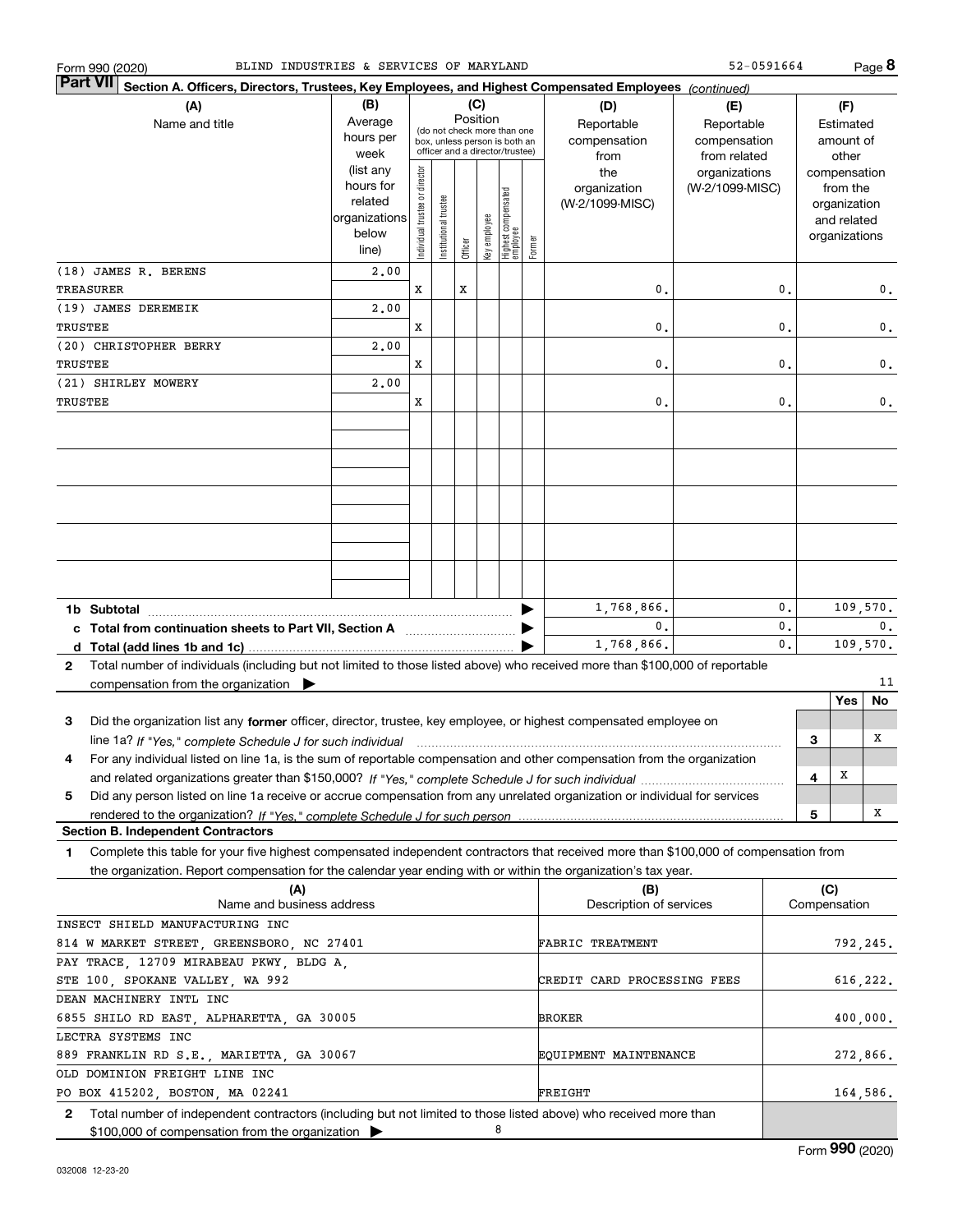|                                                           | <b>Part VIII</b> |        | <b>Statement of Revenue</b>                                                                                            |          |                |                |                                 |                      |                                              |                                                 |                                                                 |
|-----------------------------------------------------------|------------------|--------|------------------------------------------------------------------------------------------------------------------------|----------|----------------|----------------|---------------------------------|----------------------|----------------------------------------------|-------------------------------------------------|-----------------------------------------------------------------|
|                                                           |                  |        | Check if Schedule O contains a response or note to any line in this Part VIII                                          |          |                |                |                                 |                      |                                              |                                                 |                                                                 |
|                                                           |                  |        |                                                                                                                        |          |                |                |                                 | (A)<br>Total revenue | (B)<br>Related or exempt<br>function revenue | $\overline{C}$<br>Unrelated<br>business revenue | (D)<br>Revenue excluded<br>from tax under<br>sections 512 - 514 |
|                                                           |                  |        | 1 a Federated campaigns                                                                                                |          | 1a             |                |                                 |                      |                                              |                                                 |                                                                 |
|                                                           |                  |        | <b>b</b> Membership dues                                                                                               |          | 1 <sub>b</sub> |                |                                 |                      |                                              |                                                 |                                                                 |
|                                                           |                  |        | c Fundraising events                                                                                                   |          | 1 <sub>c</sub> |                |                                 |                      |                                              |                                                 |                                                                 |
|                                                           |                  |        | d Related organizations                                                                                                |          | 1 <sub>d</sub> |                |                                 |                      |                                              |                                                 |                                                                 |
|                                                           |                  |        | e Government grants (contributions)                                                                                    |          | 1e             |                | 531, 115.                       |                      |                                              |                                                 |                                                                 |
|                                                           |                  |        | All other contributions, gifts, grants, and                                                                            |          |                |                |                                 |                      |                                              |                                                 |                                                                 |
|                                                           |                  |        | similar amounts not included above                                                                                     |          | 1f             |                | 51,924.                         |                      |                                              |                                                 |                                                                 |
| Contributions, Gifts, Grants<br>and Other Similar Amounts |                  |        | Noncash contributions included in lines 1a-1f                                                                          |          | $1g$ \$        |                | 1,380.                          |                      |                                              |                                                 |                                                                 |
|                                                           |                  |        |                                                                                                                        |          |                |                |                                 | 583,039.             |                                              |                                                 |                                                                 |
|                                                           |                  |        |                                                                                                                        |          |                |                | <b>Business Code</b>            |                      |                                              |                                                 |                                                                 |
|                                                           | 2a               |        | REHABILITATION FEES                                                                                                    |          |                |                | 624310                          | 189,320.             | 189,320.                                     |                                                 |                                                                 |
| Program Service                                           |                  | b      | AIDS & APPLIANCE REVEN                                                                                                 |          |                |                | 900099                          | 1,112.               | 1,112.                                       |                                                 |                                                                 |
|                                                           |                  | с      | <u> 1989 - Johann Stoff, deutscher Stoffen und der Stoffen und der Stoffen und der Stoffen und der Stoffen und der</u> |          |                |                |                                 |                      |                                              |                                                 |                                                                 |
|                                                           |                  | d      | the control of the control of the control of the control of the control of                                             |          |                |                |                                 |                      |                                              |                                                 |                                                                 |
|                                                           |                  | е      |                                                                                                                        |          |                |                |                                 |                      |                                              |                                                 |                                                                 |
|                                                           |                  |        | f All other program service revenue                                                                                    |          |                |                |                                 |                      |                                              |                                                 |                                                                 |
|                                                           |                  | a      |                                                                                                                        |          |                |                | ►                               | 190,432.             |                                              |                                                 |                                                                 |
|                                                           | 3                |        | Investment income (including dividends, interest, and                                                                  |          |                |                |                                 |                      |                                              |                                                 |                                                                 |
|                                                           |                  |        |                                                                                                                        |          |                |                |                                 |                      |                                              |                                                 |                                                                 |
|                                                           | 4                |        | Income from investment of tax-exempt bond proceeds                                                                     |          |                |                |                                 |                      |                                              |                                                 |                                                                 |
|                                                           | 5                |        |                                                                                                                        |          | (i) Real       |                | (ii) Personal                   |                      |                                              |                                                 |                                                                 |
|                                                           |                  |        |                                                                                                                        |          |                |                |                                 |                      |                                              |                                                 |                                                                 |
|                                                           | 6а               |        | Gross rents<br>.                                                                                                       | 6a<br>6b |                |                |                                 |                      |                                              |                                                 |                                                                 |
|                                                           |                  | b<br>с | Less: rental expenses<br>Rental income or (loss)                                                                       | 6с       |                |                |                                 |                      |                                              |                                                 |                                                                 |
|                                                           |                  |        | d Net rental income or (loss)                                                                                          |          |                |                |                                 |                      |                                              |                                                 |                                                                 |
|                                                           |                  |        | 7 a Gross amount from sales of                                                                                         |          | (i) Securities |                | (ii) Other                      |                      |                                              |                                                 |                                                                 |
|                                                           |                  |        | assets other than inventory                                                                                            | 7a       |                |                | 3,643,721.                      |                      |                                              |                                                 |                                                                 |
|                                                           |                  |        | <b>b</b> Less: cost or other basis                                                                                     |          |                |                |                                 |                      |                                              |                                                 |                                                                 |
|                                                           |                  |        | and sales expenses                                                                                                     | 7b       |                |                | 4,284,728.                      |                      |                                              |                                                 |                                                                 |
| Revenue                                                   |                  |        | c Gain or (loss)                                                                                                       | 7c       |                |                | $-641,007$ .                    |                      |                                              |                                                 |                                                                 |
|                                                           |                  |        |                                                                                                                        |          |                |                | ▶                               | $-641,007$ .         |                                              |                                                 | $-641,007.$                                                     |
| <b>Othe</b>                                               |                  |        | 8 a Gross income from fundraising events (not<br>including \$<br>and the contract of the contract of                   |          |                |                |                                 |                      |                                              |                                                 |                                                                 |
|                                                           |                  |        | contributions reported on line 1c). See                                                                                |          |                |                |                                 |                      |                                              |                                                 |                                                                 |
|                                                           |                  |        |                                                                                                                        |          |                | 8a             |                                 |                      |                                              |                                                 |                                                                 |
|                                                           |                  |        |                                                                                                                        |          |                | 8b             |                                 |                      |                                              |                                                 |                                                                 |
|                                                           |                  |        | c Net income or (loss) from fundraising events                                                                         |          |                |                | .                               |                      |                                              |                                                 |                                                                 |
|                                                           |                  |        | 9 a Gross income from gaming activities. See                                                                           |          |                |                |                                 |                      |                                              |                                                 |                                                                 |
|                                                           |                  |        |                                                                                                                        |          |                | 9а             |                                 |                      |                                              |                                                 |                                                                 |
|                                                           |                  |        | <b>b</b> Less: direct expenses <b>manually</b>                                                                         |          |                | 9 <sub>b</sub> |                                 |                      |                                              |                                                 |                                                                 |
|                                                           |                  |        | c Net income or (loss) from gaming activities                                                                          |          |                |                | .                               |                      |                                              |                                                 |                                                                 |
|                                                           |                  |        | 10 a Gross sales of inventory, less returns                                                                            |          |                |                |                                 |                      |                                              |                                                 |                                                                 |
|                                                           |                  |        |                                                                                                                        |          |                |                | $\vert$ 10a $\vert$ 82,692,214. |                      |                                              |                                                 |                                                                 |
|                                                           |                  |        | <b>b</b> Less: cost of goods sold                                                                                      |          |                |                | 10b 73, 502, 612.               |                      |                                              |                                                 |                                                                 |
|                                                           |                  |        |                                                                                                                        |          |                |                |                                 | 9,189,602.           | 9,189,602.                                   |                                                 |                                                                 |
|                                                           |                  |        |                                                                                                                        |          |                |                | <b>Business Code</b>            |                      |                                              |                                                 |                                                                 |
|                                                           | 11 a             |        | the control of the control of the control of the control of the control of                                             |          |                |                |                                 |                      |                                              |                                                 |                                                                 |
|                                                           |                  | b      | <u> 1980 - Johann Stein, marwolaethau a bhann an t-Albann an t-Albann an t-Albann an t-Albann an t-Albann an t-Alb</u> |          |                |                |                                 |                      |                                              |                                                 |                                                                 |
|                                                           |                  | с      | <u> 1989 - Johann Stein, mars an deus Amerikaansk kommunister (</u>                                                    |          |                |                |                                 |                      |                                              |                                                 |                                                                 |
| Miscellaneous<br>Revenue                                  |                  |        |                                                                                                                        |          |                |                |                                 |                      |                                              |                                                 |                                                                 |
|                                                           |                  |        |                                                                                                                        |          |                |                |                                 |                      |                                              |                                                 |                                                                 |
|                                                           | 12               |        |                                                                                                                        |          |                |                |                                 | 9,322,066.           | 9,380,034.                                   | 0.                                              | $-641,007.$                                                     |

Form 990 (2020) Page BLIND INDUSTRIES & SERVICES OF MARYLAND 52-0591664

**9**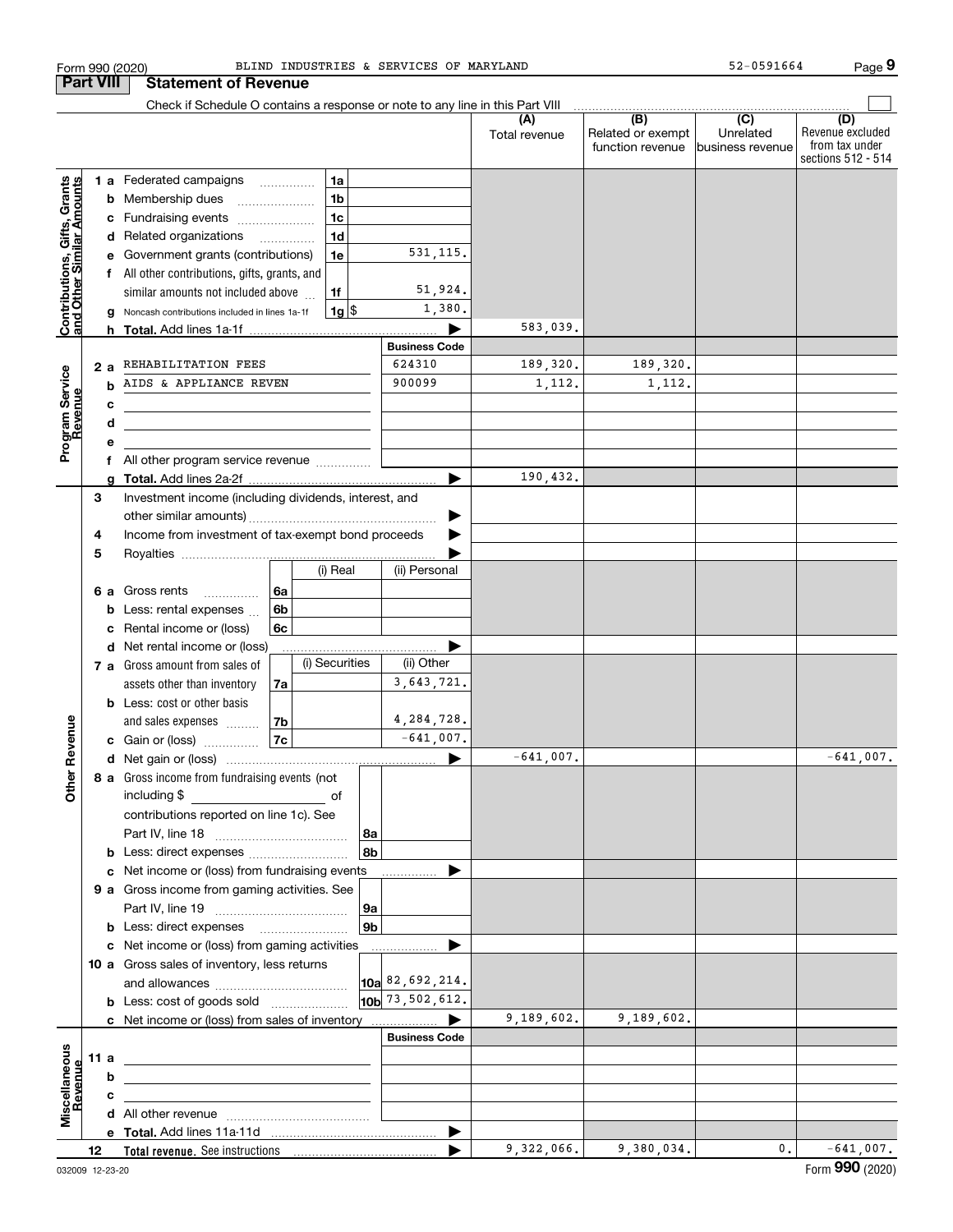**10**

|              | Section 501(c)(3) and 501(c)(4) organizations must complete all columns. All other organizations must complete column (A).                                                                                 |                       |                                    |                                           |                                |
|--------------|------------------------------------------------------------------------------------------------------------------------------------------------------------------------------------------------------------|-----------------------|------------------------------------|-------------------------------------------|--------------------------------|
|              |                                                                                                                                                                                                            |                       |                                    |                                           |                                |
|              | Do not include amounts reported on lines 6b,<br>7b, 8b, 9b, and 10b of Part VIII.                                                                                                                          | (A)<br>Total expenses | (B)<br>Program service<br>expenses | (C)<br>Management and<br>general expenses | (D)<br>Fundraising<br>expenses |
| 1            | Grants and other assistance to domestic organizations                                                                                                                                                      |                       |                                    |                                           |                                |
|              | and domestic governments. See Part IV, line 21                                                                                                                                                             |                       |                                    |                                           |                                |
| $\mathbf{2}$ | Grants and other assistance to domestic                                                                                                                                                                    |                       |                                    |                                           |                                |
|              | individuals. See Part IV, line 22                                                                                                                                                                          |                       |                                    |                                           |                                |
| 3            | Grants and other assistance to foreign                                                                                                                                                                     |                       |                                    |                                           |                                |
|              | organizations, foreign governments, and foreign                                                                                                                                                            |                       |                                    |                                           |                                |
|              | individuals. See Part IV, lines 15 and 16                                                                                                                                                                  |                       |                                    |                                           |                                |
| 4            | Benefits paid to or for members                                                                                                                                                                            |                       |                                    |                                           |                                |
| 5            | Compensation of current officers, directors,                                                                                                                                                               |                       |                                    |                                           |                                |
|              | trustees, and key employees                                                                                                                                                                                | 1,290,576.            | 524,328.                           | 766,248.                                  |                                |
| 6            | Compensation not included above to disqualified                                                                                                                                                            |                       |                                    |                                           |                                |
|              | persons (as defined under section 4958(f)(1)) and                                                                                                                                                          |                       |                                    |                                           |                                |
|              | persons described in section 4958(c)(3)(B)                                                                                                                                                                 |                       |                                    |                                           |                                |
| 7            |                                                                                                                                                                                                            | 2, 311, 226.          | 912,730.                           | 1,332,820.                                | 65,676.                        |
| 8            | Pension plan accruals and contributions (include                                                                                                                                                           |                       |                                    |                                           |                                |
|              | section 401(k) and 403(b) employer contributions)                                                                                                                                                          | 110,075.              | 42,791.                            | 65,529.                                   | 1,755.                         |
| 9            |                                                                                                                                                                                                            | 659,754.              | 256, 343.                          | 392,557.                                  | 10,854.                        |
| 10           |                                                                                                                                                                                                            | 332,933.              | 129,426.                           | 198,199.                                  | 5,308.                         |
| 11           | Fees for services (nonemployees):                                                                                                                                                                          |                       |                                    |                                           |                                |
| a            |                                                                                                                                                                                                            |                       |                                    |                                           |                                |
|              |                                                                                                                                                                                                            | 182,350.              |                                    | 182,350.                                  |                                |
| c            |                                                                                                                                                                                                            | 78,000.               |                                    | 78,000.                                   |                                |
|              |                                                                                                                                                                                                            | 43, 333.              |                                    | 43, 333.                                  |                                |
| е            | Professional fundraising services. See Part IV, line 17                                                                                                                                                    |                       |                                    |                                           |                                |
| f            | Investment management fees                                                                                                                                                                                 |                       |                                    |                                           |                                |
|              | g Other. (If line 11g amount exceeds 10% of line 25,                                                                                                                                                       |                       |                                    |                                           |                                |
|              | column (A) amount, list line 11g expenses on Sch O.)                                                                                                                                                       | 355,200.              | 187,235.                           | 167,965.                                  |                                |
| 12           |                                                                                                                                                                                                            | 12,546.               | 9,890.                             | 2,656.                                    |                                |
| 13           |                                                                                                                                                                                                            | 398,738.              | 280, 227.                          | 111,299.                                  | 7,212.                         |
| 14           |                                                                                                                                                                                                            | 67,018.               | 7,155.                             | 55,859.                                   | 4,004.                         |
| 15           |                                                                                                                                                                                                            |                       |                                    |                                           |                                |
| 16           |                                                                                                                                                                                                            | 68,230.               |                                    | 56,044.                                   | 12,186.                        |
| 17           |                                                                                                                                                                                                            | 38,505.               | 2,722.                             | 35,783.                                   |                                |
| 18           | Payments of travel or entertainment expenses                                                                                                                                                               |                       |                                    |                                           |                                |
|              | for any federal, state, or local public officials                                                                                                                                                          |                       |                                    |                                           |                                |
| 19           | Conferences, conventions, and meetings                                                                                                                                                                     |                       |                                    |                                           |                                |
| 20           | Interest                                                                                                                                                                                                   | 1,056,824.            | 424,547.                           | 632, 277.                                 |                                |
| 21           |                                                                                                                                                                                                            |                       |                                    |                                           |                                |
| 22           | Depreciation, depletion, and amortization                                                                                                                                                                  | 1,756,221.            | 1,476,591.                         | 279,630.                                  |                                |
| 23           | Insurance                                                                                                                                                                                                  | 151,562.              | 61,290.                            | 88,551.                                   | 1,721.                         |
| 24           | Other expenses. Itemize expenses not covered<br>above (List miscellaneous expenses on line 24e. If<br>line 24e amount exceeds 10% of line 25, column (A)<br>amount, list line 24e expenses on Schedule 0.) |                       |                                    |                                           |                                |
| a            | REHABILITATION COSTS                                                                                                                                                                                       | 837,897.              | 837,897.                           |                                           |                                |
| b            | CREDIT CARD FEES                                                                                                                                                                                           | 585,479.              | 585,479.                           |                                           |                                |
| C            | FINANCING FEES                                                                                                                                                                                             | 198,567.              | 112,168.                           | 86,399.                                   |                                |
| d            | VEHICLE REPAIRS & FUEL                                                                                                                                                                                     | 27,439.               | 27,439.                            |                                           |                                |
|              | e All other expenses                                                                                                                                                                                       | 64,873.               | 64,873.                            |                                           |                                |
| 25           | Total functional expenses. Add lines 1 through 24e                                                                                                                                                         | 10,627,346.           | 5, 943, 131.                       | 4,575,499.                                | 108,716.                       |
| 26           | Joint costs. Complete this line only if the organization                                                                                                                                                   |                       |                                    |                                           |                                |
|              | reported in column (B) joint costs from a combined                                                                                                                                                         |                       |                                    |                                           |                                |
|              | educational campaign and fundraising solicitation.                                                                                                                                                         |                       |                                    |                                           |                                |

Check here

Check here  $\bullet$  if following SOP 98-2 (ASC 958-720)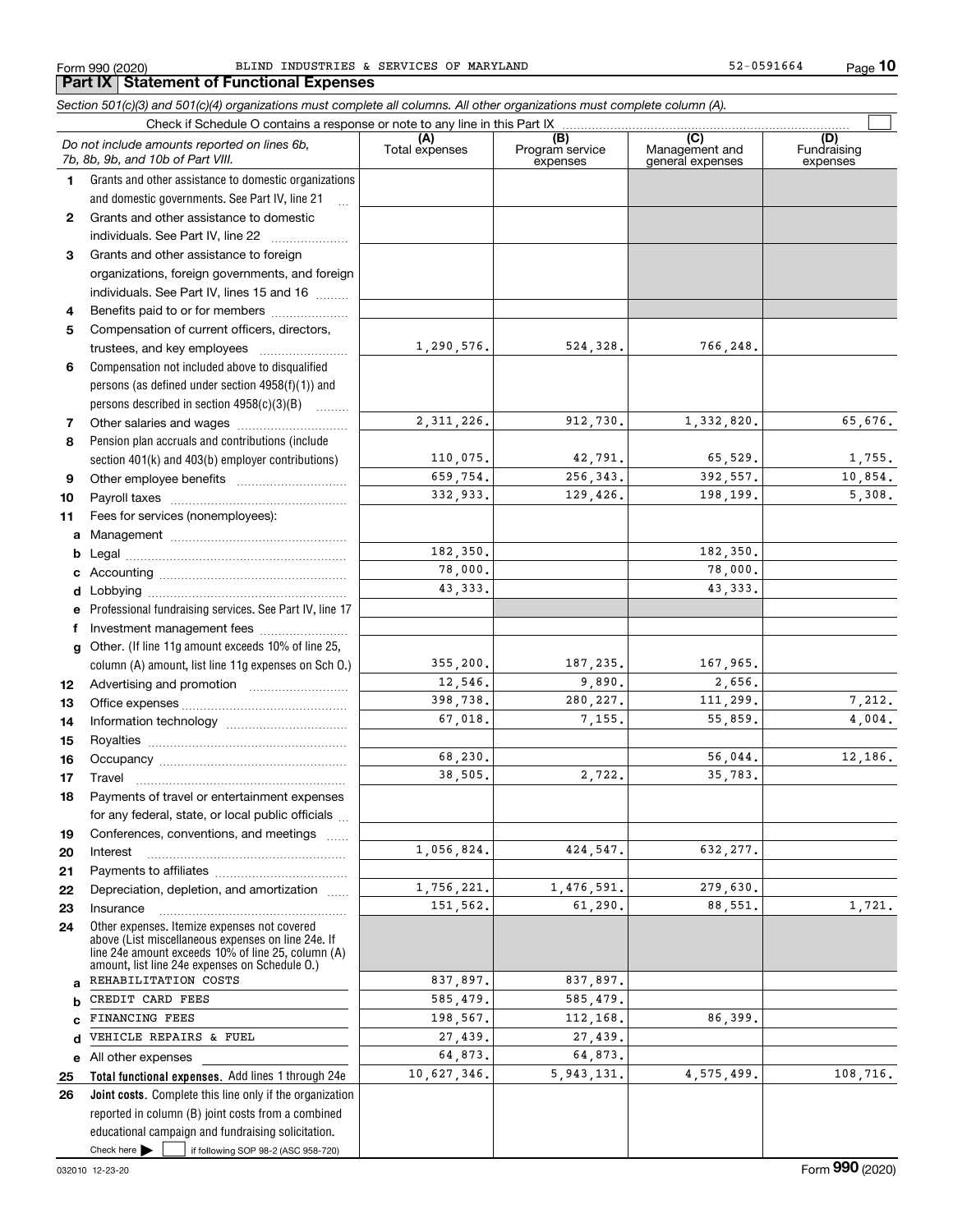| BLINI<br>INDUSTRIES<br>CEDITARA<br>ОF<br>MARYLAND<br>159155<br>990 (2020)<br>.664<br>5 F.K V<br>∙orm<br>.LULD<br>ے ر | Page |  |
|----------------------------------------------------------------------------------------------------------------------|------|--|
|----------------------------------------------------------------------------------------------------------------------|------|--|

|                             |    |                                                                                         |                 |               | (A)<br>Beginning of year |                 | (B)<br>End of year |
|-----------------------------|----|-----------------------------------------------------------------------------------------|-----------------|---------------|--------------------------|-----------------|--------------------|
|                             | 1. |                                                                                         |                 |               | 1,382,878.               | 1               | 812,629.           |
|                             | 2  |                                                                                         |                 | $\mathbf 2$   |                          |                 |                    |
|                             | 3  |                                                                                         |                 | 3             |                          |                 |                    |
|                             | 4  |                                                                                         |                 |               | 5,272,007.               | 4               | 3,989,829.         |
|                             | 5  | Loans and other receivables from any current or former officer, director,               |                 |               |                          |                 |                    |
|                             |    | trustee, key employee, creator or founder, substantial contributor, or 35%              |                 |               |                          |                 |                    |
|                             |    | controlled entity or family member of any of these persons                              |                 |               |                          | 5               |                    |
|                             | 6  | Loans and other receivables from other disqualified persons (as defined                 |                 |               |                          |                 |                    |
|                             |    | under section $4958(f)(1)$ , and persons described in section $4958(c)(3)(B)$           |                 | <b>Secure</b> |                          | 6               |                    |
|                             | 7  |                                                                                         |                 |               |                          | $\overline{7}$  |                    |
| Assets                      | 8  |                                                                                         |                 |               | 14, 449, 795.            | 8               | 11,794,531.        |
|                             | 9  | Prepaid expenses and deferred charges                                                   |                 |               | 299,264.                 | 9               | 348,905.           |
|                             |    | <b>10a</b> Land, buildings, and equipment: cost or other                                |                 |               |                          |                 |                    |
|                             |    | basis. Complete Part VI of Schedule D                                                   | <b>10a</b>      | 39,828,335.   |                          |                 |                    |
|                             |    | <b>b</b> Less: accumulated depreciation<br>and the state of the state of the            | 10 <sub>b</sub> | 20, 291, 918. | 25, 415, 976.            | 10 <sub>c</sub> | 19,536,417.        |
|                             | 11 |                                                                                         |                 |               |                          | 11              |                    |
|                             | 12 |                                                                                         |                 |               |                          | 12              |                    |
|                             | 13 |                                                                                         |                 |               | 13                       |                 |                    |
|                             | 14 |                                                                                         |                 | 14            |                          |                 |                    |
|                             | 15 |                                                                                         |                 | 15            |                          |                 |                    |
|                             | 16 |                                                                                         | 46,819,920.     | 16            | 36, 482, 311.            |                 |                    |
|                             | 17 |                                                                                         | 13,994,896.     | 17            | 7,936,782.               |                 |                    |
|                             | 18 |                                                                                         |                 | 18            |                          |                 |                    |
|                             | 19 |                                                                                         |                 | 19            |                          |                 |                    |
|                             | 20 |                                                                                         |                 | 4,000,000.    | 20                       | 3,375,000.      |                    |
|                             | 21 | Escrow or custodial account liability. Complete Part IV of Schedule D                   |                 |               |                          | 21              |                    |
|                             | 22 | Loans and other payables to any current or former officer, director,                    |                 |               |                          |                 |                    |
| Liabilities                 |    | trustee, key employee, creator or founder, substantial contributor, or 35%              |                 |               |                          |                 |                    |
|                             |    | controlled entity or family member of any of these persons                              |                 |               |                          | 22              |                    |
|                             | 23 | Secured mortgages and notes payable to unrelated third parties                          |                 |               | 12, 341, 009.            | 23              | 9,991,794.         |
|                             | 24 |                                                                                         |                 |               |                          | 24              |                    |
|                             | 25 | Other liabilities (including federal income tax, payables to related third              |                 |               |                          |                 |                    |
|                             |    | parties, and other liabilities not included on lines 17-24). Complete Part X            |                 |               |                          |                 |                    |
|                             |    | of Schedule D                                                                           |                 |               | 3,843,504.               | 25              | 3,754,558.         |
|                             | 26 | Total liabilities. Add lines 17 through 25                                              |                 |               | 34, 179, 409.            | 26              | 25,058,134.        |
|                             |    | Organizations that follow FASB ASC 958, check here $\triangleright$ $\frac{X}{X}$       |                 |               |                          |                 |                    |
|                             |    | and complete lines 27, 28, 32, and 33.                                                  |                 |               |                          |                 |                    |
|                             | 27 |                                                                                         |                 |               | 12,640,511.              | 27              | 11, 424, 177.      |
|                             | 28 |                                                                                         |                 |               |                          | 28              |                    |
|                             |    | Organizations that do not follow FASB ASC 958, check here $\blacktriangleright \lfloor$ |                 |               |                          |                 |                    |
|                             |    | and complete lines 29 through 33.                                                       |                 |               |                          |                 |                    |
| Net Assets or Fund Balances | 29 |                                                                                         |                 |               |                          | 29              |                    |
|                             | 30 | Paid-in or capital surplus, or land, building, or equipment fund                        |                 |               |                          | 30              |                    |
|                             | 31 | Retained earnings, endowment, accumulated income, or other funds                        |                 | .             |                          | 31              |                    |
|                             | 32 |                                                                                         |                 |               | 12,640,511.              | 32              | 11, 424, 177.      |
|                             | 33 |                                                                                         |                 |               | 46,819,920.              | 33              | 36, 482, 311.      |

**Part X Balance Sheet**

**11**

Form (2020) **990**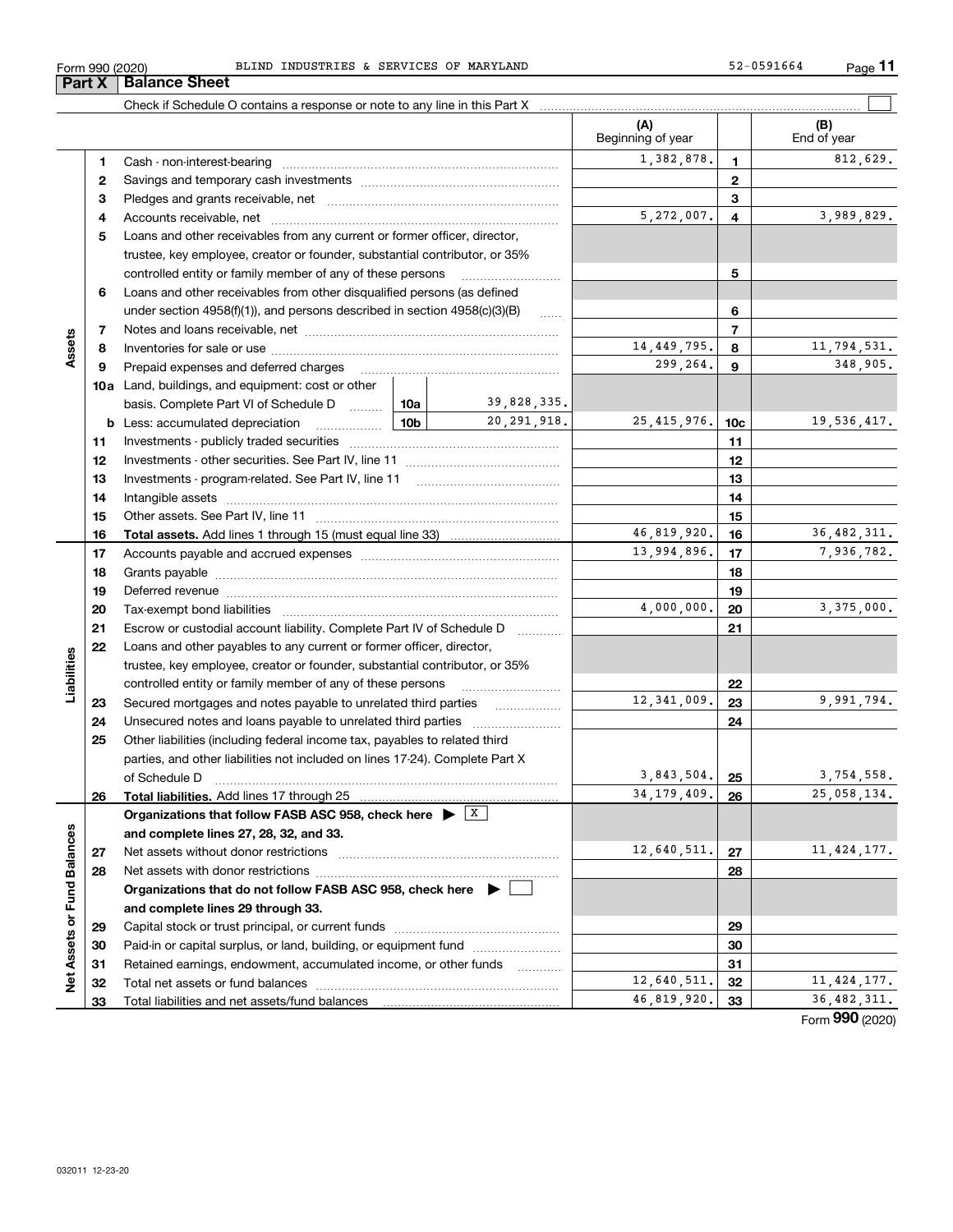|    | BLIND INDUSTRIES & SERVICES OF MARYLAND<br>Form 990 (2020)                                                                      | 52-0591664     |                |     | Page 12         |
|----|---------------------------------------------------------------------------------------------------------------------------------|----------------|----------------|-----|-----------------|
|    | Part XI<br><b>Reconciliation of Net Assets</b>                                                                                  |                |                |     |                 |
|    |                                                                                                                                 |                |                |     | $\overline{X}$  |
|    |                                                                                                                                 |                |                |     |                 |
| 1  | Total revenue (must equal Part VIII, column (A), line 12)                                                                       | 1.             |                |     | 9,322,066.      |
| 2  |                                                                                                                                 | $\mathbf{2}$   |                |     | 10,627,346.     |
| з  | Revenue less expenses. Subtract line 2 from line 1                                                                              | 3              |                |     | $-1, 305, 280.$ |
| 4  |                                                                                                                                 | 4              |                |     | 12,640,511.     |
| 5  |                                                                                                                                 | 5              |                |     |                 |
| 6  |                                                                                                                                 | 6              |                |     |                 |
| 7  | Investment expenses www.communication.com/www.communication.com/www.communication.com/www.communication.com                     | $\overline{7}$ |                |     |                 |
| 8  | Prior period adjustments                                                                                                        | 8              |                |     |                 |
| 9  | Other changes in net assets or fund balances (explain on Schedule O)                                                            | 9              |                |     | 88,946.         |
| 10 | Net assets or fund balances at end of year. Combine lines 3 through 9 (must equal Part X, line 32,                              |                |                |     |                 |
|    |                                                                                                                                 | 10             |                |     | 11, 424, 177.   |
|    | Part XII Financial Statements and Reporting                                                                                     |                |                |     |                 |
|    |                                                                                                                                 |                |                |     |                 |
|    |                                                                                                                                 |                |                | Yes | No              |
| 1  | $ X $ Accrual<br>Accounting method used to prepare the Form 990: <u>I</u> Cash<br>Other                                         |                |                |     |                 |
|    | If the organization changed its method of accounting from a prior year or checked "Other," explain in Schedule O.               |                |                |     |                 |
|    | 2a Were the organization's financial statements compiled or reviewed by an independent accountant?                              |                | 2a             |     | х               |
|    | If "Yes," check a box below to indicate whether the financial statements for the year were compiled or reviewed on a            |                |                |     |                 |
|    | separate basis, consolidated basis, or both:                                                                                    |                |                |     |                 |
|    | Separate basis<br>Both consolidated and separate basis<br>Consolidated basis                                                    |                |                |     |                 |
|    | <b>b</b> Were the organization's financial statements audited by an independent accountant?                                     |                | 2 <sub>b</sub> | х   |                 |
|    | If "Yes," check a box below to indicate whether the financial statements for the year were audited on a separate basis,         |                |                |     |                 |
|    | consolidated basis, or both:                                                                                                    |                |                |     |                 |
|    | $X$ Separate basis<br>Consolidated basis<br>Both consolidated and separate basis                                                |                |                |     |                 |
|    | c If "Yes" to line 2a or 2b, does the organization have a committee that assumes responsibility for oversight of the audit,     |                |                |     |                 |
|    |                                                                                                                                 |                | 2c             | x   |                 |
|    | If the organization changed either its oversight process or selection process during the tax year, explain on Schedule O.       |                |                |     |                 |
|    | 3a As a result of a federal award, was the organization required to undergo an audit or audits as set forth in the Single Audit |                |                |     |                 |
|    |                                                                                                                                 |                | За             |     | х               |
|    | b If "Yes," did the organization undergo the required audit or audits? If the organization did not undergo the required audit   |                |                |     |                 |
|    |                                                                                                                                 |                | 3b             |     |                 |

Form (2020) **990**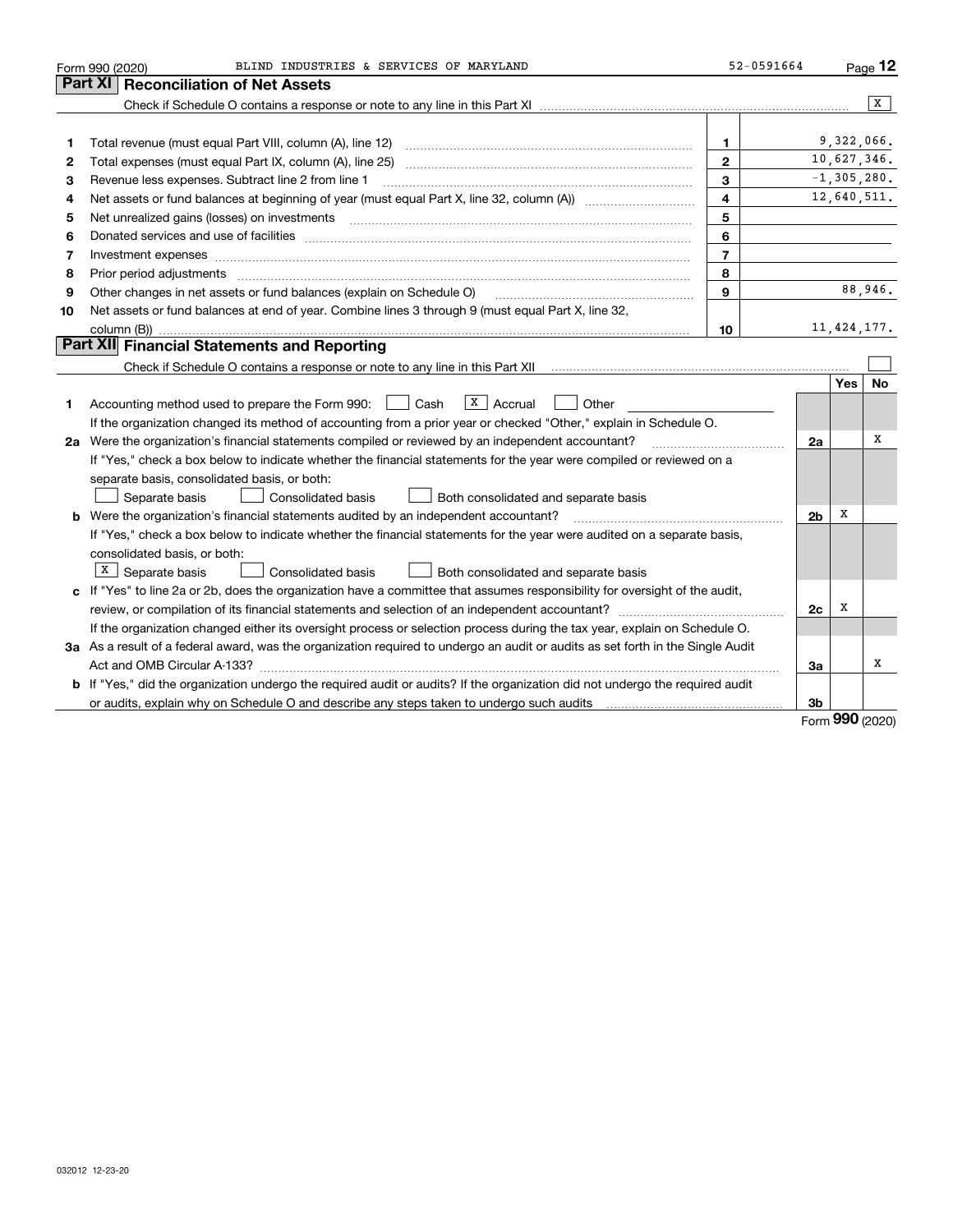## **SCHEDULE A**

**(Form 990 or 990-EZ)**

# **Public Charity Status and Public Support**

**Complete if the organization is a section 501(c)(3) organization or a section 4947(a)(1) nonexempt charitable trust.**

| Attach to Form 990 or Form 990-EZ. |  |  |  |
|------------------------------------|--|--|--|
|------------------------------------|--|--|--|

| OMB No. 1545-0047     |
|-----------------------|
| 2020                  |
| <b>Open to Public</b> |

|        |   | Department of the Treasury<br>Internal Revenue Service |                                                                        | ▶ Attach to Form 990 or Form 990-EZ.<br>Go to www.irs.gov/Form990 for instructions and the latest information.                                                                                                                                                                           |                             |                                 |                            | <b>Open to Public</b><br>Inspection   |
|--------|---|--------------------------------------------------------|------------------------------------------------------------------------|------------------------------------------------------------------------------------------------------------------------------------------------------------------------------------------------------------------------------------------------------------------------------------------|-----------------------------|---------------------------------|----------------------------|---------------------------------------|
|        |   | Name of the organization                               |                                                                        |                                                                                                                                                                                                                                                                                          |                             |                                 |                            | <b>Employer identification number</b> |
|        |   |                                                        |                                                                        | BLIND INDUSTRIES & SERVICES OF MARYLAND                                                                                                                                                                                                                                                  |                             |                                 |                            | 52-0591664                            |
| Part I |   |                                                        |                                                                        | Reason for Public Charity Status. (All organizations must complete this part.) See instructions.                                                                                                                                                                                         |                             |                                 |                            |                                       |
|        |   |                                                        |                                                                        | The organization is not a private foundation because it is: (For lines 1 through 12, check only one box.)                                                                                                                                                                                |                             |                                 |                            |                                       |
| 1      |   |                                                        |                                                                        | A church, convention of churches, or association of churches described in section 170(b)(1)(A)(i).                                                                                                                                                                                       |                             |                                 |                            |                                       |
| 2      |   |                                                        |                                                                        | A school described in section 170(b)(1)(A)(ii). (Attach Schedule E (Form 990 or 990-EZ).)                                                                                                                                                                                                |                             |                                 |                            |                                       |
| з      |   |                                                        |                                                                        | A hospital or a cooperative hospital service organization described in section $170(b)(1)(A)(iii)$ .                                                                                                                                                                                     |                             |                                 |                            |                                       |
| 4      |   |                                                        |                                                                        | A medical research organization operated in conjunction with a hospital described in section 170(b)(1)(A)(iii). Enter the hospital's name,                                                                                                                                               |                             |                                 |                            |                                       |
|        |   | city, and state:                                       |                                                                        |                                                                                                                                                                                                                                                                                          |                             |                                 |                            |                                       |
| 5      |   |                                                        |                                                                        | An organization operated for the benefit of a college or university owned or operated by a governmental unit described in                                                                                                                                                                |                             |                                 |                            |                                       |
|        |   |                                                        | section 170(b)(1)(A)(iv). (Complete Part II.)                          |                                                                                                                                                                                                                                                                                          |                             |                                 |                            |                                       |
| 6      |   |                                                        |                                                                        | A federal, state, or local government or governmental unit described in section 170(b)(1)(A)(v).                                                                                                                                                                                         |                             |                                 |                            |                                       |
| 7      | x |                                                        |                                                                        | An organization that normally receives a substantial part of its support from a governmental unit or from the general public described in                                                                                                                                                |                             |                                 |                            |                                       |
|        |   |                                                        | section 170(b)(1)(A)(vi). (Complete Part II.)                          |                                                                                                                                                                                                                                                                                          |                             |                                 |                            |                                       |
| 8      |   |                                                        |                                                                        | A community trust described in section 170(b)(1)(A)(vi). (Complete Part II.)                                                                                                                                                                                                             |                             |                                 |                            |                                       |
| 9      |   |                                                        |                                                                        | An agricultural research organization described in section 170(b)(1)(A)(ix) operated in conjunction with a land-grant college                                                                                                                                                            |                             |                                 |                            |                                       |
|        |   |                                                        |                                                                        | or university or a non-land-grant college of agriculture (see instructions). Enter the name, city, and state of the college or                                                                                                                                                           |                             |                                 |                            |                                       |
|        |   | university:                                            |                                                                        |                                                                                                                                                                                                                                                                                          |                             |                                 |                            |                                       |
| 10     |   |                                                        |                                                                        | An organization that normally receives (1) more than 33 1/3% of its support from contributions, membership fees, and gross receipts from<br>activities related to its exempt functions, subject to certain exceptions; and (2) no more than 33 1/3% of its support from gross investment |                             |                                 |                            |                                       |
|        |   |                                                        |                                                                        | income and unrelated business taxable income (less section 511 tax) from businesses acquired by the organization after June 30, 1975.                                                                                                                                                    |                             |                                 |                            |                                       |
|        |   |                                                        | See section 509(a)(2). (Complete Part III.)                            |                                                                                                                                                                                                                                                                                          |                             |                                 |                            |                                       |
| 11     |   |                                                        |                                                                        | An organization organized and operated exclusively to test for public safety. See section 509(a)(4).                                                                                                                                                                                     |                             |                                 |                            |                                       |
| 12     |   |                                                        |                                                                        | An organization organized and operated exclusively for the benefit of, to perform the functions of, or to carry out the purposes of one or                                                                                                                                               |                             |                                 |                            |                                       |
|        |   |                                                        |                                                                        | more publicly supported organizations described in section 509(a)(1) or section 509(a)(2). See section 509(a)(3). Check the box in                                                                                                                                                       |                             |                                 |                            |                                       |
|        |   |                                                        |                                                                        | lines 12a through 12d that describes the type of supporting organization and complete lines 12e, 12f, and 12g.                                                                                                                                                                           |                             |                                 |                            |                                       |
| а      |   |                                                        |                                                                        | Type I. A supporting organization operated, supervised, or controlled by its supported organization(s), typically by giving                                                                                                                                                              |                             |                                 |                            |                                       |
|        |   |                                                        |                                                                        | the supported organization(s) the power to regularly appoint or elect a majority of the directors or trustees of the supporting                                                                                                                                                          |                             |                                 |                            |                                       |
|        |   |                                                        | organization. You must complete Part IV, Sections A and B.             |                                                                                                                                                                                                                                                                                          |                             |                                 |                            |                                       |
| b      |   |                                                        |                                                                        | Type II. A supporting organization supervised or controlled in connection with its supported organization(s), by having                                                                                                                                                                  |                             |                                 |                            |                                       |
|        |   |                                                        |                                                                        | control or management of the supporting organization vested in the same persons that control or manage the supported                                                                                                                                                                     |                             |                                 |                            |                                       |
|        |   |                                                        | organization(s). You must complete Part IV, Sections A and C.          |                                                                                                                                                                                                                                                                                          |                             |                                 |                            |                                       |
| с      |   |                                                        |                                                                        | Type III functionally integrated. A supporting organization operated in connection with, and functionally integrated with,                                                                                                                                                               |                             |                                 |                            |                                       |
|        |   |                                                        |                                                                        | its supported organization(s) (see instructions). You must complete Part IV, Sections A, D, and E.                                                                                                                                                                                       |                             |                                 |                            |                                       |
| d      |   |                                                        |                                                                        | Type III non-functionally integrated. A supporting organization operated in connection with its supported organization(s)                                                                                                                                                                |                             |                                 |                            |                                       |
|        |   |                                                        |                                                                        | that is not functionally integrated. The organization generally must satisfy a distribution requirement and an attentiveness                                                                                                                                                             |                             |                                 |                            |                                       |
|        |   |                                                        |                                                                        | requirement (see instructions). You must complete Part IV, Sections A and D, and Part V.                                                                                                                                                                                                 |                             |                                 |                            |                                       |
| е      |   |                                                        |                                                                        | Check this box if the organization received a written determination from the IRS that it is a Type I, Type II, Type III<br>functionally integrated, or Type III non-functionally integrated supporting organization.                                                                     |                             |                                 |                            |                                       |
| f      |   | Enter the number of supported organizations            |                                                                        |                                                                                                                                                                                                                                                                                          |                             |                                 |                            |                                       |
|        |   |                                                        | Provide the following information about the supported organization(s). |                                                                                                                                                                                                                                                                                          |                             |                                 |                            |                                       |
|        |   | (i) Name of supported                                  | (ii) EIN                                                               | (iii) Type of organization                                                                                                                                                                                                                                                               | in your governing document? | (iv) Is the organization listed | (v) Amount of monetary     | (vi) Amount of other                  |
|        |   | organization                                           |                                                                        | (described on lines 1-10<br>above (see instructions))                                                                                                                                                                                                                                    | Yes                         | No                              | support (see instructions) | support (see instructions)            |
|        |   |                                                        |                                                                        |                                                                                                                                                                                                                                                                                          |                             |                                 |                            |                                       |
|        |   |                                                        |                                                                        |                                                                                                                                                                                                                                                                                          |                             |                                 |                            |                                       |
|        |   |                                                        |                                                                        |                                                                                                                                                                                                                                                                                          |                             |                                 |                            |                                       |
|        |   |                                                        |                                                                        |                                                                                                                                                                                                                                                                                          |                             |                                 |                            |                                       |
|        |   |                                                        |                                                                        |                                                                                                                                                                                                                                                                                          |                             |                                 |                            |                                       |
|        |   |                                                        |                                                                        |                                                                                                                                                                                                                                                                                          |                             |                                 |                            |                                       |
|        |   |                                                        |                                                                        |                                                                                                                                                                                                                                                                                          |                             |                                 |                            |                                       |
|        |   |                                                        |                                                                        |                                                                                                                                                                                                                                                                                          |                             |                                 |                            |                                       |
|        |   |                                                        |                                                                        |                                                                                                                                                                                                                                                                                          |                             |                                 |                            |                                       |
| Total  |   |                                                        |                                                                        |                                                                                                                                                                                                                                                                                          |                             |                                 |                            |                                       |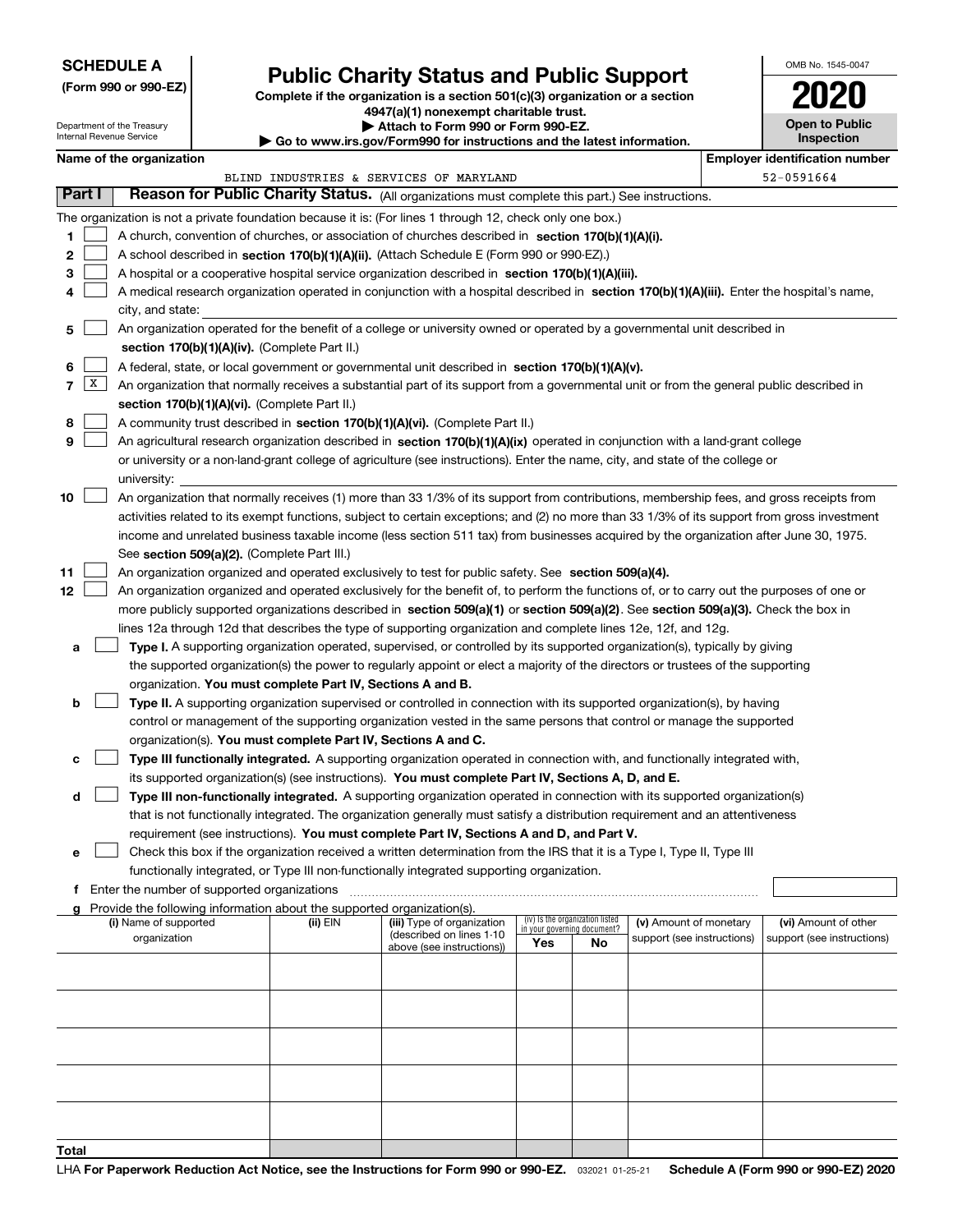## Schedule A (Form 990 or 990-EZ) 2020 BLIND INDUSTRIES & SERVICES OF MARYLAND 52-0591664 Page

(Complete only if you checked the box on line 5, 7, or 8 of Part I or if the organization failed to qualify under Part III. If the organization fails to qualify under the tests listed below, please complete Part III.) **Part II** Support Schedule for Organizations Described in Sections 170(b)(1)(A)(iv) and 170(b)(1)(A)(vi)

|   | <b>Section A. Public Support</b>                                                                                                               |          |            |            |            |          |                                       |
|---|------------------------------------------------------------------------------------------------------------------------------------------------|----------|------------|------------|------------|----------|---------------------------------------|
|   | Calendar year (or fiscal year beginning in) $\blacktriangleright$                                                                              | (a) 2016 | $(b)$ 2017 | $(c)$ 2018 | $(d)$ 2019 | (e) 2020 | (f) Total                             |
|   | 1 Gifts, grants, contributions, and                                                                                                            |          |            |            |            |          |                                       |
|   | membership fees received. (Do not                                                                                                              |          |            |            |            |          |                                       |
|   | include any "unusual grants.")                                                                                                                 | 895,495. | 797,446.   | 1,825,573. | 733,826.   | 583,039. | 4,835,379.                            |
|   | 2 Tax revenues levied for the organ-                                                                                                           |          |            |            |            |          |                                       |
|   | ization's benefit and either paid to                                                                                                           |          |            |            |            |          |                                       |
|   | or expended on its behalf                                                                                                                      |          |            |            |            |          |                                       |
|   | 3 The value of services or facilities                                                                                                          |          |            |            |            |          |                                       |
|   | furnished by a governmental unit to                                                                                                            |          |            |            |            |          |                                       |
|   | the organization without charge                                                                                                                |          |            |            |            |          |                                       |
|   | 4 Total. Add lines 1 through 3                                                                                                                 | 895,495. | 797,446.   | 1,825,573. | 733,826.   | 583,039. | 4,835,379.                            |
| 5 | The portion of total contributions                                                                                                             |          |            |            |            |          |                                       |
|   | by each person (other than a                                                                                                                   |          |            |            |            |          |                                       |
|   | governmental unit or publicly                                                                                                                  |          |            |            |            |          |                                       |
|   | supported organization) included                                                                                                               |          |            |            |            |          |                                       |
|   | on line 1 that exceeds 2% of the                                                                                                               |          |            |            |            |          |                                       |
|   | amount shown on line 11,                                                                                                                       |          |            |            |            |          |                                       |
|   | column (f)                                                                                                                                     |          |            |            |            |          | 44,668.                               |
|   | 6 Public support. Subtract line 5 from line 4.                                                                                                 |          |            |            |            |          | 4,790,711.                            |
|   | <b>Section B. Total Support</b>                                                                                                                |          |            |            |            |          |                                       |
|   | Calendar year (or fiscal year beginning in)                                                                                                    | (a) 2016 | (b) 2017   | $(c)$ 2018 | $(d)$ 2019 | (e) 2020 | (f) Total                             |
|   | 7 Amounts from line 4                                                                                                                          | 895,495. | 797,446.   | 1,825,573. | 733.826.   | 583.039. | 4,835,379.                            |
|   | 8 Gross income from interest,                                                                                                                  |          |            |            |            |          |                                       |
|   | dividends, payments received on                                                                                                                |          |            |            |            |          |                                       |
|   | securities loans, rents, royalties,                                                                                                            |          |            |            |            |          |                                       |
|   | and income from similar sources                                                                                                                | 234,616. | 313, 341.  | 213,306.   | 2,894.     |          | 764,157.                              |
|   | 9 Net income from unrelated business                                                                                                           |          |            |            |            |          |                                       |
|   | activities, whether or not the                                                                                                                 |          |            |            |            |          |                                       |
|   | business is regularly carried on                                                                                                               |          |            |            |            |          |                                       |
|   | 10 Other income. Do not include gain                                                                                                           |          |            |            |            |          |                                       |
|   | or loss from the sale of capital                                                                                                               |          |            |            |            |          |                                       |
|   | assets (Explain in Part VI.)                                                                                                                   | 62,911.  | 28,905.    | 63,545.    | 11,713.    |          | 167,074.                              |
|   | 11 Total support. Add lines 7 through 10                                                                                                       |          |            |            |            |          | 5,766,610.                            |
|   | <b>12</b> Gross receipts from related activities, etc. (see instructions)                                                                      |          |            |            |            | 12       | 476, 344, 279.                        |
|   | 13 First 5 years. If the Form 990 is for the organization's first, second, third, fourth, or fifth tax year as a section 501(c)(3)             |          |            |            |            |          |                                       |
|   | organization, check this box and stop here                                                                                                     |          |            |            |            |          |                                       |
|   | <b>Section C. Computation of Public Support Percentage</b>                                                                                     |          |            |            |            |          |                                       |
|   |                                                                                                                                                |          |            |            |            | 14       | 83.08<br>%                            |
|   |                                                                                                                                                |          |            |            |            | 15       | 81.71<br>%                            |
|   | 16a 33 1/3% support test - 2020. If the organization did not check the box on line 13, and line 14 is 33 1/3% or more, check this box and      |          |            |            |            |          |                                       |
|   | stop here. The organization qualifies as a publicly supported organization                                                                     |          |            |            |            |          | $\blacktriangleright$ $\mid$ X $\mid$ |
|   | b 33 1/3% support test - 2019. If the organization did not check a box on line 13 or 16a, and line 15 is 33 1/3% or more, check this box       |          |            |            |            |          |                                       |
|   | and stop here. The organization qualifies as a publicly supported organization                                                                 |          |            |            |            |          |                                       |
|   | 17a 10% -facts-and-circumstances test - 2020. If the organization did not check a box on line 13, 16a, or 16b, and line 14 is 10% or more,     |          |            |            |            |          |                                       |
|   | and if the organization meets the facts-and-circumstances test, check this box and stop here. Explain in Part VI how the organization          |          |            |            |            |          |                                       |
|   | meets the facts-and-circumstances test. The organization qualifies as a publicly supported organization                                        |          |            |            |            |          |                                       |
|   | <b>b 10% -facts-and-circumstances test - 2019.</b> If the organization did not check a box on line 13, 16a, 16b, or 17a, and line 15 is 10% or |          |            |            |            |          |                                       |
|   | more, and if the organization meets the facts-and-circumstances test, check this box and stop here. Explain in Part VI how the                 |          |            |            |            |          |                                       |
|   | organization meets the facts-and-circumstances test. The organization qualifies as a publicly supported organization                           |          |            |            |            |          |                                       |
|   | 18 Private foundation. If the organization did not check a box on line 13, 16a, 16b, 17a, or 17b, check this box and see instructions          |          |            |            |            |          |                                       |

**Schedule A (Form 990 or 990-EZ) 2020**

**2**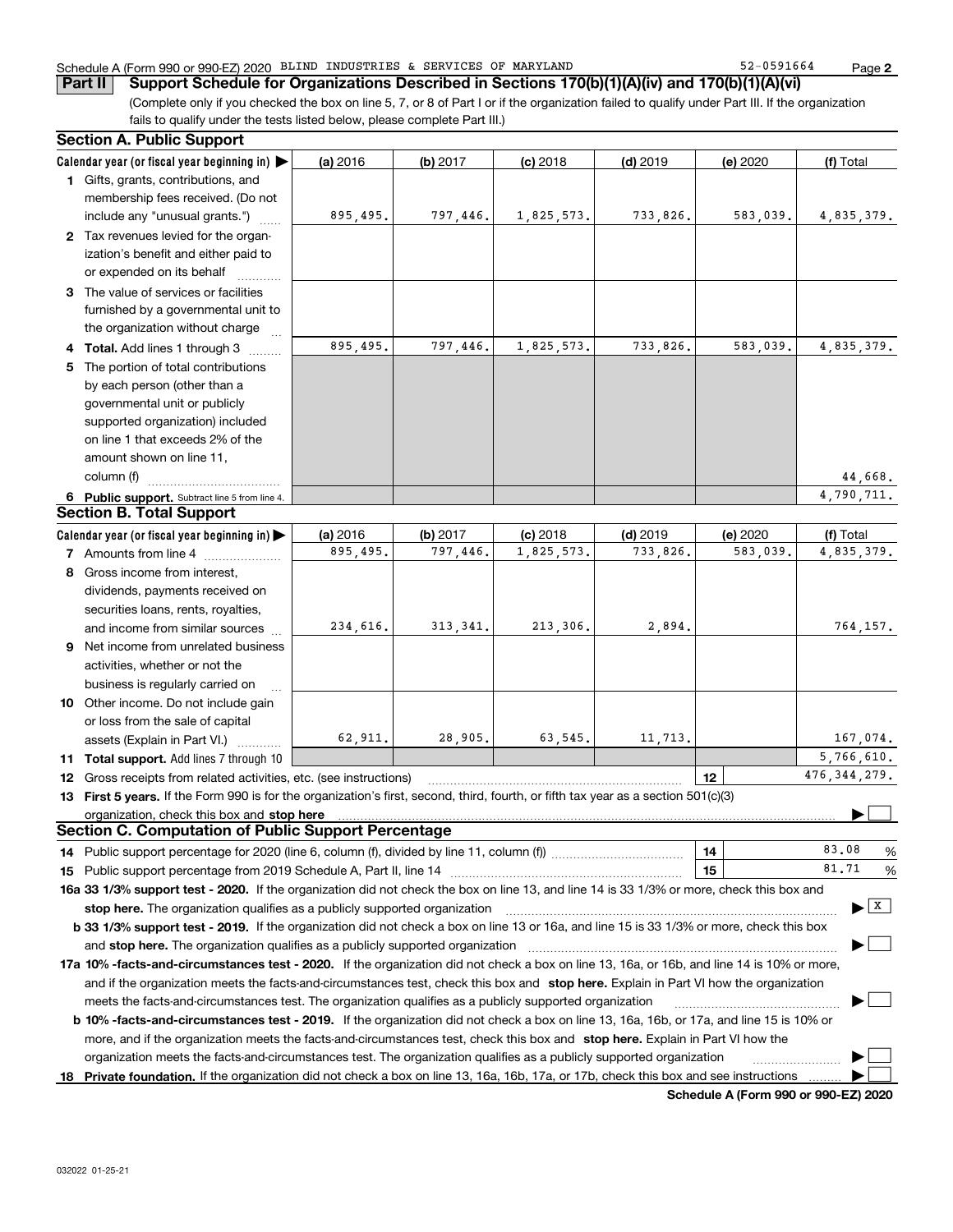|  | Schedule A (Form 990 or 990-EZ) 2020 |  | BLIND INDUSTRIES & SERVICES OF MARYLAND |  |  | 1664<br><b>CO1</b><br>∸ ∠ ر_<br>. U . J . J | Page |  |
|--|--------------------------------------|--|-----------------------------------------|--|--|---------------------------------------------|------|--|
|--|--------------------------------------|--|-----------------------------------------|--|--|---------------------------------------------|------|--|

## **Part III Support Schedule for Organizations Described in Section 509(a)(2)**

(Complete only if you checked the box on line 10 of Part I or if the organization failed to qualify under Part II. If the organization fails to qualify under the tests listed below, please complete Part II.)

|    | <b>Section A. Public Support</b>                                                                                                                                                                                                   |          |            |            |            |          |           |
|----|------------------------------------------------------------------------------------------------------------------------------------------------------------------------------------------------------------------------------------|----------|------------|------------|------------|----------|-----------|
|    | Calendar year (or fiscal year beginning in) $\blacktriangleright$                                                                                                                                                                  | (a) 2016 | (b) 2017   | $(c)$ 2018 | $(d)$ 2019 | (e) 2020 | (f) Total |
|    | <b>1</b> Gifts, grants, contributions, and                                                                                                                                                                                         |          |            |            |            |          |           |
|    | membership fees received. (Do not                                                                                                                                                                                                  |          |            |            |            |          |           |
|    | include any "unusual grants.")                                                                                                                                                                                                     |          |            |            |            |          |           |
|    | <b>2</b> Gross receipts from admissions,                                                                                                                                                                                           |          |            |            |            |          |           |
|    | merchandise sold or services per-                                                                                                                                                                                                  |          |            |            |            |          |           |
|    | formed, or facilities furnished in                                                                                                                                                                                                 |          |            |            |            |          |           |
|    | any activity that is related to the<br>organization's tax-exempt purpose                                                                                                                                                           |          |            |            |            |          |           |
|    | 3 Gross receipts from activities that                                                                                                                                                                                              |          |            |            |            |          |           |
|    | are not an unrelated trade or bus-                                                                                                                                                                                                 |          |            |            |            |          |           |
|    | iness under section 513                                                                                                                                                                                                            |          |            |            |            |          |           |
|    | 4 Tax revenues levied for the organ-                                                                                                                                                                                               |          |            |            |            |          |           |
|    | ization's benefit and either paid to                                                                                                                                                                                               |          |            |            |            |          |           |
|    | or expended on its behalf<br>.                                                                                                                                                                                                     |          |            |            |            |          |           |
|    | 5 The value of services or facilities                                                                                                                                                                                              |          |            |            |            |          |           |
|    | furnished by a governmental unit to                                                                                                                                                                                                |          |            |            |            |          |           |
|    | the organization without charge                                                                                                                                                                                                    |          |            |            |            |          |           |
|    | <b>6 Total.</b> Add lines 1 through 5                                                                                                                                                                                              |          |            |            |            |          |           |
|    | 7a Amounts included on lines 1, 2, and                                                                                                                                                                                             |          |            |            |            |          |           |
|    | 3 received from disqualified persons                                                                                                                                                                                               |          |            |            |            |          |           |
|    | <b>b</b> Amounts included on lines 2 and 3 received                                                                                                                                                                                |          |            |            |            |          |           |
|    | from other than disqualified persons that                                                                                                                                                                                          |          |            |            |            |          |           |
|    | exceed the greater of \$5,000 or 1% of the                                                                                                                                                                                         |          |            |            |            |          |           |
|    | amount on line 13 for the year                                                                                                                                                                                                     |          |            |            |            |          |           |
|    | c Add lines 7a and 7b                                                                                                                                                                                                              |          |            |            |            |          |           |
|    | 8 Public support. (Subtract line 7c from line 6.)<br><b>Section B. Total Support</b>                                                                                                                                               |          |            |            |            |          |           |
|    |                                                                                                                                                                                                                                    |          |            |            |            |          |           |
|    | Calendar year (or fiscal year beginning in) $\blacktriangleright$                                                                                                                                                                  | (a) 2016 | (b) $2017$ | $(c)$ 2018 | $(d)$ 2019 | (e) 2020 | (f) Total |
|    | 9 Amounts from line 6                                                                                                                                                                                                              |          |            |            |            |          |           |
|    | 10a Gross income from interest,<br>dividends, payments received on                                                                                                                                                                 |          |            |            |            |          |           |
|    | securities loans, rents, royalties,                                                                                                                                                                                                |          |            |            |            |          |           |
|    | and income from similar sources                                                                                                                                                                                                    |          |            |            |            |          |           |
|    | <b>b</b> Unrelated business taxable income                                                                                                                                                                                         |          |            |            |            |          |           |
|    | (less section 511 taxes) from businesses                                                                                                                                                                                           |          |            |            |            |          |           |
|    | acquired after June 30, 1975 [10001]                                                                                                                                                                                               |          |            |            |            |          |           |
|    | c Add lines 10a and 10b                                                                                                                                                                                                            |          |            |            |            |          |           |
|    | <b>11</b> Net income from unrelated business                                                                                                                                                                                       |          |            |            |            |          |           |
|    | activities not included in line 10b,<br>whether or not the business is                                                                                                                                                             |          |            |            |            |          |           |
|    | regularly carried on                                                                                                                                                                                                               |          |            |            |            |          |           |
|    | 12 Other income. Do not include gain                                                                                                                                                                                               |          |            |            |            |          |           |
|    | or loss from the sale of capital<br>assets (Explain in Part VI.)                                                                                                                                                                   |          |            |            |            |          |           |
|    | 13 Total support. (Add lines 9, 10c, 11, and 12.)                                                                                                                                                                                  |          |            |            |            |          |           |
|    | 14 First 5 years. If the Form 990 is for the organization's first, second, third, fourth, or fifth tax year as a section 501(c)(3) organization,                                                                                   |          |            |            |            |          |           |
|    | check this box and <b>stop here</b> with an international contract the state of the state of the state of the state of the state of the state of the state of the state of the state of the state of the state of the state of the |          |            |            |            |          |           |
|    | <b>Section C. Computation of Public Support Percentage</b>                                                                                                                                                                         |          |            |            |            |          |           |
|    | 15 Public support percentage for 2020 (line 8, column (f), divided by line 13, column (f))                                                                                                                                         |          |            |            |            | 15       | ℀         |
| 16 | Public support percentage from 2019 Schedule A, Part III, line 15                                                                                                                                                                  |          |            |            |            | 16       | %         |
|    | Section D. Computation of Investment Income Percentage                                                                                                                                                                             |          |            |            |            |          |           |
| 17 | Investment income percentage for 2020 (line 10c, column (f), divided by line 13, column (f))                                                                                                                                       |          |            |            |            | 17       | %         |
|    | 18 Investment income percentage from 2019 Schedule A, Part III, line 17                                                                                                                                                            |          |            |            |            | 18       | %         |
|    | 19a 33 1/3% support tests - 2020. If the organization did not check the box on line 14, and line 15 is more than 33 1/3%, and line 17 is not                                                                                       |          |            |            |            |          |           |
|    | more than 33 1/3%, check this box and stop here. The organization qualifies as a publicly supported organization                                                                                                                   |          |            |            |            |          | ▶         |
|    | b 33 1/3% support tests - 2019. If the organization did not check a box on line 14 or line 19a, and line 16 is more than 33 1/3%, and                                                                                              |          |            |            |            |          |           |
|    | line 18 is not more than 33 1/3%, check this box and stop here. The organization qualifies as a publicly supported organization                                                                                                    |          |            |            |            |          |           |
|    |                                                                                                                                                                                                                                    |          |            |            |            |          |           |
| 20 |                                                                                                                                                                                                                                    |          |            |            |            |          |           |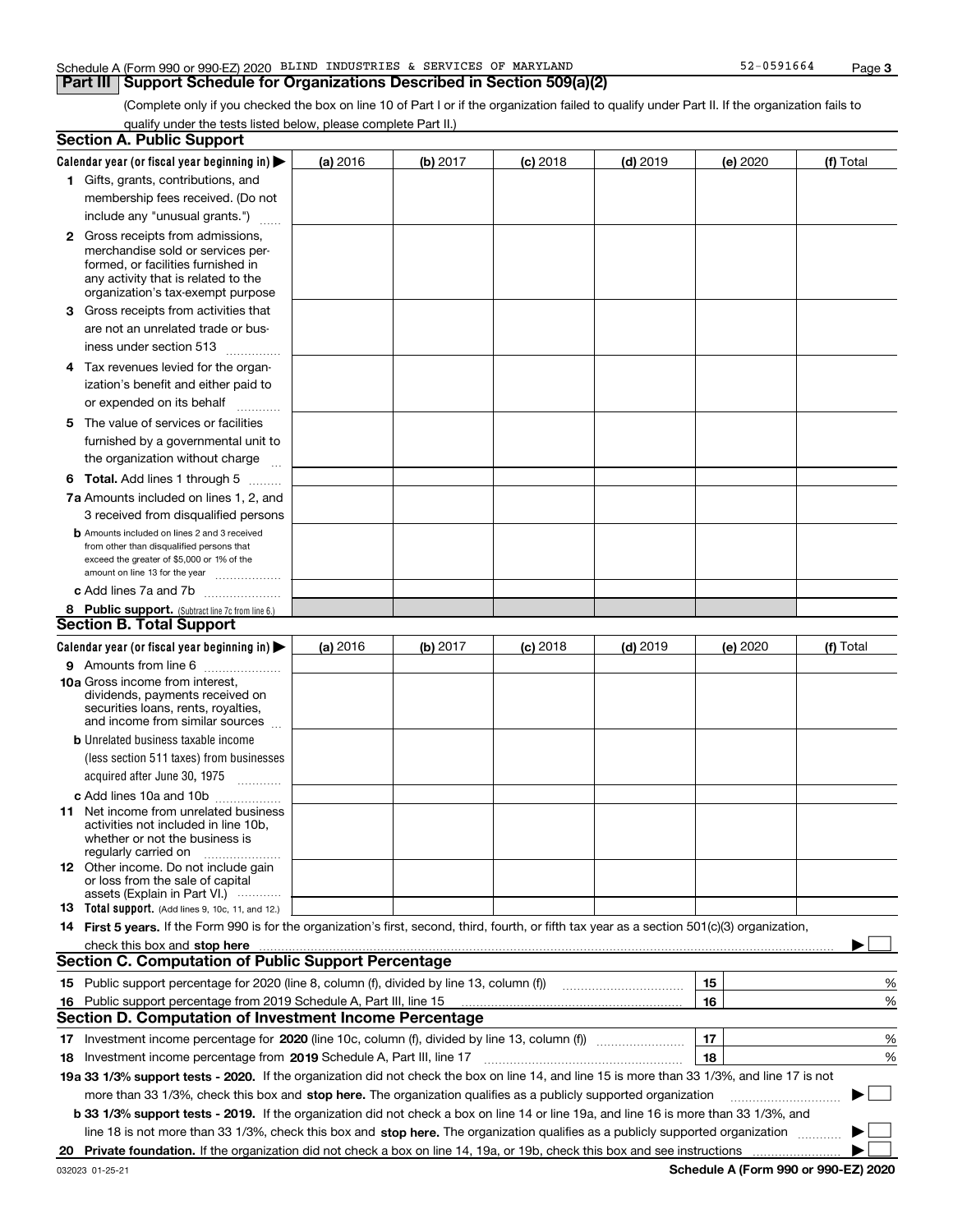**1**

**YesNo**

## **Part IV Supporting Organizations**

(Complete only if you checked a box in line 12 on Part I. If you checked box 12a, Part I, complete Sections A and B. If you checked box 12b, Part I, complete Sections A and C. If you checked box 12c, Part I, complete Sections A, D, and E. If you checked box 12d, Part I, complete Sections A and D, and complete Part V.)

## **Section A. All Supporting Organizations**

- **1** Are all of the organization's supported organizations listed by name in the organization's governing documents? If "No," describe in **Part VI** how the supported organizations are designated. If designated by *class or purpose, describe the designation. If historic and continuing relationship, explain.*
- **2** Did the organization have any supported organization that does not have an IRS determination of status under section 509(a)(1) or (2)? If "Yes," explain in Part VI how the organization determined that the supported *organization was described in section 509(a)(1) or (2).*
- **3a** Did the organization have a supported organization described in section 501(c)(4), (5), or (6)? If "Yes," answer *lines 3b and 3c below.*
- **b** Did the organization confirm that each supported organization qualified under section 501(c)(4), (5), or (6) and satisfied the public support tests under section 509(a)(2)? If "Yes," describe in **Part VI** when and how the *organization made the determination.*
- **c**Did the organization ensure that all support to such organizations was used exclusively for section 170(c)(2)(B) purposes? If "Yes," explain in **Part VI** what controls the organization put in place to ensure such use.
- **4a***If* Was any supported organization not organized in the United States ("foreign supported organization")? *"Yes," and if you checked box 12a or 12b in Part I, answer lines 4b and 4c below.*
- **b** Did the organization have ultimate control and discretion in deciding whether to make grants to the foreign supported organization? If "Yes," describe in **Part VI** how the organization had such control and discretion *despite being controlled or supervised by or in connection with its supported organizations.*
- **c** Did the organization support any foreign supported organization that does not have an IRS determination under sections 501(c)(3) and 509(a)(1) or (2)? If "Yes," explain in **Part VI** what controls the organization used *to ensure that all support to the foreign supported organization was used exclusively for section 170(c)(2)(B) purposes.*
- **5a***If "Yes,"* Did the organization add, substitute, or remove any supported organizations during the tax year? answer lines 5b and 5c below (if applicable). Also, provide detail in **Part VI,** including (i) the names and EIN *numbers of the supported organizations added, substituted, or removed; (ii) the reasons for each such action; (iii) the authority under the organization's organizing document authorizing such action; and (iv) how the action was accomplished (such as by amendment to the organizing document).*
- **b** Type I or Type II only. Was any added or substituted supported organization part of a class already designated in the organization's organizing document?
- **cSubstitutions only.**  Was the substitution the result of an event beyond the organization's control?
- **6** Did the organization provide support (whether in the form of grants or the provision of services or facilities) to **Part VI.** *If "Yes," provide detail in* support or benefit one or more of the filing organization's supported organizations? anyone other than (i) its supported organizations, (ii) individuals that are part of the charitable class benefited by one or more of its supported organizations, or (iii) other supporting organizations that also
- **7**Did the organization provide a grant, loan, compensation, or other similar payment to a substantial contributor *If "Yes," complete Part I of Schedule L (Form 990 or 990-EZ).* regard to a substantial contributor? (as defined in section 4958(c)(3)(C)), a family member of a substantial contributor, or a 35% controlled entity with
- **8** Did the organization make a loan to a disqualified person (as defined in section 4958) not described in line 7? *If "Yes," complete Part I of Schedule L (Form 990 or 990-EZ).*
- **9a** Was the organization controlled directly or indirectly at any time during the tax year by one or more in section 509(a)(1) or (2))? If "Yes," *provide detail in* <code>Part VI.</code> disqualified persons, as defined in section 4946 (other than foundation managers and organizations described
- **b** Did one or more disqualified persons (as defined in line 9a) hold a controlling interest in any entity in which the supporting organization had an interest? If "Yes," provide detail in P**art VI**.
- **c**Did a disqualified person (as defined in line 9a) have an ownership interest in, or derive any personal benefit from, assets in which the supporting organization also had an interest? If "Yes," provide detail in P**art VI.**
- **10a** Was the organization subject to the excess business holdings rules of section 4943 because of section supporting organizations)? If "Yes," answer line 10b below. 4943(f) (regarding certain Type II supporting organizations, and all Type III non-functionally integrated
- **b** Did the organization have any excess business holdings in the tax year? (Use Schedule C, Form 4720, to *determine whether the organization had excess business holdings.)*

**23a3b3c4a4b4c5a5b5c6789a 9b9c**

**10a**

**10b**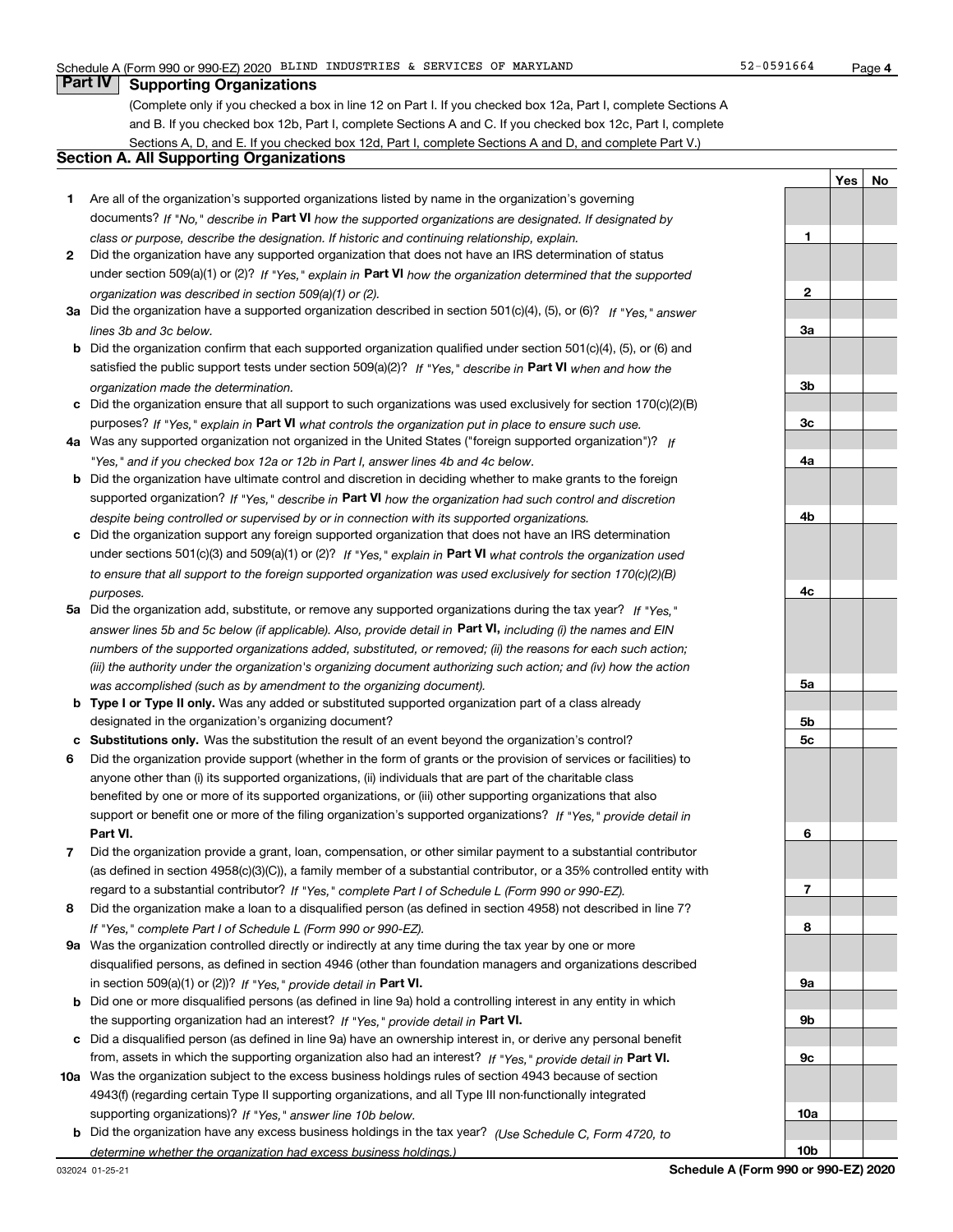## Schedule A (Form 990 or 990-EZ) 2020 BLIND INDUSTRIES & SERVICES OF MARYLAND 52-0591664 Page

| 52-0591664 | Page 5 |
|------------|--------|
|------------|--------|

**1**

**2**

|    |                                                                                                                      |                 | Yes | No |
|----|----------------------------------------------------------------------------------------------------------------------|-----------------|-----|----|
| 11 | Has the organization accepted a gift or contribution from any of the following persons?                              |                 |     |    |
|    | a A person who directly or indirectly controls, either alone or together with persons described in lines 11b and     |                 |     |    |
|    | 11c below, the governing body of a supported organization?                                                           | 11a             |     |    |
|    | <b>b</b> A family member of a person described in line 11a above?                                                    | 11 <sub>b</sub> |     |    |
|    | c A 35% controlled entity of a person described in line 11a or 11b above? If "Yes" to line 11a, 11b, or 11c, provide |                 |     |    |
|    | detail in Part VI.                                                                                                   | 11c             |     |    |
|    | <b>Section B. Type I Supporting Organizations</b>                                                                    |                 |     |    |
|    |                                                                                                                      |                 | Yes | No |
|    |                                                                                                                      |                 |     |    |

|              | Did the governing body, members of the governing body, officers acting in their official capacity, or membership of one or<br>more supported organizations have the power to regularly appoint or elect at least a majority of the organization's officers,<br>directors, or trustees at all times during the tax year? If "No," describe in Part VI how the supported organization(s)<br>effectively operated, supervised, or controlled the organization's activities. If the organization had more than one supported<br>organization, describe how the powers to appoint and/or remove officers, directors, or trustees were allocated among the<br>supported organizations and what conditions or restrictions, if any, applied to such powers during the tax year. |  |
|--------------|--------------------------------------------------------------------------------------------------------------------------------------------------------------------------------------------------------------------------------------------------------------------------------------------------------------------------------------------------------------------------------------------------------------------------------------------------------------------------------------------------------------------------------------------------------------------------------------------------------------------------------------------------------------------------------------------------------------------------------------------------------------------------|--|
| $\mathbf{p}$ | Did the organization operate for the benefit of any supported organization other than the supported                                                                                                                                                                                                                                                                                                                                                                                                                                                                                                                                                                                                                                                                      |  |

*If "Yes," explain in* organization(s) that operated, supervised, or controlled the supporting organization?

**Part VI**  *how providing such benefit carried out the purposes of the supported organization(s) that operated,*

| supervised, or controlled the supporting organization. |  |
|--------------------------------------------------------|--|
| <b>Section C. Type II Supporting Organizations</b>     |  |

**Part IV Supporting Organizations** *(continued)*

|                                                                                                                  | Yes | No |
|------------------------------------------------------------------------------------------------------------------|-----|----|
| Were a majority of the organization's directors or trustees during the tax year also a majority of the directors |     |    |
| or trustees of each of the organization's supported organization(s)? If "No," describe in Part VI how control    |     |    |
| or management of the supporting organization was vested in the same persons that controlled or managed           |     |    |
| the supported organization(s)                                                                                    |     |    |

|  | Section D. All Type III Supporting Organizations |
|--|--------------------------------------------------|

|                |                                                                                                                        |   | Yes | No |
|----------------|------------------------------------------------------------------------------------------------------------------------|---|-----|----|
|                | Did the organization provide to each of its supported organizations, by the last day of the fifth month of the         |   |     |    |
|                | organization's tax year, (i) a written notice describing the type and amount of support provided during the prior tax  |   |     |    |
|                | year, (ii) a copy of the Form 990 that was most recently filed as of the date of notification, and (iii) copies of the |   |     |    |
|                | organization's governing documents in effect on the date of notification, to the extent not previously provided?       |   |     |    |
| $\overline{2}$ | Were any of the organization's officers, directors, or trustees either (i) appointed or elected by the supported       |   |     |    |
|                | organization(s) or (ii) serving on the governing body of a supported organization? If "No," explain in Part VI how     |   |     |    |
|                | the organization maintained a close and continuous working relationship with the supported organization(s).            | 2 |     |    |
| 3              | By reason of the relationship described in line 2, above, did the organization's supported organizations have a        |   |     |    |
|                | significant voice in the organization's investment policies and in directing the use of the organization's             |   |     |    |
|                | income or assets at all times during the tax year? If "Yes," describe in Part VI the role the organization's           |   |     |    |
|                | supported organizations played in this regard.                                                                         | 3 |     |    |

# *supported organizations played in this regard.* **Section E. Type III Functionally Integrated Supporting Organizations**

- **1**Check the box next to the method that the organization used to satisfy the Integral Part Test during the year (see instructions).
- **alinupy** The organization satisfied the Activities Test. Complete line 2 below.
- **b**The organization is the parent of each of its supported organizations. *Complete* line 3 *below.*  $\mathcal{L}^{\text{max}}$

|  |  | $\mathbf{c}$ The organization supported a governmental entity. Describe in Part VI how you supported a governmental entity (see instructions). |  |  |  |  |
|--|--|------------------------------------------------------------------------------------------------------------------------------------------------|--|--|--|--|
|--|--|------------------------------------------------------------------------------------------------------------------------------------------------|--|--|--|--|

- **2Answer lines 2a and 2b below. Yes No** Activities Test.
- **a** Did substantially all of the organization's activities during the tax year directly further the exempt purposes of the supported organization(s) to which the organization was responsive? If "Yes," then in **Part VI identify those supported organizations and explain**  *how these activities directly furthered their exempt purposes, how the organization was responsive to those supported organizations, and how the organization determined that these activities constituted substantially all of its activities.*
- **b** Did the activities described in line 2a, above, constitute activities that, but for the organization's involvement, **Part VI**  *the reasons for the organization's position that its supported organization(s) would have engaged in* one or more of the organization's supported organization(s) would have been engaged in? If "Yes," e*xplain in these activities but for the organization's involvement.*
- **3** Parent of Supported Organizations. Answer lines 3a and 3b below.
- **a** Did the organization have the power to regularly appoint or elect a majority of the officers, directors, or trustees of each of the supported organizations? If "Yes" or "No" provide details in **Part VI.**
- **b** Did the organization exercise a substantial degree of direction over the policies, programs, and activities of each of its supported organizations? If "Yes," describe in Part VI the role played by the organization in this regard.

**2a**

**2b**

**3a**

**3b**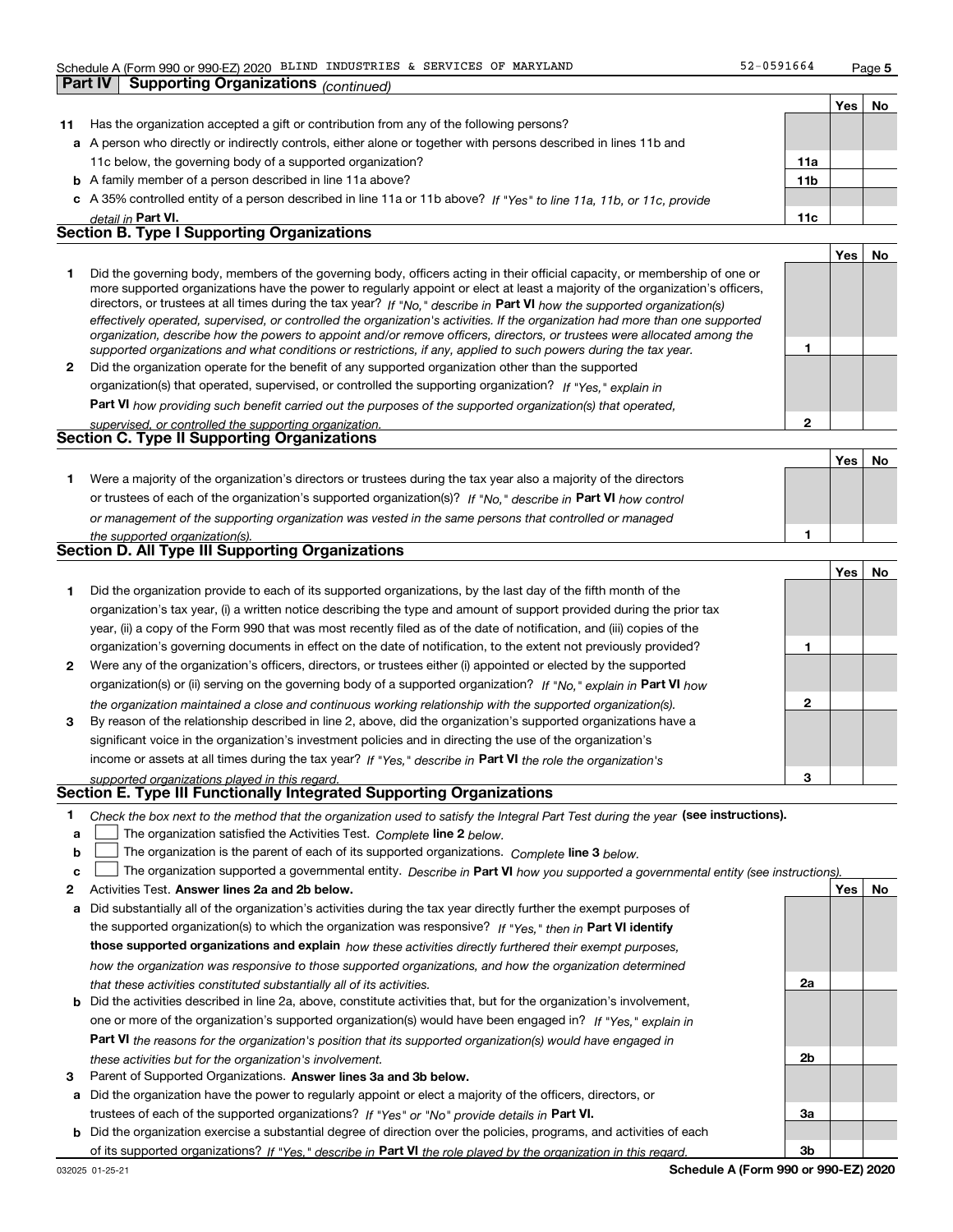| <b>Part V</b> | Type III Non-Functionally Integrated 509(a)(3) Supporting Organizations                                                                                                                                                                                   |                          |                |                                |
|---------------|-----------------------------------------------------------------------------------------------------------------------------------------------------------------------------------------------------------------------------------------------------------|--------------------------|----------------|--------------------------------|
| 1             | Check here if the organization satisfied the Integral Part Test as a qualifying trust on Nov. 20, 1970 (explain in Part VI). See instructions.                                                                                                            |                          |                |                                |
|               | All other Type III non-functionally integrated supporting organizations must complete Sections A through E.                                                                                                                                               |                          |                |                                |
|               | Section A - Adjusted Net Income                                                                                                                                                                                                                           |                          | (A) Prior Year | (B) Current Year<br>(optional) |
| 1             | Net short-term capital gain                                                                                                                                                                                                                               | 1                        |                |                                |
| 2             | Recoveries of prior-year distributions                                                                                                                                                                                                                    | $\mathbf{2}$             |                |                                |
| 3             | Other gross income (see instructions)                                                                                                                                                                                                                     | 3                        |                |                                |
| 4             | Add lines 1 through 3.                                                                                                                                                                                                                                    | 4                        |                |                                |
| 5             | Depreciation and depletion                                                                                                                                                                                                                                | 5                        |                |                                |
| 6             | Portion of operating expenses paid or incurred for production or                                                                                                                                                                                          |                          |                |                                |
|               | collection of gross income or for management, conservation, or                                                                                                                                                                                            |                          |                |                                |
|               | maintenance of property held for production of income (see instructions)                                                                                                                                                                                  | 6                        |                |                                |
| 7             | Other expenses (see instructions)                                                                                                                                                                                                                         | $\overline{\phantom{a}}$ |                |                                |
| 8             | Adjusted Net Income (subtract lines 5, 6, and 7 from line 4)                                                                                                                                                                                              | 8                        |                |                                |
|               | <b>Section B - Minimum Asset Amount</b>                                                                                                                                                                                                                   |                          | (A) Prior Year | (B) Current Year<br>(optional) |
| 1             | Aggregate fair market value of all non-exempt-use assets (see                                                                                                                                                                                             |                          |                |                                |
|               | instructions for short tax year or assets held for part of year):                                                                                                                                                                                         |                          |                |                                |
|               | 1a<br><b>a</b> Average monthly value of securities                                                                                                                                                                                                        |                          |                |                                |
|               | <b>b</b> Average monthly cash balances                                                                                                                                                                                                                    | 1 <sub>b</sub>           |                |                                |
|               | c Fair market value of other non-exempt-use assets                                                                                                                                                                                                        |                          |                |                                |
|               | d Total (add lines 1a, 1b, and 1c)                                                                                                                                                                                                                        | 1d                       |                |                                |
|               | <b>e</b> Discount claimed for blockage or other factors                                                                                                                                                                                                   |                          |                |                                |
|               | (explain in detail in Part VI):                                                                                                                                                                                                                           |                          |                |                                |
| 2             | Acquisition indebtedness applicable to non-exempt-use assets                                                                                                                                                                                              | $\mathbf{2}$             |                |                                |
| 3             | Subtract line 2 from line 1d.                                                                                                                                                                                                                             | 3                        |                |                                |
| 4             | Cash deemed held for exempt use. Enter 0.015 of line 3 (for greater amount,                                                                                                                                                                               |                          |                |                                |
|               | see instructions)                                                                                                                                                                                                                                         | 4                        |                |                                |
| 5             | Net value of non-exempt-use assets (subtract line 4 from line 3)                                                                                                                                                                                          | 5                        |                |                                |
| 6             | Multiply line 5 by 0.035.                                                                                                                                                                                                                                 | 6                        |                |                                |
| 7             | Recoveries of prior-year distributions                                                                                                                                                                                                                    | $\overline{7}$           |                |                                |
| 8             | Minimum Asset Amount (add line 7 to line 6)                                                                                                                                                                                                               | 8                        |                |                                |
|               | <b>Section C - Distributable Amount</b>                                                                                                                                                                                                                   |                          |                | <b>Current Year</b>            |
| 1             | Adjusted net income for prior year (from Section A, line 8, column A)                                                                                                                                                                                     | $\mathbf{1}$             |                |                                |
| 2             | Enter 0.85 of line 1.                                                                                                                                                                                                                                     | $\mathbf{2}$             |                |                                |
| З             | Minimum asset amount for prior year (from Section B, line 8, column A)                                                                                                                                                                                    | 3                        |                |                                |
| 4             | Enter greater of line 2 or line 3.                                                                                                                                                                                                                        | 4                        |                |                                |
| 5             | Income tax imposed in prior year                                                                                                                                                                                                                          | 5                        |                |                                |
| 6             | <b>Distributable Amount.</b> Subtract line 5 from line 4, unless subject to                                                                                                                                                                               |                          |                |                                |
|               | emergency temporary reduction (see instructions).                                                                                                                                                                                                         | 6                        |                |                                |
|               | Object to be considered to a consequence of the state of the state of the state of the state of the state of the state of the state of the state of the state of the state of the state of the state of the state of the state<br>$1.7 - 1.7 - 1.7 - 1.7$ |                          |                |                                |

**7** Check here if the current year is the organization's first as a non-functionally integrated Type III supporting organization (see instructions).

**Schedule A (Form 990 or 990-EZ) 2020**

#### Schedule A (Form 990 or 990-EZ) 2020 BLIND INDUSTRIES & SERVICES OF MARYLAND 52-0591664 Page BLIND INDUSTRIES & SERVICES OF MARYLAND 52-0591664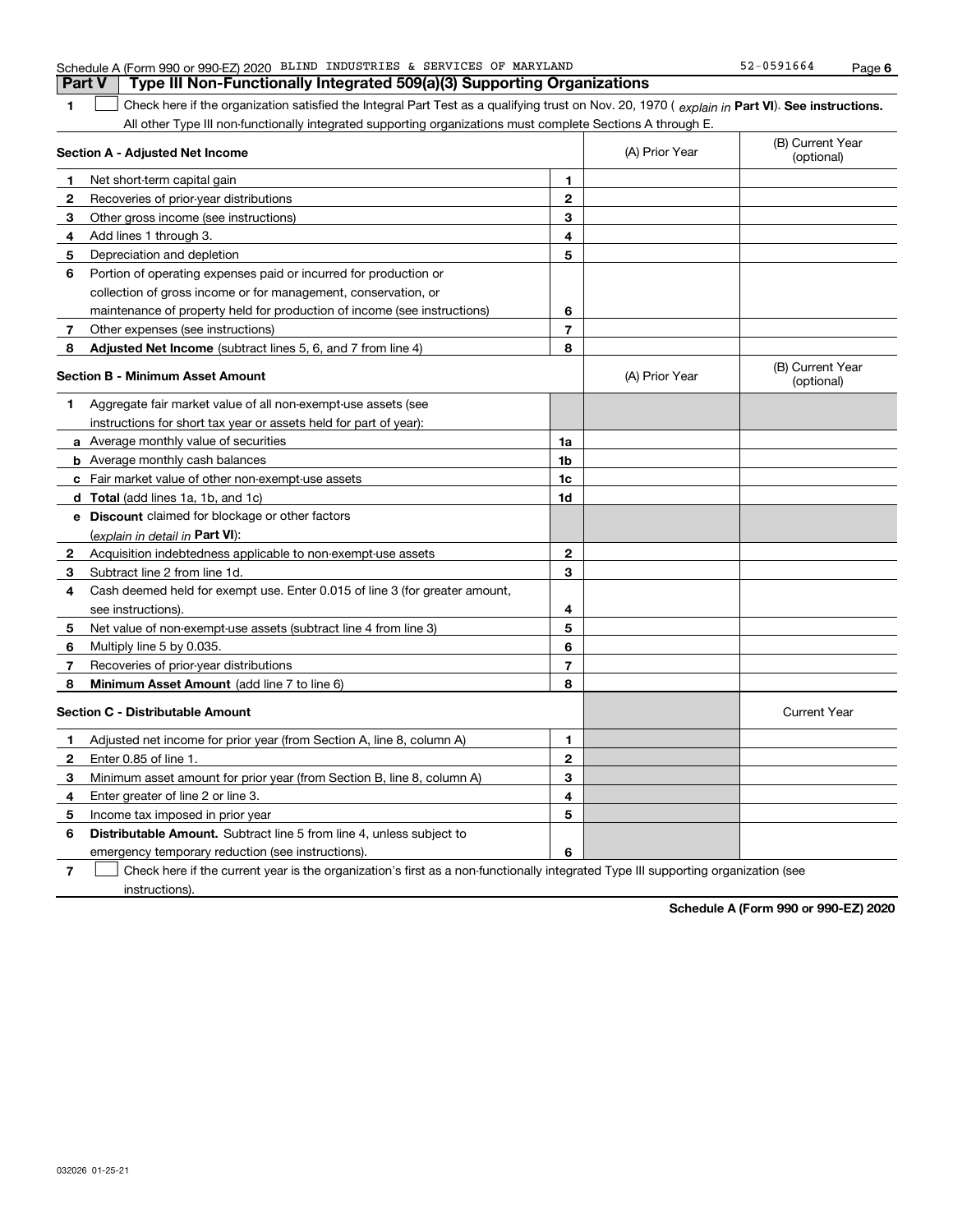#### Schedule A (Form 990 or 990-EZ) 2020 BLIND INDUSTRIES & SERVICES OF MARYLAND 52-0591664 Page

| ∣ Part V | Type III Non-Functionally Integrated 509(a)(3) Supporting Organizations                    |                             | (continued)                           |              |                                         |  |  |
|----------|--------------------------------------------------------------------------------------------|-----------------------------|---------------------------------------|--------------|-----------------------------------------|--|--|
|          | <b>Current Year</b><br>Section D - Distributions                                           |                             |                                       |              |                                         |  |  |
| 1        | Amounts paid to supported organizations to accomplish exempt purposes                      |                             | 1                                     |              |                                         |  |  |
| 2        | Amounts paid to perform activity that directly furthers exempt purposes of supported       |                             |                                       |              |                                         |  |  |
|          | organizations, in excess of income from activity                                           |                             |                                       | $\mathbf{2}$ |                                         |  |  |
| 3        | Administrative expenses paid to accomplish exempt purposes of supported organizations      |                             |                                       | 3            |                                         |  |  |
| 4        | Amounts paid to acquire exempt-use assets                                                  |                             |                                       | 4            |                                         |  |  |
| 5        | Qualified set-aside amounts (prior IRS approval required - provide details in Part VI)     |                             |                                       | 5            |                                         |  |  |
| 6        | Other distributions ( <i>describe in</i> Part VI). See instructions.                       |                             |                                       | 6            |                                         |  |  |
| 7        | Total annual distributions. Add lines 1 through 6.                                         |                             |                                       | 7            |                                         |  |  |
| 8        | Distributions to attentive supported organizations to which the organization is responsive |                             |                                       |              |                                         |  |  |
|          | ( <i>provide details in</i> Part VI). See instructions.                                    |                             |                                       | 8            |                                         |  |  |
| 9        | Distributable amount for 2020 from Section C, line 6                                       |                             |                                       | 9            |                                         |  |  |
| 10       | Line 8 amount divided by line 9 amount                                                     |                             |                                       | 10           |                                         |  |  |
|          |                                                                                            | (i)                         | (ii)                                  |              | (iii)                                   |  |  |
|          | <b>Section E - Distribution Allocations</b> (see instructions)                             | <b>Excess Distributions</b> | <b>Underdistributions</b><br>Pre-2020 |              | <b>Distributable</b><br>Amount for 2020 |  |  |
| 1        | Distributable amount for 2020 from Section C, line 6                                       |                             |                                       |              |                                         |  |  |
| 2        | Underdistributions, if any, for years prior to 2020 (reason-                               |                             |                                       |              |                                         |  |  |
|          | able cause required - explain in Part VI). See instructions.                               |                             |                                       |              |                                         |  |  |
| 3        | Excess distributions carryover, if any, to 2020                                            |                             |                                       |              |                                         |  |  |
|          | <b>a</b> From 2015                                                                         |                             |                                       |              |                                         |  |  |
|          | <b>b</b> From 2016                                                                         |                             |                                       |              |                                         |  |  |
|          | <b>c</b> From 2017                                                                         |                             |                                       |              |                                         |  |  |
|          | d From 2018                                                                                |                             |                                       |              |                                         |  |  |
|          | e From 2019                                                                                |                             |                                       |              |                                         |  |  |
|          | f Total of lines 3a through 3e                                                             |                             |                                       |              |                                         |  |  |
|          | g Applied to underdistributions of prior years                                             |                             |                                       |              |                                         |  |  |
|          | <b>h</b> Applied to 2020 distributable amount                                              |                             |                                       |              |                                         |  |  |
| Ť.       | Carryover from 2015 not applied (see instructions)                                         |                             |                                       |              |                                         |  |  |
|          | Remainder. Subtract lines 3g, 3h, and 3i from line 3f.                                     |                             |                                       |              |                                         |  |  |
| 4        | Distributions for 2020 from Section D,                                                     |                             |                                       |              |                                         |  |  |
|          | line $7:$                                                                                  |                             |                                       |              |                                         |  |  |
|          | a Applied to underdistributions of prior years                                             |                             |                                       |              |                                         |  |  |
|          | <b>b</b> Applied to 2020 distributable amount                                              |                             |                                       |              |                                         |  |  |
|          | c Remainder. Subtract lines 4a and 4b from line 4.                                         |                             |                                       |              |                                         |  |  |
| 5        | Remaining underdistributions for years prior to 2020, if                                   |                             |                                       |              |                                         |  |  |
|          | any. Subtract lines 3g and 4a from line 2. For result greater                              |                             |                                       |              |                                         |  |  |
|          | than zero, explain in Part VI. See instructions.                                           |                             |                                       |              |                                         |  |  |
| 6        | Remaining underdistributions for 2020. Subtract lines 3h                                   |                             |                                       |              |                                         |  |  |
|          | and 4b from line 1. For result greater than zero, explain in                               |                             |                                       |              |                                         |  |  |
|          | Part VI. See instructions.                                                                 |                             |                                       |              |                                         |  |  |
| 7        | Excess distributions carryover to 2021. Add lines 3j                                       |                             |                                       |              |                                         |  |  |
|          | and 4c.                                                                                    |                             |                                       |              |                                         |  |  |
| 8        | Breakdown of line 7:                                                                       |                             |                                       |              |                                         |  |  |
|          | a Excess from 2016                                                                         |                             |                                       |              |                                         |  |  |
|          | <b>b</b> Excess from 2017                                                                  |                             |                                       |              |                                         |  |  |
|          | c Excess from 2018                                                                         |                             |                                       |              |                                         |  |  |
|          | d Excess from 2019                                                                         |                             |                                       |              |                                         |  |  |
|          | e Excess from 2020                                                                         |                             |                                       |              |                                         |  |  |

**Schedule A (Form 990 or 990-EZ) 2020**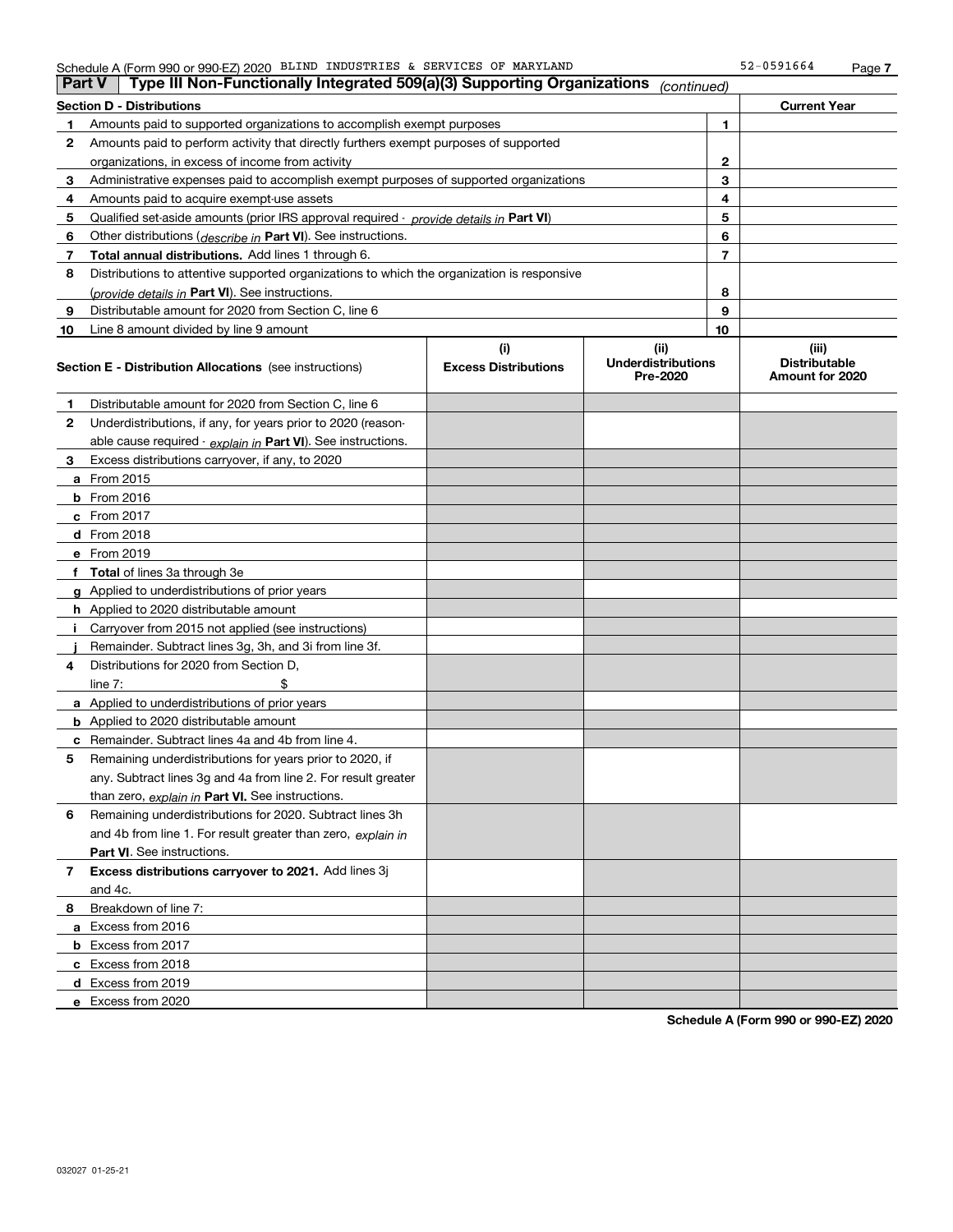| <b>Part VI</b> | Supplemental Information. Provide the explanations required by Part II, line 10; Part II, line 17a or 17b; Part III, line 12;                                                                                                                                                                    |  |  |  |
|----------------|--------------------------------------------------------------------------------------------------------------------------------------------------------------------------------------------------------------------------------------------------------------------------------------------------|--|--|--|
|                | Part IV, Section A, lines 1, 2, 3b, 3c, 4b, 4c, 5a, 6, 9a, 9b, 9c, 11a, 11b, and 11c; Part IV, Section B, lines 1 and 2; Part IV, Section C,<br>line 1; Part IV, Section D, lines 2 and 3; Part IV, Section E, lines 1c, 2a, 2b, 3a, and 3b; Part V, line 1; Part V, Section B, line 1e; Part V, |  |  |  |
|                | Section D, lines 5, 6, and 8; and Part V, Section E, lines 2, 5, and 6. Also complete this part for any additional information.<br>(See instructions.)                                                                                                                                           |  |  |  |
|                |                                                                                                                                                                                                                                                                                                  |  |  |  |
|                |                                                                                                                                                                                                                                                                                                  |  |  |  |
|                |                                                                                                                                                                                                                                                                                                  |  |  |  |
|                |                                                                                                                                                                                                                                                                                                  |  |  |  |
|                |                                                                                                                                                                                                                                                                                                  |  |  |  |
|                |                                                                                                                                                                                                                                                                                                  |  |  |  |
|                |                                                                                                                                                                                                                                                                                                  |  |  |  |
|                |                                                                                                                                                                                                                                                                                                  |  |  |  |
|                |                                                                                                                                                                                                                                                                                                  |  |  |  |
|                |                                                                                                                                                                                                                                                                                                  |  |  |  |
|                |                                                                                                                                                                                                                                                                                                  |  |  |  |
|                |                                                                                                                                                                                                                                                                                                  |  |  |  |
|                |                                                                                                                                                                                                                                                                                                  |  |  |  |
|                |                                                                                                                                                                                                                                                                                                  |  |  |  |
|                |                                                                                                                                                                                                                                                                                                  |  |  |  |
|                |                                                                                                                                                                                                                                                                                                  |  |  |  |
|                |                                                                                                                                                                                                                                                                                                  |  |  |  |
|                |                                                                                                                                                                                                                                                                                                  |  |  |  |
|                |                                                                                                                                                                                                                                                                                                  |  |  |  |
|                |                                                                                                                                                                                                                                                                                                  |  |  |  |
|                |                                                                                                                                                                                                                                                                                                  |  |  |  |
|                |                                                                                                                                                                                                                                                                                                  |  |  |  |
|                |                                                                                                                                                                                                                                                                                                  |  |  |  |
|                |                                                                                                                                                                                                                                                                                                  |  |  |  |
|                |                                                                                                                                                                                                                                                                                                  |  |  |  |
|                |                                                                                                                                                                                                                                                                                                  |  |  |  |
|                |                                                                                                                                                                                                                                                                                                  |  |  |  |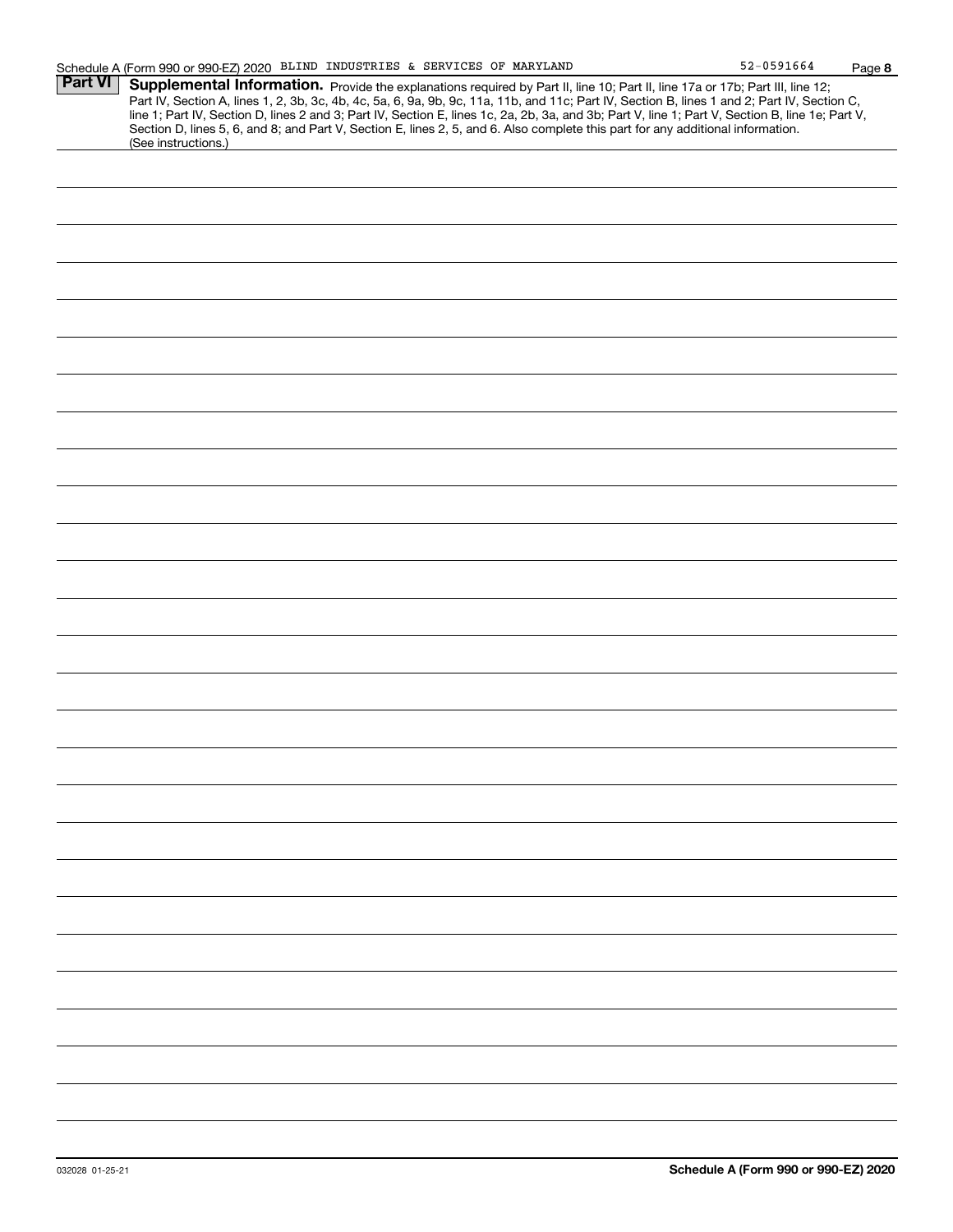Department of the Treasury Internal Revenue Service **(Form 990, 990-EZ, or 990-PF)**

Name of the organization

\*\* PUBLIC DISCLOSURE COPY \*\*

# **Schedule B Schedule of Contributors**

**| Attach to Form 990, Form 990-EZ, or Form 990-PF. | Go to www.irs.gov/Form990 for the latest information.** OMB No. 1545-0047

**2020**

**Employer identification number**

|                        | BLIND INDUSTRIES & SERVICES OF MARYLAND                                                                                                                                                                                   | 52-0591664 |  |  |  |  |
|------------------------|---------------------------------------------------------------------------------------------------------------------------------------------------------------------------------------------------------------------------|------------|--|--|--|--|
|                        | Organization type (check one):                                                                                                                                                                                            |            |  |  |  |  |
| Filers of:<br>Section: |                                                                                                                                                                                                                           |            |  |  |  |  |
| Form 990 or 990-EZ     | X  <br>$501(c)$ ( $3$ ) (enter number) organization                                                                                                                                                                       |            |  |  |  |  |
|                        | 4947(a)(1) nonexempt charitable trust not treated as a private foundation                                                                                                                                                 |            |  |  |  |  |
|                        | 527 political organization                                                                                                                                                                                                |            |  |  |  |  |
| Form 990-PF            | 501(c)(3) exempt private foundation                                                                                                                                                                                       |            |  |  |  |  |
|                        | 4947(a)(1) nonexempt charitable trust treated as a private foundation                                                                                                                                                     |            |  |  |  |  |
|                        | 501(c)(3) taxable private foundation                                                                                                                                                                                      |            |  |  |  |  |
|                        | Check if your organization is covered by the General Rule or a Special Rule.<br>Note: Only a section 501(c)(7), (8), or (10) organization can check boxes for both the General Rule and a Special Rule. See instructions. |            |  |  |  |  |
| <b>General Rule</b>    |                                                                                                                                                                                                                           |            |  |  |  |  |
|                        | For an organization filing Form 990, 990-EZ, or 990-PF that received, during the year, contributions totaling \$5,000 or more (in money or                                                                                |            |  |  |  |  |

## **Special Rules**

any one contributor, during the year, total contributions of the greater of  $\,$  (1) \$5,000; or **(2)** 2% of the amount on (i) Form 990, Part VIII, line 1h;  $\overline{X}$  For an organization described in section 501(c)(3) filing Form 990 or 990-EZ that met the 33 1/3% support test of the regulations under sections 509(a)(1) and 170(b)(1)(A)(vi), that checked Schedule A (Form 990 or 990-EZ), Part II, line 13, 16a, or 16b, and that received from or (ii) Form 990-EZ, line 1. Complete Parts I and II.

property) from any one contributor. Complete Parts I and II. See instructions for determining a contributor's total contributions.

- For an organization described in section 501(c)(7), (8), or (10) filing Form 990 or 990-EZ that received from any one contributor, during the year, total contributions of more than \$1,000 exclusively for religious, charitable, scientific, literary, or educational purposes, or for the prevention of cruelty to children or animals. Complete Parts I (entering "N/A" in column (b) instead of the contributor name and address), II, and III.  $\mathcal{L}^{\text{max}}$
- purpose. Don't complete any of the parts unless the **General Rule** applies to this organization because it received *nonexclusively* year, contributions <sub>exclusively</sub> for religious, charitable, etc., purposes, but no such contributions totaled more than \$1,000. If this box is checked, enter here the total contributions that were received during the year for an  $\;$ exclusively religious, charitable, etc., For an organization described in section 501(c)(7), (8), or (10) filing Form 990 or 990-EZ that received from any one contributor, during the religious, charitable, etc., contributions totaling \$5,000 or more during the year  $\Box$ — $\Box$   $\Box$  $\mathcal{L}^{\text{max}}$

**Caution:**  An organization that isn't covered by the General Rule and/or the Special Rules doesn't file Schedule B (Form 990, 990-EZ, or 990-PF),  **must** but it answer "No" on Part IV, line 2, of its Form 990; or check the box on line H of its Form 990-EZ or on its Form 990-PF, Part I, line 2, to certify that it doesn't meet the filing requirements of Schedule B (Form 990, 990-EZ, or 990-PF).

**For Paperwork Reduction Act Notice, see the instructions for Form 990, 990-EZ, or 990-PF. Schedule B (Form 990, 990-EZ, or 990-PF) (2020)** LHA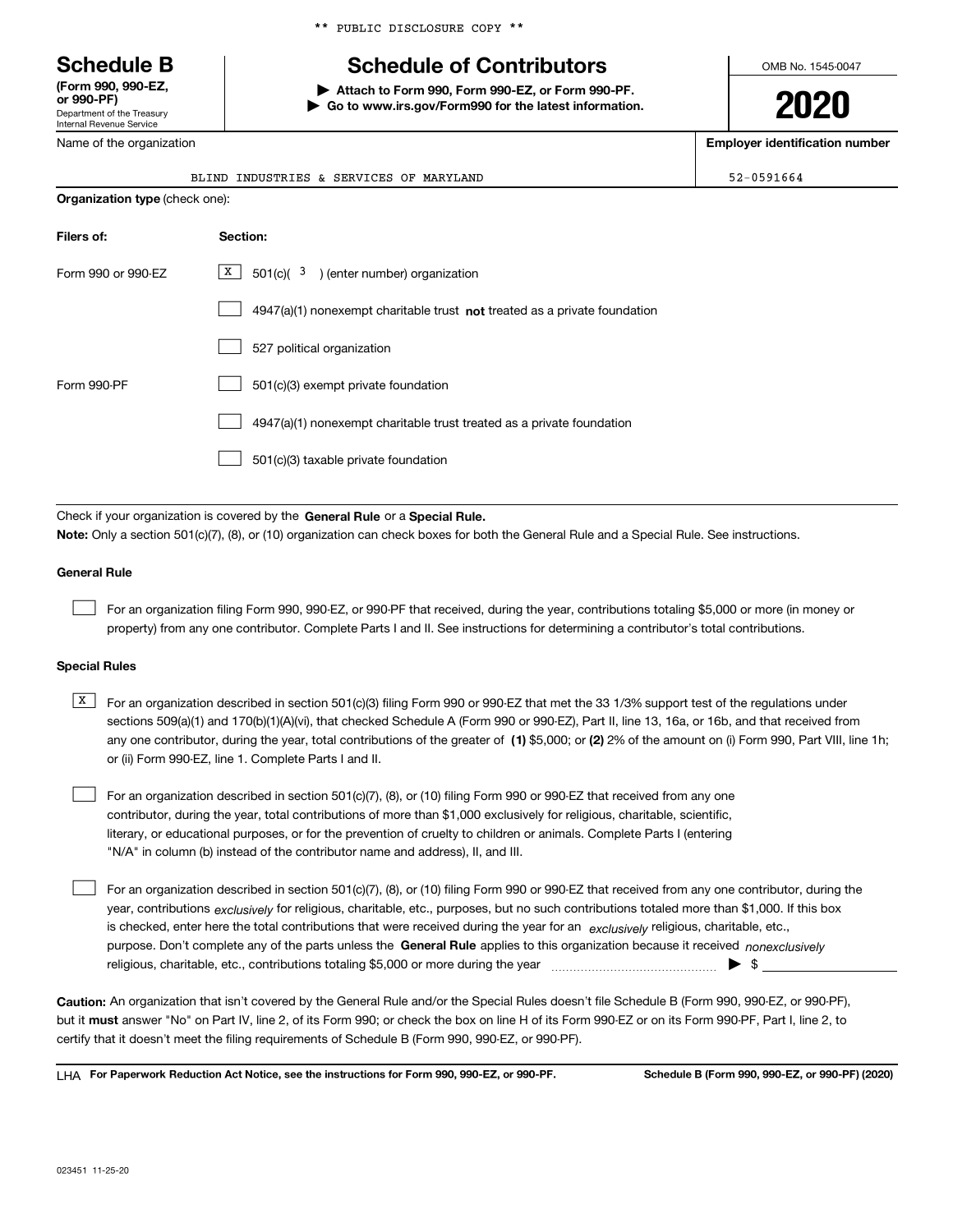# Schedule B (Form 990, 990-EZ, or 990-PF) (2020) Page 2

|            | Schedule B (Form 990, 990-EZ, or 990-PF) (2020)                                                       |                                   | Page 2                                                                                                   |
|------------|-------------------------------------------------------------------------------------------------------|-----------------------------------|----------------------------------------------------------------------------------------------------------|
|            | Name of organization                                                                                  |                                   | <b>Employer identification number</b>                                                                    |
|            | BLIND INDUSTRIES & SERVICES OF MARYLAND                                                               |                                   | 52-0591664                                                                                               |
| Part I     | <b>Contributors</b> (see instructions). Use duplicate copies of Part I if additional space is needed. |                                   |                                                                                                          |
| (a)<br>No. | (b)<br>Name, address, and ZIP + 4                                                                     | (c)<br><b>Total contributions</b> | (d)<br>Type of contribution                                                                              |
| 1          |                                                                                                       | 531, 115.<br>\$                   | х<br>Person<br>Payroll<br>Noncash<br>(Complete Part II for<br>noncash contributions.)                    |
| (a)        | (b)                                                                                                   | (c)                               | (d)                                                                                                      |
| No.        | Name, address, and ZIP + 4                                                                            | <b>Total contributions</b><br>\$  | Type of contribution<br>Person<br>Payroll<br>Noncash<br>(Complete Part II for<br>noncash contributions.) |
| (a)<br>No. | (b)<br>Name, address, and ZIP + 4                                                                     | (c)<br><b>Total contributions</b> | (d)<br>Type of contribution                                                                              |
|            |                                                                                                       | \$                                | Person<br>Payroll<br>Noncash<br>(Complete Part II for<br>noncash contributions.)                         |
| (a)<br>No. | (b)<br>Name, address, and ZIP + 4                                                                     | (c)<br><b>Total contributions</b> | (d)<br>Type of contribution                                                                              |
|            |                                                                                                       | \$                                | Person<br>Payroll<br>Noncash<br>(Complete Part II for<br>noncash contributions.)                         |
| (a)<br>No. | (b)<br>Name, address, and ZIP + 4                                                                     | (c)<br><b>Total contributions</b> | (d)<br>Type of contribution                                                                              |
|            |                                                                                                       | \$                                | Person<br>Payroll<br>Noncash<br>(Complete Part II for<br>noncash contributions.)                         |
| (a)<br>No. | (b)<br>Name, address, and ZIP + 4                                                                     | (c)<br><b>Total contributions</b> | (d)<br>Type of contribution                                                                              |
|            |                                                                                                       | \$                                | Person<br>Payroll<br>Noncash<br>(Complete Part II for<br>noncash contributions.)                         |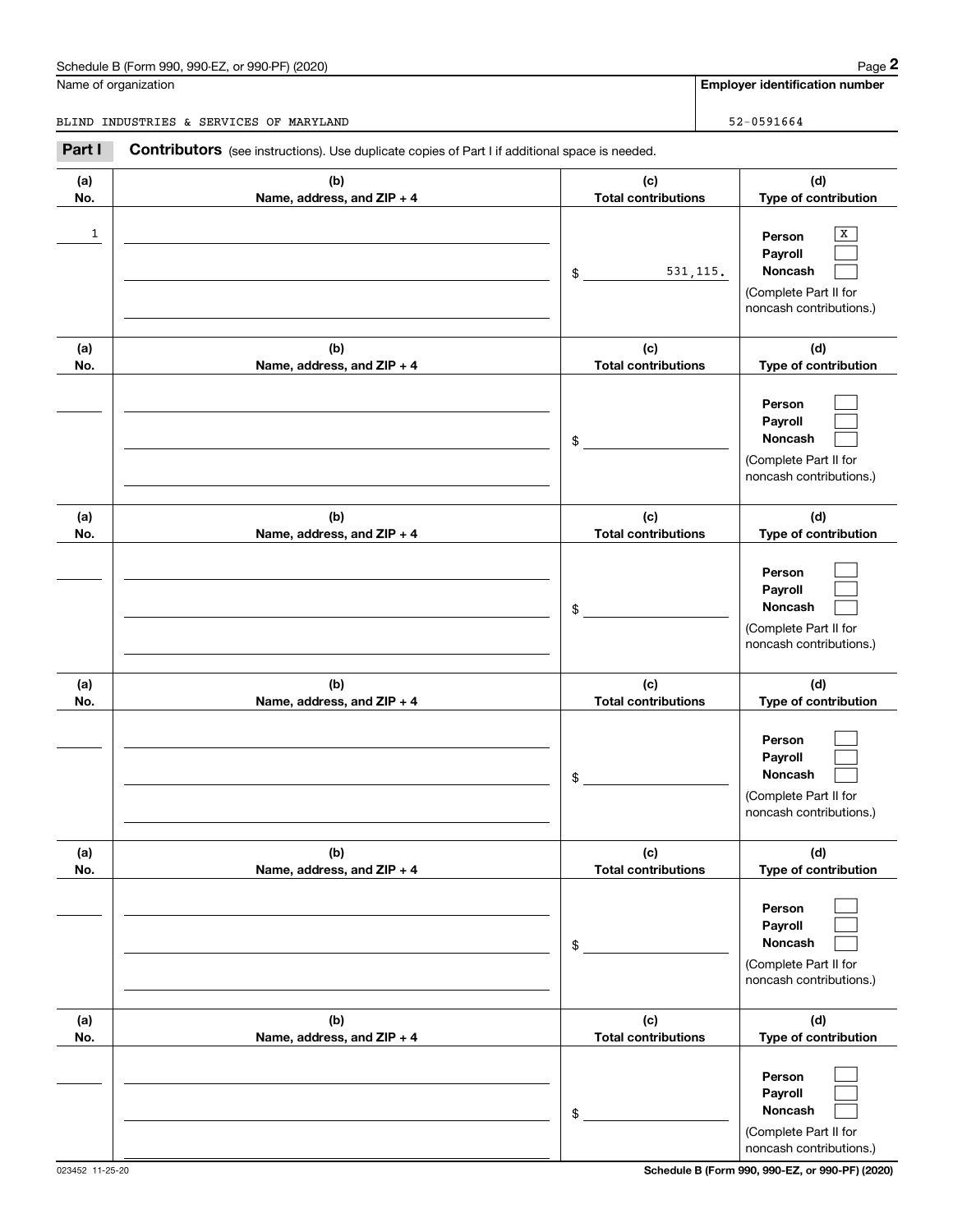# Schedule B (Form 990, 990-EZ, or 990-PF) (2020) Page 3

Name of organization

**Employer identification number**

BLIND INDUSTRIES & SERVICES OF MARYLAND 52-0591664

Chedule B (Form 990, 990-EZ, or 990-PF) (2020)<br> **2 Alame of organization**<br> **32-0591664**<br> **2 Alame II II Noncash Property** (see instructions). Use duplicate copies of Part II if additional space is needed.

| (a)<br>No.<br>from<br>Part I | (b)<br>Description of noncash property given | (c)<br>FMV (or estimate)<br>(See instructions.) | (d)<br>Date received |
|------------------------------|----------------------------------------------|-------------------------------------------------|----------------------|
|                              |                                              | \$                                              |                      |
| (a)<br>No.<br>from<br>Part I | (b)<br>Description of noncash property given | (c)<br>FMV (or estimate)<br>(See instructions.) | (d)<br>Date received |
|                              |                                              | \$                                              |                      |
| (a)<br>No.<br>from<br>Part I | (b)<br>Description of noncash property given | (c)<br>FMV (or estimate)<br>(See instructions.) | (d)<br>Date received |
|                              |                                              | \$                                              |                      |
| (a)<br>No.<br>from<br>Part I | (b)<br>Description of noncash property given | (c)<br>FMV (or estimate)<br>(See instructions.) | (d)<br>Date received |
|                              |                                              | \$                                              |                      |
| (a)<br>No.<br>from<br>Part I | (b)<br>Description of noncash property given | (c)<br>FMV (or estimate)<br>(See instructions.) | (d)<br>Date received |
|                              |                                              | \$                                              |                      |
| (a)<br>No.<br>from<br>Part I | (b)<br>Description of noncash property given | (c)<br>FMV (or estimate)<br>(See instructions.) | (d)<br>Date received |
|                              |                                              | \$                                              |                      |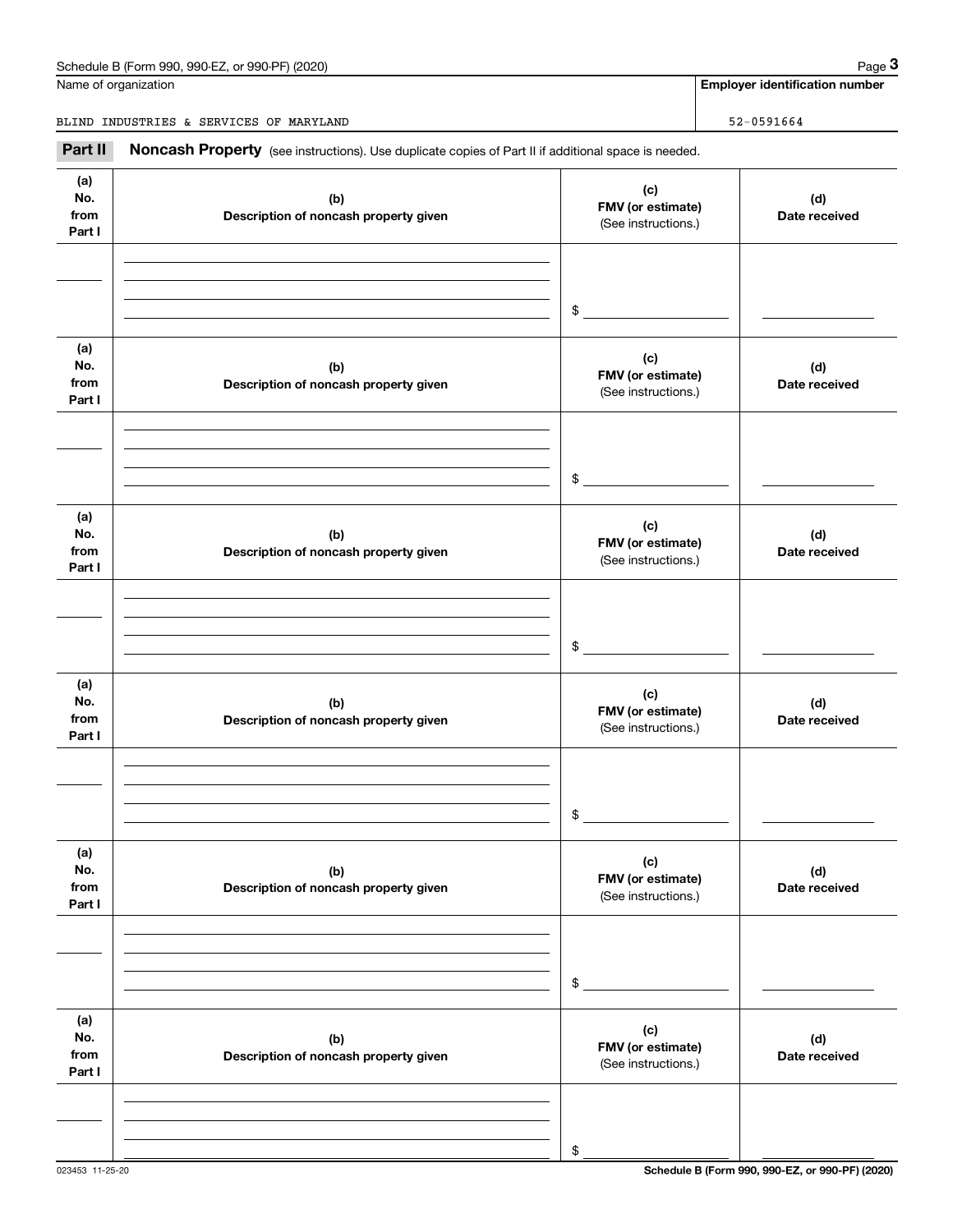|                           | Schedule B (Form 990, 990-EZ, or 990-PF) (2020)                                                                                                                                                                                                                                                 |                      | Page 4                                                                                                                                                         |  |  |
|---------------------------|-------------------------------------------------------------------------------------------------------------------------------------------------------------------------------------------------------------------------------------------------------------------------------------------------|----------------------|----------------------------------------------------------------------------------------------------------------------------------------------------------------|--|--|
|                           | Name of organization                                                                                                                                                                                                                                                                            |                      | <b>Employer identification number</b>                                                                                                                          |  |  |
|                           | BLIND INDUSTRIES & SERVICES OF MARYLAND                                                                                                                                                                                                                                                         |                      | 52-0591664                                                                                                                                                     |  |  |
| Part III                  | from any one contributor. Complete columns (a) through (e) and the following line entry. For organizations<br>completing Part III, enter the total of exclusively religious, charitable, etc., contributions of \$1,000 or less for the year. (Enter this info. once.) $\blacktriangleright$ \$ |                      | Exclusively religious, charitable, etc., contributions to organizations described in section 501(c)(7), (8), or (10) that total more than \$1,000 for the year |  |  |
|                           | Use duplicate copies of Part III if additional space is needed.                                                                                                                                                                                                                                 |                      |                                                                                                                                                                |  |  |
| (a) No.<br>from<br>Part I | (b) Purpose of gift                                                                                                                                                                                                                                                                             | (c) Use of gift      | (d) Description of how gift is held                                                                                                                            |  |  |
|                           |                                                                                                                                                                                                                                                                                                 |                      |                                                                                                                                                                |  |  |
|                           |                                                                                                                                                                                                                                                                                                 | (e) Transfer of gift |                                                                                                                                                                |  |  |
|                           | Transferee's name, address, and ZIP + 4                                                                                                                                                                                                                                                         |                      | Relationship of transferor to transferee                                                                                                                       |  |  |
|                           |                                                                                                                                                                                                                                                                                                 |                      |                                                                                                                                                                |  |  |
| (a) No.<br>from<br>Part I | (b) Purpose of gift                                                                                                                                                                                                                                                                             | (c) Use of gift      | (d) Description of how gift is held                                                                                                                            |  |  |
|                           |                                                                                                                                                                                                                                                                                                 |                      |                                                                                                                                                                |  |  |
|                           | (e) Transfer of gift                                                                                                                                                                                                                                                                            |                      |                                                                                                                                                                |  |  |
|                           | Transferee's name, address, and ZIP + 4                                                                                                                                                                                                                                                         |                      | Relationship of transferor to transferee                                                                                                                       |  |  |
|                           |                                                                                                                                                                                                                                                                                                 |                      |                                                                                                                                                                |  |  |
| (a) No.<br>from<br>Part I | (b) Purpose of gift                                                                                                                                                                                                                                                                             | (c) Use of gift      | (d) Description of how gift is held                                                                                                                            |  |  |
|                           |                                                                                                                                                                                                                                                                                                 |                      |                                                                                                                                                                |  |  |
|                           | (e) Transfer of gift                                                                                                                                                                                                                                                                            |                      |                                                                                                                                                                |  |  |
|                           | Transferee's name, address, and ZIP + 4                                                                                                                                                                                                                                                         |                      | Relationship of transferor to transferee                                                                                                                       |  |  |
|                           |                                                                                                                                                                                                                                                                                                 |                      |                                                                                                                                                                |  |  |
| (a) No.<br>from<br>Part I | (b) Purpose of gift                                                                                                                                                                                                                                                                             | (c) Use of gift      | (d) Description of how gift is held                                                                                                                            |  |  |
|                           |                                                                                                                                                                                                                                                                                                 |                      |                                                                                                                                                                |  |  |
|                           |                                                                                                                                                                                                                                                                                                 | (e) Transfer of gift |                                                                                                                                                                |  |  |
|                           | Transferee's name, address, and ZIP + 4                                                                                                                                                                                                                                                         |                      | Relationship of transferor to transferee                                                                                                                       |  |  |
|                           |                                                                                                                                                                                                                                                                                                 |                      |                                                                                                                                                                |  |  |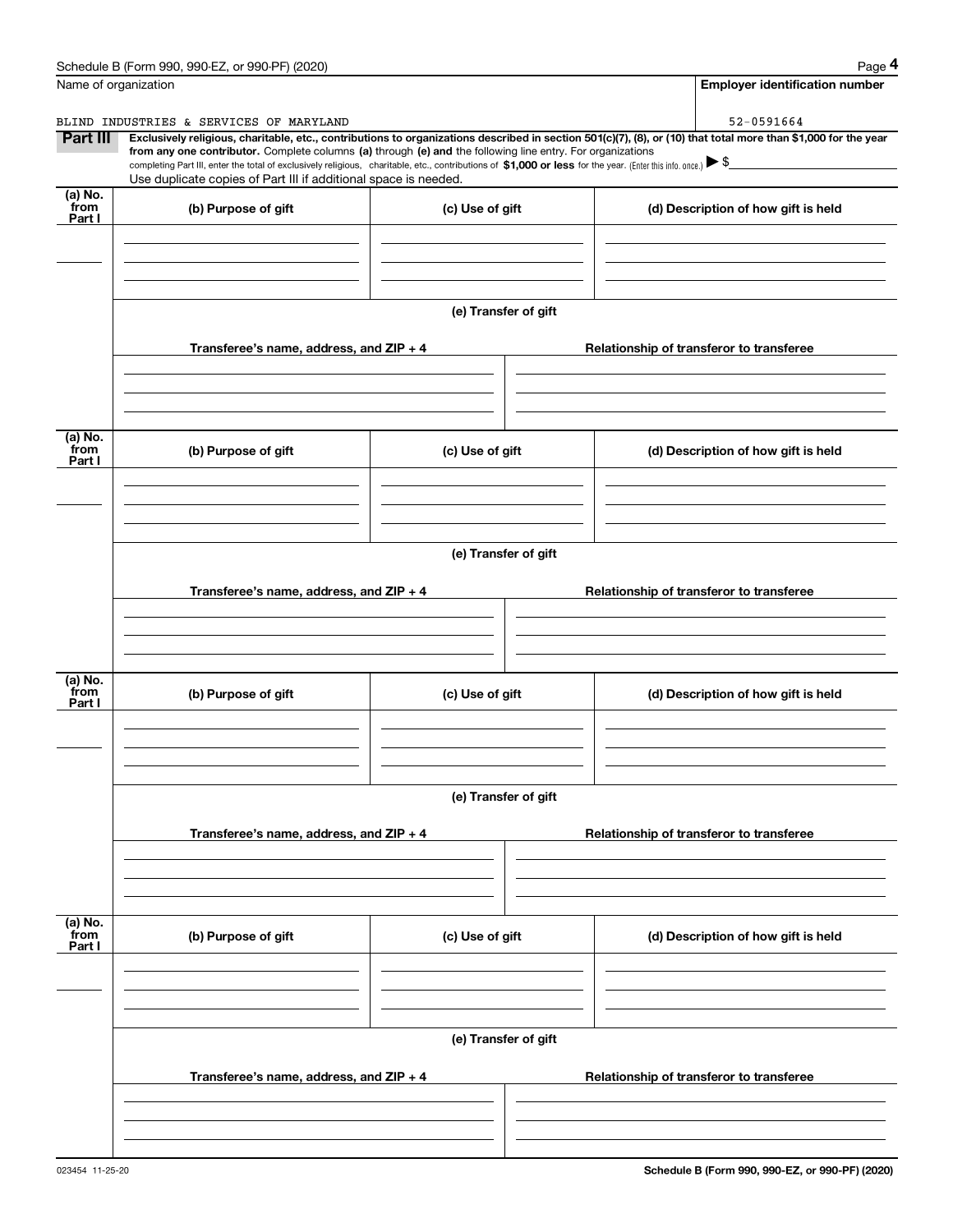| (Form 990 or 990-EZ)<br>For Organizations Exempt From Income Tax Under section 501(c) and section 527<br>Complete if the organization is described below. > Attach to Form 990 or Form 990-EZ.<br><b>Open to Public</b><br>Department of the Treasury<br>Inspection<br>Go to www.irs.gov/Form990 for instructions and the latest information.<br>Internal Revenue Service<br>If the organization answered "Yes," on Form 990, Part IV, line 3, or Form 990-EZ, Part V, line 46 (Political Campaign Activities), then<br>• Section 501(c)(3) organizations: Complete Parts I-A and B. Do not complete Part I-C.<br>• Section 501(c) (other than section 501(c)(3)) organizations: Complete Parts I-A and C below. Do not complete Part I-B.<br>• Section 527 organizations: Complete Part I-A only.<br>If the organization answered "Yes," on Form 990, Part IV, line 4, or Form 990-EZ, Part VI, line 47 (Lobbying Activities), then<br>• Section 501(c)(3) organizations that have filed Form 5768 (election under section 501(h)): Complete Part II-A. Do not complete Part II-B.<br>• Section 501(c)(3) organizations that have NOT filed Form 5768 (election under section 501(h)): Complete Part II-B. Do not complete Part II-A.<br>If the organization answered "Yes," on Form 990, Part IV, line 5 (Proxy Tax) (See separate instructions) or Form 990-EZ, Part V, line 35c (Proxy<br>Tax) (See separate instructions), then |
|--------------------------------------------------------------------------------------------------------------------------------------------------------------------------------------------------------------------------------------------------------------------------------------------------------------------------------------------------------------------------------------------------------------------------------------------------------------------------------------------------------------------------------------------------------------------------------------------------------------------------------------------------------------------------------------------------------------------------------------------------------------------------------------------------------------------------------------------------------------------------------------------------------------------------------------------------------------------------------------------------------------------------------------------------------------------------------------------------------------------------------------------------------------------------------------------------------------------------------------------------------------------------------------------------------------------------------------------------------------------------------------------------------------------------------------|
|                                                                                                                                                                                                                                                                                                                                                                                                                                                                                                                                                                                                                                                                                                                                                                                                                                                                                                                                                                                                                                                                                                                                                                                                                                                                                                                                                                                                                                      |
|                                                                                                                                                                                                                                                                                                                                                                                                                                                                                                                                                                                                                                                                                                                                                                                                                                                                                                                                                                                                                                                                                                                                                                                                                                                                                                                                                                                                                                      |
|                                                                                                                                                                                                                                                                                                                                                                                                                                                                                                                                                                                                                                                                                                                                                                                                                                                                                                                                                                                                                                                                                                                                                                                                                                                                                                                                                                                                                                      |
|                                                                                                                                                                                                                                                                                                                                                                                                                                                                                                                                                                                                                                                                                                                                                                                                                                                                                                                                                                                                                                                                                                                                                                                                                                                                                                                                                                                                                                      |
|                                                                                                                                                                                                                                                                                                                                                                                                                                                                                                                                                                                                                                                                                                                                                                                                                                                                                                                                                                                                                                                                                                                                                                                                                                                                                                                                                                                                                                      |
|                                                                                                                                                                                                                                                                                                                                                                                                                                                                                                                                                                                                                                                                                                                                                                                                                                                                                                                                                                                                                                                                                                                                                                                                                                                                                                                                                                                                                                      |
|                                                                                                                                                                                                                                                                                                                                                                                                                                                                                                                                                                                                                                                                                                                                                                                                                                                                                                                                                                                                                                                                                                                                                                                                                                                                                                                                                                                                                                      |
|                                                                                                                                                                                                                                                                                                                                                                                                                                                                                                                                                                                                                                                                                                                                                                                                                                                                                                                                                                                                                                                                                                                                                                                                                                                                                                                                                                                                                                      |
|                                                                                                                                                                                                                                                                                                                                                                                                                                                                                                                                                                                                                                                                                                                                                                                                                                                                                                                                                                                                                                                                                                                                                                                                                                                                                                                                                                                                                                      |
|                                                                                                                                                                                                                                                                                                                                                                                                                                                                                                                                                                                                                                                                                                                                                                                                                                                                                                                                                                                                                                                                                                                                                                                                                                                                                                                                                                                                                                      |
|                                                                                                                                                                                                                                                                                                                                                                                                                                                                                                                                                                                                                                                                                                                                                                                                                                                                                                                                                                                                                                                                                                                                                                                                                                                                                                                                                                                                                                      |
| • Section 501(c)(4), (5), or (6) organizations: Complete Part III.                                                                                                                                                                                                                                                                                                                                                                                                                                                                                                                                                                                                                                                                                                                                                                                                                                                                                                                                                                                                                                                                                                                                                                                                                                                                                                                                                                   |
| Name of organization<br><b>Employer identification number</b>                                                                                                                                                                                                                                                                                                                                                                                                                                                                                                                                                                                                                                                                                                                                                                                                                                                                                                                                                                                                                                                                                                                                                                                                                                                                                                                                                                        |
| BLIND INDUSTRIES & SERVICES OF MARYLAND<br>52-0591664                                                                                                                                                                                                                                                                                                                                                                                                                                                                                                                                                                                                                                                                                                                                                                                                                                                                                                                                                                                                                                                                                                                                                                                                                                                                                                                                                                                |
| Complete if the organization is exempt under section 501(c) or is a section 527 organization.<br>Part I-A                                                                                                                                                                                                                                                                                                                                                                                                                                                                                                                                                                                                                                                                                                                                                                                                                                                                                                                                                                                                                                                                                                                                                                                                                                                                                                                            |
|                                                                                                                                                                                                                                                                                                                                                                                                                                                                                                                                                                                                                                                                                                                                                                                                                                                                                                                                                                                                                                                                                                                                                                                                                                                                                                                                                                                                                                      |
| 1 Provide a description of the organization's direct and indirect political campaign activities in Part IV.                                                                                                                                                                                                                                                                                                                                                                                                                                                                                                                                                                                                                                                                                                                                                                                                                                                                                                                                                                                                                                                                                                                                                                                                                                                                                                                          |
| $\triangleright$ \$<br>Political campaign activity expenditures<br>2                                                                                                                                                                                                                                                                                                                                                                                                                                                                                                                                                                                                                                                                                                                                                                                                                                                                                                                                                                                                                                                                                                                                                                                                                                                                                                                                                                 |
| Volunteer hours for political campaign activities<br>3                                                                                                                                                                                                                                                                                                                                                                                                                                                                                                                                                                                                                                                                                                                                                                                                                                                                                                                                                                                                                                                                                                                                                                                                                                                                                                                                                                               |
| Complete if the organization is exempt under section 501(c)(3).<br>Part I-B                                                                                                                                                                                                                                                                                                                                                                                                                                                                                                                                                                                                                                                                                                                                                                                                                                                                                                                                                                                                                                                                                                                                                                                                                                                                                                                                                          |
| 1 Enter the amount of any excise tax incurred by the organization under section 4955                                                                                                                                                                                                                                                                                                                                                                                                                                                                                                                                                                                                                                                                                                                                                                                                                                                                                                                                                                                                                                                                                                                                                                                                                                                                                                                                                 |
| Enter the amount of any excise tax incurred by organization managers under section 4955<br>2                                                                                                                                                                                                                                                                                                                                                                                                                                                                                                                                                                                                                                                                                                                                                                                                                                                                                                                                                                                                                                                                                                                                                                                                                                                                                                                                         |
| Yes<br>No<br>3                                                                                                                                                                                                                                                                                                                                                                                                                                                                                                                                                                                                                                                                                                                                                                                                                                                                                                                                                                                                                                                                                                                                                                                                                                                                                                                                                                                                                       |
| Yes<br>No                                                                                                                                                                                                                                                                                                                                                                                                                                                                                                                                                                                                                                                                                                                                                                                                                                                                                                                                                                                                                                                                                                                                                                                                                                                                                                                                                                                                                            |
| <b>b</b> If "Yes," describe in Part IV.                                                                                                                                                                                                                                                                                                                                                                                                                                                                                                                                                                                                                                                                                                                                                                                                                                                                                                                                                                                                                                                                                                                                                                                                                                                                                                                                                                                              |
| Complete if the organization is exempt under section 501(c), except section 501(c)(3).<br>Part I-C                                                                                                                                                                                                                                                                                                                                                                                                                                                                                                                                                                                                                                                                                                                                                                                                                                                                                                                                                                                                                                                                                                                                                                                                                                                                                                                                   |
| $\blacktriangleright$ \$<br>1 Enter the amount directly expended by the filing organization for section 527 exempt function activities                                                                                                                                                                                                                                                                                                                                                                                                                                                                                                                                                                                                                                                                                                                                                                                                                                                                                                                                                                                                                                                                                                                                                                                                                                                                                               |
| Enter the amount of the filing organization's funds contributed to other organizations for section 527<br>2                                                                                                                                                                                                                                                                                                                                                                                                                                                                                                                                                                                                                                                                                                                                                                                                                                                                                                                                                                                                                                                                                                                                                                                                                                                                                                                          |
| $\blacktriangleright$ \$<br>exempt function activities                                                                                                                                                                                                                                                                                                                                                                                                                                                                                                                                                                                                                                                                                                                                                                                                                                                                                                                                                                                                                                                                                                                                                                                                                                                                                                                                                                               |
| 3 Total exempt function expenditures. Add lines 1 and 2. Enter here and on Form 1120-POL,                                                                                                                                                                                                                                                                                                                                                                                                                                                                                                                                                                                                                                                                                                                                                                                                                                                                                                                                                                                                                                                                                                                                                                                                                                                                                                                                            |
| $\blacktriangleright$ \$                                                                                                                                                                                                                                                                                                                                                                                                                                                                                                                                                                                                                                                                                                                                                                                                                                                                                                                                                                                                                                                                                                                                                                                                                                                                                                                                                                                                             |
| Yes<br><b>No</b>                                                                                                                                                                                                                                                                                                                                                                                                                                                                                                                                                                                                                                                                                                                                                                                                                                                                                                                                                                                                                                                                                                                                                                                                                                                                                                                                                                                                                     |
| Enter the names, addresses and employer identification number (EIN) of all section 527 political organizations to which the filing organization<br>5                                                                                                                                                                                                                                                                                                                                                                                                                                                                                                                                                                                                                                                                                                                                                                                                                                                                                                                                                                                                                                                                                                                                                                                                                                                                                 |
| made payments. For each organization listed, enter the amount paid from the filing organization's funds. Also enter the amount of political<br>contributions received that were promptly and directly delivered to a separate political organization, such as a separate segregated fund or a                                                                                                                                                                                                                                                                                                                                                                                                                                                                                                                                                                                                                                                                                                                                                                                                                                                                                                                                                                                                                                                                                                                                        |
| political action committee (PAC). If additional space is needed, provide information in Part IV.                                                                                                                                                                                                                                                                                                                                                                                                                                                                                                                                                                                                                                                                                                                                                                                                                                                                                                                                                                                                                                                                                                                                                                                                                                                                                                                                     |
| (b) Address<br>$(c)$ EIN<br>(d) Amount paid from<br>(a) Name<br>(e) Amount of political<br>contributions received and<br>filing organization's<br>promptly and directly<br>funds. If none, enter -0-.<br>delivered to a separate<br>political organization.<br>If none, enter -0-.                                                                                                                                                                                                                                                                                                                                                                                                                                                                                                                                                                                                                                                                                                                                                                                                                                                                                                                                                                                                                                                                                                                                                   |
|                                                                                                                                                                                                                                                                                                                                                                                                                                                                                                                                                                                                                                                                                                                                                                                                                                                                                                                                                                                                                                                                                                                                                                                                                                                                                                                                                                                                                                      |
|                                                                                                                                                                                                                                                                                                                                                                                                                                                                                                                                                                                                                                                                                                                                                                                                                                                                                                                                                                                                                                                                                                                                                                                                                                                                                                                                                                                                                                      |
|                                                                                                                                                                                                                                                                                                                                                                                                                                                                                                                                                                                                                                                                                                                                                                                                                                                                                                                                                                                                                                                                                                                                                                                                                                                                                                                                                                                                                                      |
|                                                                                                                                                                                                                                                                                                                                                                                                                                                                                                                                                                                                                                                                                                                                                                                                                                                                                                                                                                                                                                                                                                                                                                                                                                                                                                                                                                                                                                      |
|                                                                                                                                                                                                                                                                                                                                                                                                                                                                                                                                                                                                                                                                                                                                                                                                                                                                                                                                                                                                                                                                                                                                                                                                                                                                                                                                                                                                                                      |
|                                                                                                                                                                                                                                                                                                                                                                                                                                                                                                                                                                                                                                                                                                                                                                                                                                                                                                                                                                                                                                                                                                                                                                                                                                                                                                                                                                                                                                      |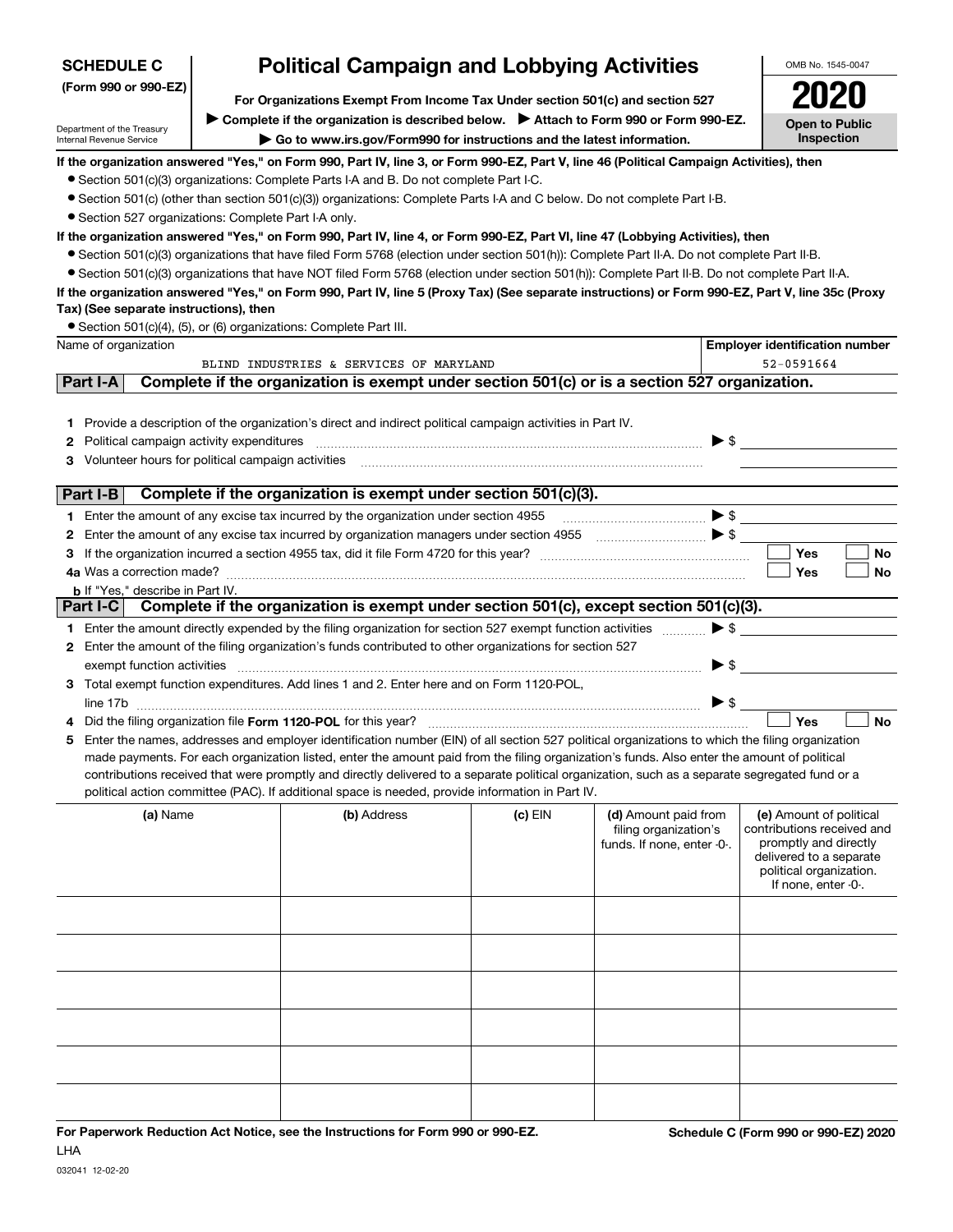| Schedule C (Form 990 or 990-EZ) 2020 BLIND INDUSTRIES & SERVICES OF MARYLAND                                    |                                                       |                                                                                                                                   |            |                                        | 52-0591664<br>Page 2           |
|-----------------------------------------------------------------------------------------------------------------|-------------------------------------------------------|-----------------------------------------------------------------------------------------------------------------------------------|------------|----------------------------------------|--------------------------------|
| Complete if the organization is exempt under section 501(c)(3) and filed Form 5768 (election under<br>Part II-A |                                                       |                                                                                                                                   |            |                                        |                                |
| section 501(h)).                                                                                                |                                                       |                                                                                                                                   |            |                                        |                                |
| A Check $\blacktriangleright$                                                                                   |                                                       | if the filing organization belongs to an affiliated group (and list in Part IV each affiliated group member's name, address, EIN, |            |                                        |                                |
|                                                                                                                 | expenses, and share of excess lobbying expenditures). |                                                                                                                                   |            |                                        |                                |
| <b>B</b> Check $\blacktriangleright$                                                                            |                                                       | if the filing organization checked box A and "limited control" provisions apply.                                                  |            |                                        |                                |
|                                                                                                                 | <b>Limits on Lobbying Expenditures</b>                | (The term "expenditures" means amounts paid or incurred.)                                                                         |            | (a) Filing<br>organization's<br>totals | (b) Affiliated group<br>totals |
| <b>1a</b> Total lobbying expenditures to influence public opinion (grassroots lobbying)                         |                                                       |                                                                                                                                   |            | 43,333.                                |                                |
| <b>b</b> Total lobbying expenditures to influence a legislative body (direct lobbying)                          |                                                       |                                                                                                                                   |            |                                        |                                |
|                                                                                                                 |                                                       |                                                                                                                                   |            | 43,333.                                |                                |
| d Other exempt purpose expenditures                                                                             |                                                       |                                                                                                                                   |            | 10,584,013.                            |                                |
| e Total exempt purpose expenditures (add lines 1c and 1d)                                                       |                                                       |                                                                                                                                   |            | 10,627,346.                            |                                |
| f Lobbying nontaxable amount. Enter the amount from the following table in both columns.                        |                                                       |                                                                                                                                   |            | 681,367.                               |                                |
| If the amount on line 1e, column (a) or (b) is:                                                                 |                                                       | The lobbying nontaxable amount is:                                                                                                |            |                                        |                                |
| Not over \$500,000                                                                                              |                                                       | 20% of the amount on line 1e.                                                                                                     |            |                                        |                                |
| Over \$500,000 but not over \$1,000,000                                                                         |                                                       | \$100,000 plus 15% of the excess over \$500,000.                                                                                  |            |                                        |                                |
| Over \$1,000,000 but not over \$1,500,000                                                                       |                                                       | \$175,000 plus 10% of the excess over \$1,000,000.                                                                                |            |                                        |                                |
| Over \$1,500,000 but not over \$17,000,000                                                                      |                                                       | \$225,000 plus 5% of the excess over \$1,500,000.                                                                                 |            |                                        |                                |
| Over \$17,000,000                                                                                               | \$1.000.000.                                          |                                                                                                                                   |            |                                        |                                |
|                                                                                                                 |                                                       |                                                                                                                                   |            |                                        |                                |
| g Grassroots nontaxable amount (enter 25% of line 1f)                                                           |                                                       |                                                                                                                                   |            | 170,342.                               |                                |
| h Subtract line 1q from line 1a. If zero or less, enter -0-                                                     |                                                       |                                                                                                                                   |            | 0.                                     |                                |
| i Subtract line 1f from line 1c. If zero or less, enter 0                                                       |                                                       |                                                                                                                                   |            | $\mathbf{0}$ .                         |                                |
| If there is an amount other than zero on either line 1h or line 1i, did the organization file Form 4720         |                                                       |                                                                                                                                   |            |                                        |                                |
| reporting section 4911 tax for this year?                                                                       |                                                       |                                                                                                                                   |            |                                        | Yes<br>No                      |
| (Some organizations that made a section 501(h) election do not have to complete all of the five columns below.  |                                                       | 4-Year Averaging Period Under Section 501(h)<br>See the separate instructions for lines 2a through 2f.)                           |            |                                        |                                |
|                                                                                                                 |                                                       | Lobbying Expenditures During 4-Year Averaging Period                                                                              |            |                                        |                                |
| Calendar year<br>(or fiscal year beginning in)                                                                  | (a) 2017                                              | $(b)$ 2018                                                                                                                        | $(c)$ 2019 | $(d)$ 2020                             | (e) Total                      |
| 2a Lobbying nontaxable amount                                                                                   | 743,488.                                              | 738,497.                                                                                                                          | 711,468.   | 681,367.                               | 2,874,820.                     |
| <b>b</b> Lobbying ceiling amount<br>(150% of line 2a, column(e))                                                |                                                       |                                                                                                                                   |            |                                        | 4, 312, 230.                   |
| c Total lobbying expenditures                                                                                   | 50,542.                                               | 43,062.                                                                                                                           | 40,697.    | 43, 333.                               | 177,634.                       |
| d Grassroots nontaxable amount                                                                                  | 185,872.                                              | 184,624.                                                                                                                          | 177,867.   | 170,342.                               | 718,705.                       |
| e Grassroots ceiling amount<br>(150% of line 2d, column (e))                                                    |                                                       |                                                                                                                                   |            |                                        | 1,078,058.                     |

50,542. 43,062. 40,697. 43,333.

**Schedule C (Form 990 or 990-EZ) 2020**

177,634.

**f** Grassroots lobbying expenditures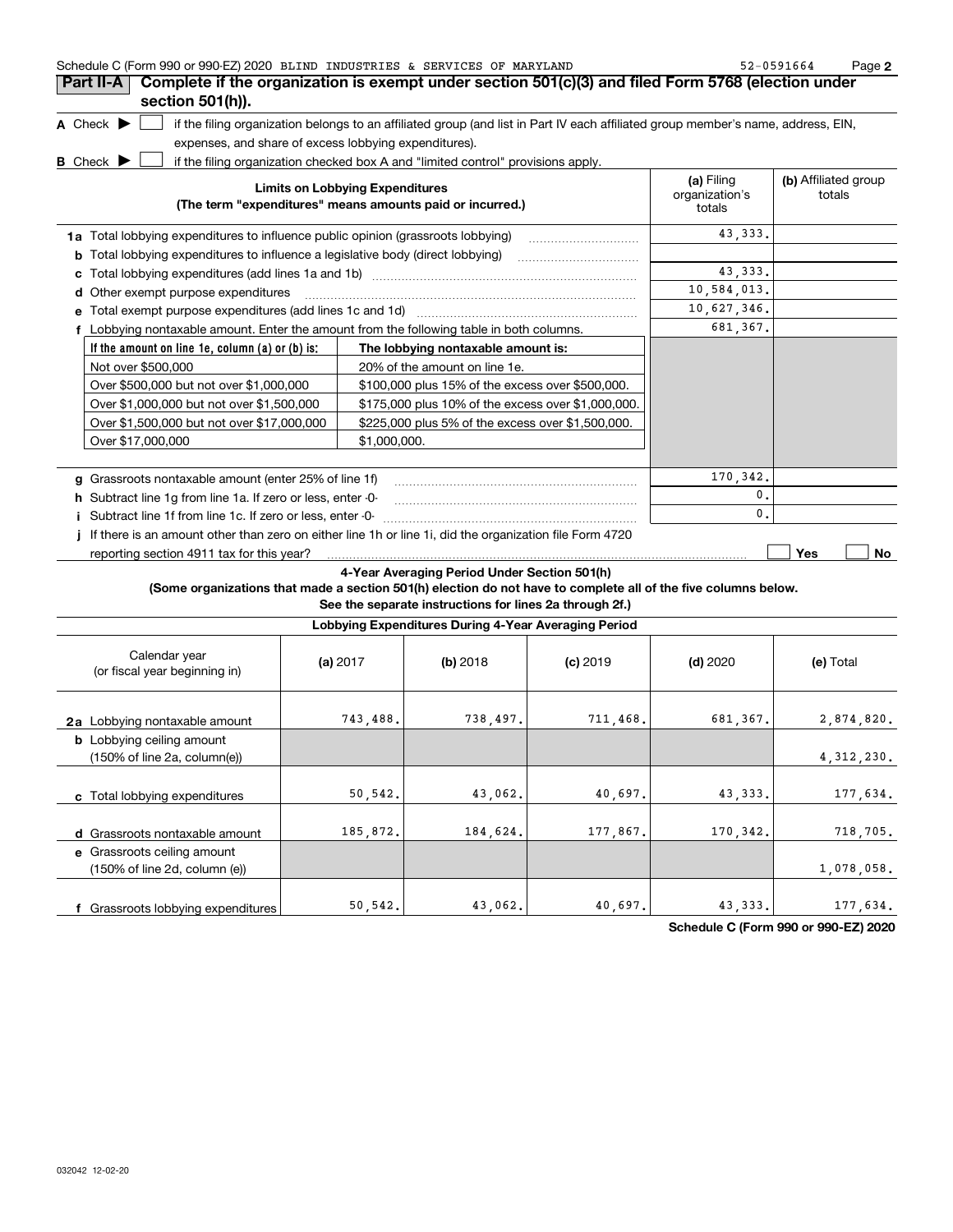## **Part II-B** Complete if the organization is exempt under section 501(c)(3) and has NOT filed Form 5768 **(election under section 501(h)).**

|              | For each "Yes" response on lines 1a through 1i below, provide in Part IV a detailed description                                                                                                                                                                                                                        |     | (a)          | (b)    |    |
|--------------|------------------------------------------------------------------------------------------------------------------------------------------------------------------------------------------------------------------------------------------------------------------------------------------------------------------------|-----|--------------|--------|----|
|              | of the lobbying activity.                                                                                                                                                                                                                                                                                              | Yes | No           | Amount |    |
| 1            | During the year, did the filing organization attempt to influence foreign, national, state, or<br>local legislation, including any attempt to influence public opinion on a legislative matter<br>or referendum, through the use of:                                                                                   |     |              |        |    |
|              | <b>b</b> Paid staff or management (include compensation in expenses reported on lines 1c through 1i)?<br>$\ddotsc$                                                                                                                                                                                                     |     |              |        |    |
|              |                                                                                                                                                                                                                                                                                                                        |     |              |        |    |
|              | e Publications, or published or broadcast statements?                                                                                                                                                                                                                                                                  |     |              |        |    |
|              | f Grants to other organizations for lobbying purposes?                                                                                                                                                                                                                                                                 |     |              |        |    |
| g            | Direct contact with legislators, their staffs, government officials, or a legislative body?                                                                                                                                                                                                                            |     |              |        |    |
|              | h Rallies, demonstrations, seminars, conventions, speeches, lectures, or any similar means?                                                                                                                                                                                                                            |     |              |        |    |
|              | i Other activities?                                                                                                                                                                                                                                                                                                    |     |              |        |    |
|              |                                                                                                                                                                                                                                                                                                                        |     |              |        |    |
|              | 2a Did the activities in line 1 cause the organization to be not described in section 501(c)(3)?                                                                                                                                                                                                                       |     |              |        |    |
|              |                                                                                                                                                                                                                                                                                                                        |     |              |        |    |
|              | c If "Yes," enter the amount of any tax incurred by organization managers under section 4912                                                                                                                                                                                                                           |     |              |        |    |
|              | d If the filing organization incurred a section 4912 tax, did it file Form 4720 for this year?                                                                                                                                                                                                                         |     |              |        |    |
|              | Complete if the organization is exempt under section 501(c)(4), section 501(c)(5), or section<br><b>Part III-A</b>                                                                                                                                                                                                     |     |              |        |    |
|              | $501(c)(6)$ .                                                                                                                                                                                                                                                                                                          |     |              |        |    |
|              |                                                                                                                                                                                                                                                                                                                        |     |              | Yes    | No |
| 1.           |                                                                                                                                                                                                                                                                                                                        |     | 1            |        |    |
| $\mathbf{2}$ |                                                                                                                                                                                                                                                                                                                        |     | $\mathbf{2}$ |        |    |
| 3            | Did the organization agree to carry over lobbying and political campaign activity expenditures from the prior year?                                                                                                                                                                                                    |     | 3            |        |    |
|              | Part III-B Complete if the organization is exempt under section $501(c)(4)$ , section $501(c)(5)$ , or section                                                                                                                                                                                                         |     |              |        |    |
|              | 501(c)(6) and if either (a) BOTH Part III-A, lines 1 and 2, are answered "No" OR (b) Part III-A, line 3, is                                                                                                                                                                                                            |     |              |        |    |
|              | answered "Yes."                                                                                                                                                                                                                                                                                                        |     |              |        |    |
| 1            | Dues, assessments and similar amounts from members [11] matter contracts and similar amounts from members [11] matter contracts and similar amounts from members [11] matter contracts and similar amounts from members [11] m                                                                                         |     | 1.           |        |    |
| 2            | Section 162(e) nondeductible lobbying and political expenditures (do not include amounts of political                                                                                                                                                                                                                  |     |              |        |    |
|              | expenses for which the section 527(f) tax was paid).                                                                                                                                                                                                                                                                   |     |              |        |    |
|              | <b>a</b> Current year                                                                                                                                                                                                                                                                                                  |     | 2a           |        |    |
|              | <b>b</b> Carryover from last year                                                                                                                                                                                                                                                                                      |     | 2b           |        |    |
| c.           | $\textbf{Total} \textcolor{red}{x_1 x_2 x_3 x_4 x_5 x_6 x_7 x_8 x_9 x_1 x_2 x_3 x_4 x_5 x_6 x_7 x_8 x_9 x_1 x_2 x_3 x_4 x_5 x_6 x_7 x_8 x_9 x_1 x_2 x_3 x_4 x_5 x_6 x_7 x_8 x_9 x_1 x_2 x_3 x_4 x_5 x_6 x_7 x_8 x_9 x_1 x_2 x_3 x_4 x_5 x_6 x_7 x_8 x_9 x_1 x_2 x_3 x_4 x_5 x_6 x_7 x_8 x_9 x_1 x_2 x_3 x_4 x_5 x_6 x$ |     | 2c           |        |    |
|              | Aggregate amount reported in section 6033(e)(1)(A) notices of nondeductible section 162(e) dues                                                                                                                                                                                                                        |     | 3            |        |    |
| 4            | If notices were sent and the amount on line 2c exceeds the amount on line 3, what portion of the excess                                                                                                                                                                                                                |     |              |        |    |
|              | does the organization agree to carryover to the reasonable estimate of nondeductible lobbying and political                                                                                                                                                                                                            |     |              |        |    |
|              | expenditure next year?                                                                                                                                                                                                                                                                                                 |     | 4            |        |    |
| 5            | Taxable amount of lobbying and political expenditures (See instructions)<br><b>Part IV</b><br><b>Supplemental Information</b>                                                                                                                                                                                          |     | 5            |        |    |
|              |                                                                                                                                                                                                                                                                                                                        |     |              |        |    |
|              | Provide the descriptions required for Part I-A, line 1; Part I-B, line 4; Part I-C, line 5; Part II-A (affiliated group list); Part II-A, lines 1 and 2 (See                                                                                                                                                           |     |              |        |    |
|              | instructions); and Part II-B, line 1. Also, complete this part for any additional information.<br>FORM 990, SCHEDULE C, PART II-A, LINE 1A                                                                                                                                                                             |     |              |        |    |
|              |                                                                                                                                                                                                                                                                                                                        |     |              |        |    |
|              | BLIND INDUSTRIES AND SERVICES OF MARYLAND WORKS TO EDUCATE OUR ELECTED                                                                                                                                                                                                                                                 |     |              |        |    |
|              | REPRESENTATIVES IN ANNAPOLIS, MARYLAND OF OUR (1) PROCUREMENT PREFERENCE                                                                                                                                                                                                                                               |     |              |        |    |
|              |                                                                                                                                                                                                                                                                                                                        |     |              |        |    |
|              | THAT WE ARE GRANTED THROUGH STATE LEGISLATION AND (2) THE INVALUABLE                                                                                                                                                                                                                                                   |     |              |        |    |
|              | REHABILITATION AND TRAINING SERVICES THAT WE PROVIDE FOR BLIND AND LOW                                                                                                                                                                                                                                                 |     |              |        |    |
|              |                                                                                                                                                                                                                                                                                                                        |     |              |        |    |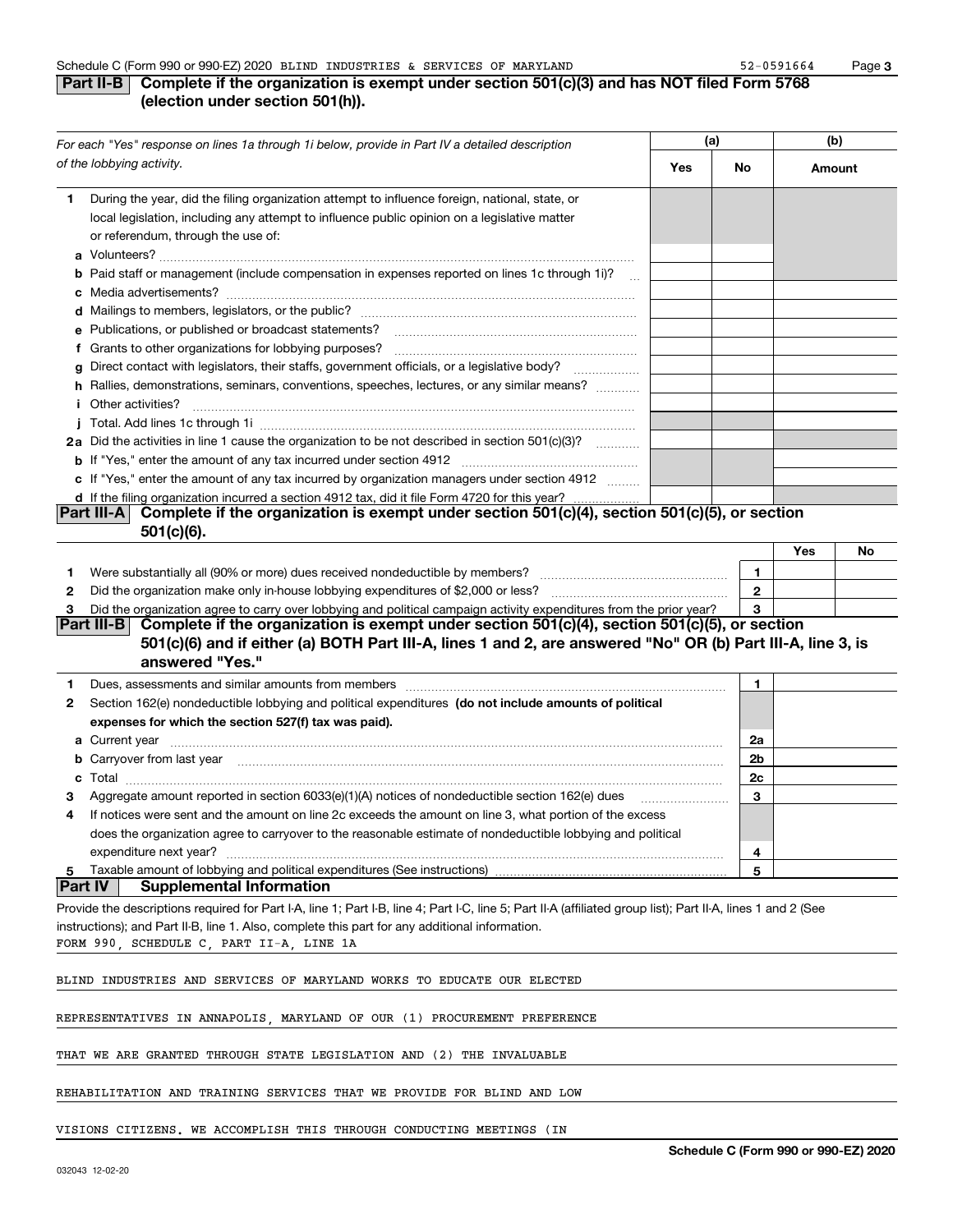# *(continued)* **Part IV Supplemental Information**

PERSON AND ON THE PHONE) AND PROVIDING INFORMATION VIA ELECTRONIC

COMMUNICATION FOR ELECTED OFFICIALS AND THEIR STAFF. WE PROVIDE SIMILAR

INFORMATION FOR OUR FEDERAL ELECTED OFFICIALS WITHOUT THE ASSISTANCE OF

OUTSIDE LOBBYISTS.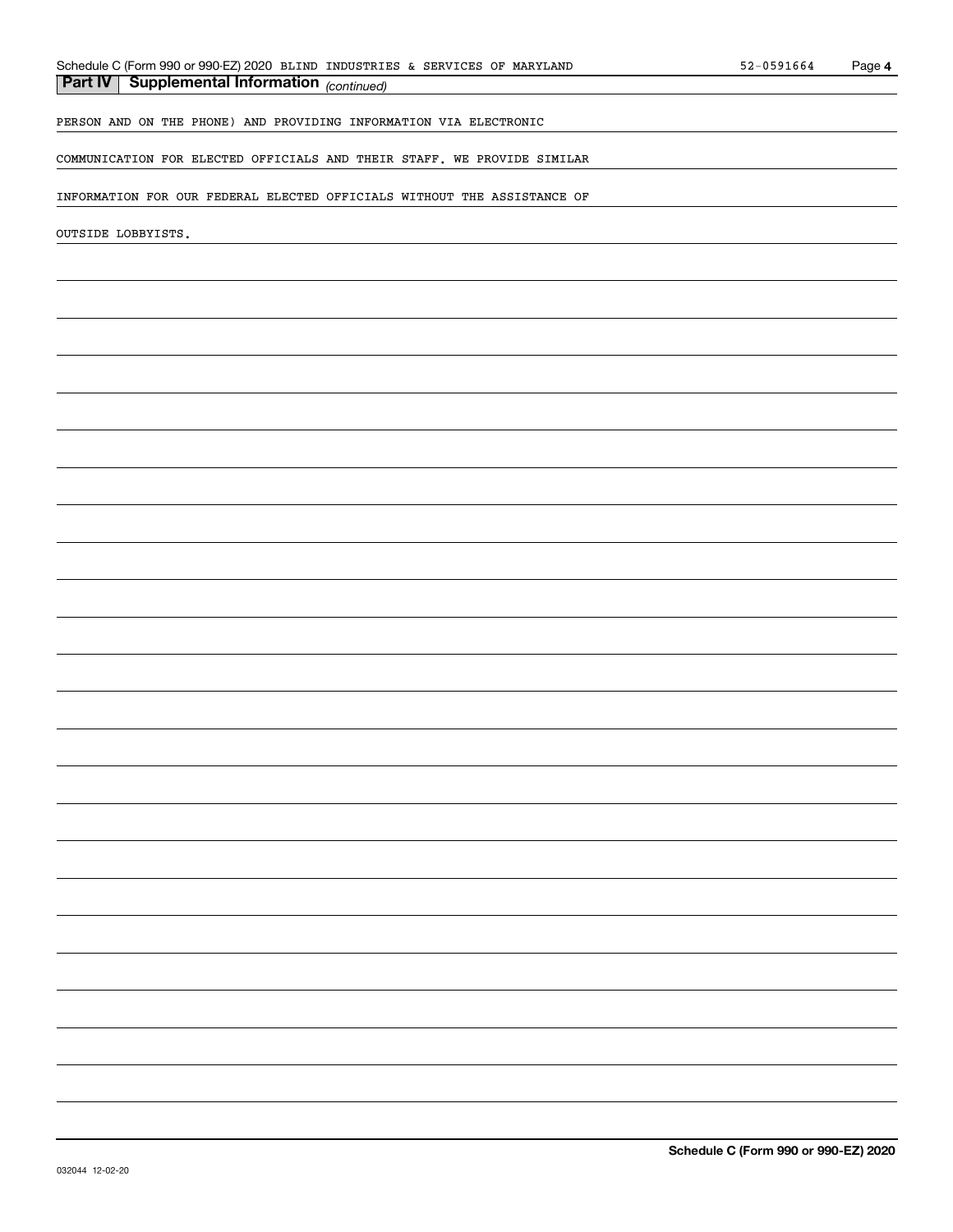| <b>SCHEDULE D</b> |  |
|-------------------|--|
|-------------------|--|

Department of the Treasury Internal Revenue Service

| (Form 990) |  |  |
|------------|--|--|
|------------|--|--|

# **SCHEDULE D Supplemental Financial Statements**

(Form 990)<br>
Pepartment of the Treasury<br>
Department of the Treasury<br>
Department of the Treasury<br>
Department of the Treasury<br> **Co to www.irs.gov/Form990 for instructions and the latest information.**<br> **Co to www.irs.gov/Form9** 



|         | Name of the organization<br>BLIND INDUSTRIES & SERVICES OF MARYLAND                                                                            |                                                | <b>Employer identification number</b><br>52-0591664 |
|---------|------------------------------------------------------------------------------------------------------------------------------------------------|------------------------------------------------|-----------------------------------------------------|
| Part I  | Organizations Maintaining Donor Advised Funds or Other Similar Funds or Accounts. Complete if the                                              |                                                |                                                     |
|         | organization answered "Yes" on Form 990, Part IV, line 6.                                                                                      |                                                |                                                     |
|         | (a) Donor advised funds                                                                                                                        |                                                | (b) Funds and other accounts                        |
| 1       |                                                                                                                                                |                                                |                                                     |
| 2       | Aggregate value of contributions to (during year)                                                                                              |                                                |                                                     |
| 3       | Aggregate value of grants from (during year)                                                                                                   |                                                |                                                     |
| 4       |                                                                                                                                                |                                                |                                                     |
| 5       | Did the organization inform all donors and donor advisors in writing that the assets held in donor advised funds                               |                                                |                                                     |
|         |                                                                                                                                                |                                                | Yes<br>No                                           |
| 6       | Did the organization inform all grantees, donors, and donor advisors in writing that grant funds can be used only                              |                                                |                                                     |
|         | for charitable purposes and not for the benefit of the donor or donor advisor, or for any other purpose conferring                             |                                                |                                                     |
|         |                                                                                                                                                |                                                | <b>Yes</b><br>No                                    |
| Part II | Conservation Easements. Complete if the organization answered "Yes" on Form 990, Part IV, line 7.                                              |                                                |                                                     |
| 1.      | Purpose(s) of conservation easements held by the organization (check all that apply).                                                          |                                                |                                                     |
|         | Preservation of land for public use (for example, recreation or education)                                                                     |                                                | Preservation of a historically important land area  |
|         | Protection of natural habitat                                                                                                                  | Preservation of a certified historic structure |                                                     |
|         | Preservation of open space                                                                                                                     |                                                |                                                     |
| 2       | Complete lines 2a through 2d if the organization held a qualified conservation contribution in the form of a conservation easement on the last |                                                |                                                     |
|         | day of the tax year.                                                                                                                           |                                                | Held at the End of the Tax Year                     |
| а       | Total number of conservation easements                                                                                                         |                                                | 2a                                                  |
| b       | Total acreage restricted by conservation easements                                                                                             |                                                | 2 <sub>b</sub>                                      |
| c       |                                                                                                                                                |                                                | 2c                                                  |
|         | d Number of conservation easements included in (c) acquired after 7/25/06, and not on a historic structure                                     |                                                |                                                     |
|         |                                                                                                                                                |                                                | 2d                                                  |
| З.      | Number of conservation easements modified, transferred, released, extinguished, or terminated by the organization during the tax               |                                                |                                                     |
|         | $year \blacktriangleright$                                                                                                                     |                                                |                                                     |
| 4       | Number of states where property subject to conservation easement is located >                                                                  |                                                |                                                     |
| 5       | Does the organization have a written policy regarding the periodic monitoring, inspection, handling of                                         |                                                |                                                     |
|         | violations, and enforcement of the conservation easements it holds?                                                                            |                                                | Yes<br><b>No</b>                                    |
| 6       | Staff and volunteer hours devoted to monitoring, inspecting, handling of violations, and enforcing conservation easements during the year      |                                                |                                                     |
|         |                                                                                                                                                |                                                |                                                     |
| 7       | Amount of expenses incurred in monitoring, inspecting, handling of violations, and enforcing conservation easements during the year            |                                                |                                                     |
|         | ▶ \$                                                                                                                                           |                                                |                                                     |
| 8       | Does each conservation easement reported on line 2(d) above satisfy the requirements of section 170(h)(4)(B)(i)                                |                                                |                                                     |
|         | and section $170(h)(4)(B)(ii)?$                                                                                                                |                                                | Yes<br>No                                           |
| 9       | In Part XIII, describe how the organization reports conservation easements in its revenue and expense statement and                            |                                                |                                                     |
|         | balance sheet, and include, if applicable, the text of the footnote to the organization's financial statements that describes the              |                                                |                                                     |
|         | organization's accounting for conservation easements.                                                                                          |                                                |                                                     |
|         | Organizations Maintaining Collections of Art, Historical Treasures, or Other Similar Assets.<br>Part III                                       |                                                |                                                     |
|         | Complete if the organization answered "Yes" on Form 990, Part IV, line 8.                                                                      |                                                |                                                     |
|         | 1a If the organization elected, as permitted under FASB ASC 958, not to report in its revenue statement and balance sheet works                |                                                |                                                     |
|         | of art, historical treasures, or other similar assets held for public exhibition, education, or research in furtherance of public              |                                                |                                                     |
|         | service, provide in Part XIII the text of the footnote to its financial statements that describes these items.                                 |                                                |                                                     |
|         | <b>b</b> If the organization elected, as permitted under FASB ASC 958, to report in its revenue statement and balance sheet works of           |                                                |                                                     |
|         | art, historical treasures, or other similar assets held for public exhibition, education, or research in furtherance of public service,        |                                                |                                                     |
|         | provide the following amounts relating to these items:                                                                                         |                                                |                                                     |
|         | (i) Revenue included on Form 990, Part VIII, line 1 [2000] [2010] Contract the included on Form 990, Part VIII, line 1                         |                                                | - \$                                                |
|         | (ii) Assets included in Form 990, Part X                                                                                                       |                                                | - \$                                                |
| 2       | If the organization received or held works of art, historical treasures, or other similar assets for financial gain, provide                   |                                                |                                                     |
|         | the following amounts required to be reported under FASB ASC 958 relating to these items:                                                      |                                                |                                                     |
| а       |                                                                                                                                                |                                                | -\$<br>$\blacktriangleright$ \$                     |
|         |                                                                                                                                                |                                                |                                                     |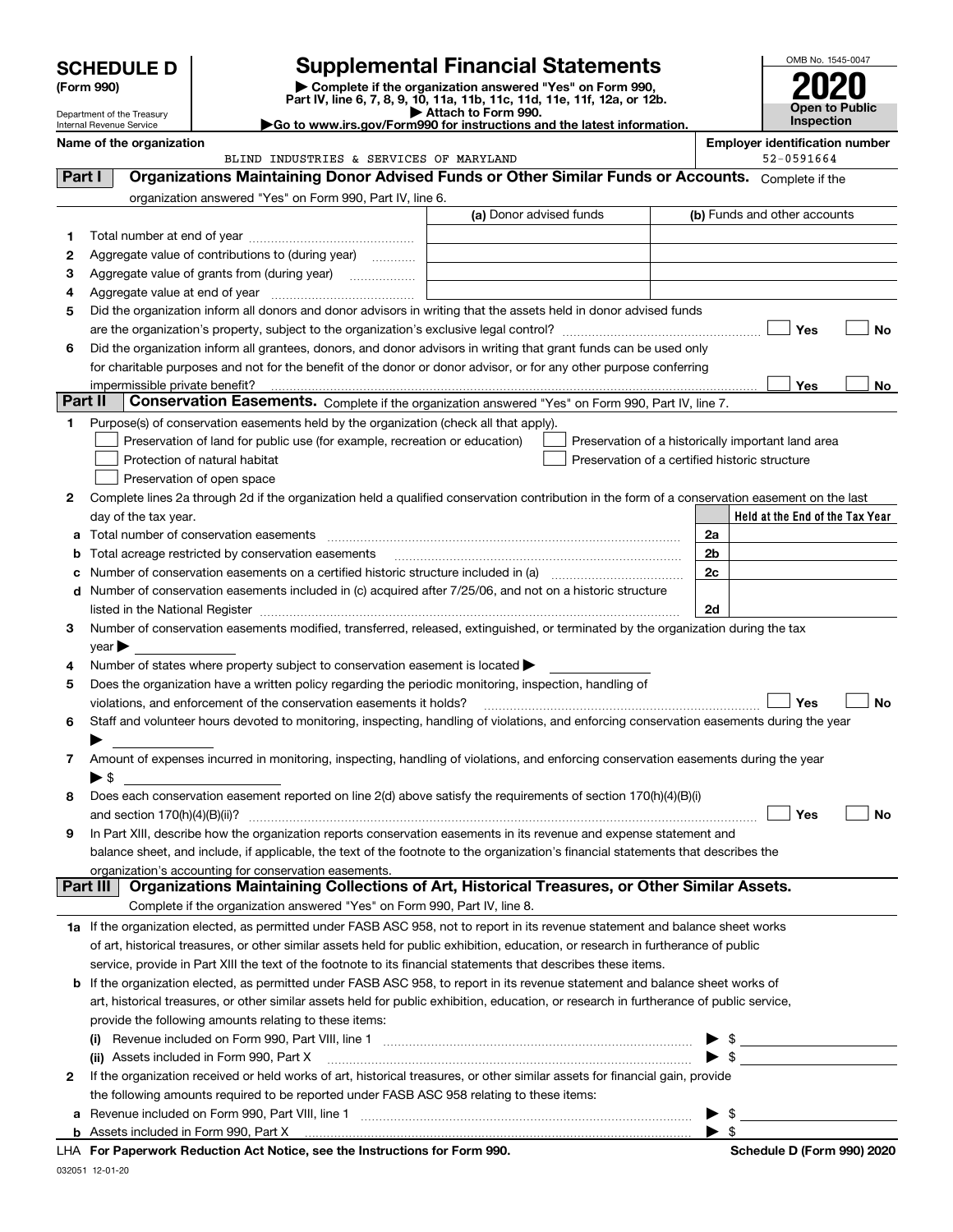|               | Schedule D (Form 990) 2020                                                                                                                                                                                                     | BLIND INDUSTRIES & SERVICES OF MARYLAND |                |                                                                                                                                                                                                                                     |                                                                             | 52-0591664     |              | Page 2 |
|---------------|--------------------------------------------------------------------------------------------------------------------------------------------------------------------------------------------------------------------------------|-----------------------------------------|----------------|-------------------------------------------------------------------------------------------------------------------------------------------------------------------------------------------------------------------------------------|-----------------------------------------------------------------------------|----------------|--------------|--------|
|               | Part III<br>Organizations Maintaining Collections of Art, Historical Treasures, or Other Similar Assets (continued)                                                                                                            |                                         |                |                                                                                                                                                                                                                                     |                                                                             |                |              |        |
| 3             | Using the organization's acquisition, accession, and other records, check any of the following that make significant use of its                                                                                                |                                         |                |                                                                                                                                                                                                                                     |                                                                             |                |              |        |
|               | collection items (check all that apply):                                                                                                                                                                                       |                                         |                |                                                                                                                                                                                                                                     |                                                                             |                |              |        |
| a             | Public exhibition                                                                                                                                                                                                              | d                                       |                | Loan or exchange program                                                                                                                                                                                                            |                                                                             |                |              |        |
| b             | Scholarly research                                                                                                                                                                                                             | e                                       |                | Other <b>Community</b> Change of the Community of the Community Change of the Community Change of the Community Change of the Community Change of the Community Change of the Community Change of the Community Change of the Commu |                                                                             |                |              |        |
| c             | Preservation for future generations                                                                                                                                                                                            |                                         |                |                                                                                                                                                                                                                                     |                                                                             |                |              |        |
| 4             | Provide a description of the organization's collections and explain how they further the organization's exempt purpose in Part XIII.                                                                                           |                                         |                |                                                                                                                                                                                                                                     |                                                                             |                |              |        |
| 5             | During the year, did the organization solicit or receive donations of art, historical treasures, or other similar assets                                                                                                       |                                         |                |                                                                                                                                                                                                                                     |                                                                             |                |              |        |
|               |                                                                                                                                                                                                                                |                                         |                |                                                                                                                                                                                                                                     |                                                                             | Yes            |              | No     |
|               | Part IV<br>Escrow and Custodial Arrangements. Complete if the organization answered "Yes" on Form 990, Part IV, line 9, or                                                                                                     |                                         |                |                                                                                                                                                                                                                                     |                                                                             |                |              |        |
|               | reported an amount on Form 990, Part X, line 21.                                                                                                                                                                               |                                         |                |                                                                                                                                                                                                                                     |                                                                             |                |              |        |
|               | 1a Is the organization an agent, trustee, custodian or other intermediary for contributions or other assets not included                                                                                                       |                                         |                |                                                                                                                                                                                                                                     |                                                                             |                |              |        |
|               | on Form 990, Part X? [11] matter contracts and contracts and contracts are contracted as a function of the set of the set of the set of the set of the set of the set of the set of the set of the set of the set of the set o |                                         |                |                                                                                                                                                                                                                                     |                                                                             | Yes            |              | No     |
|               | b If "Yes," explain the arrangement in Part XIII and complete the following table:                                                                                                                                             |                                         |                |                                                                                                                                                                                                                                     |                                                                             |                |              |        |
|               |                                                                                                                                                                                                                                |                                         |                |                                                                                                                                                                                                                                     |                                                                             | Amount         |              |        |
| c             |                                                                                                                                                                                                                                |                                         |                |                                                                                                                                                                                                                                     | 1c                                                                          |                |              |        |
|               |                                                                                                                                                                                                                                |                                         |                |                                                                                                                                                                                                                                     | 1d                                                                          |                |              |        |
|               | e Distributions during the year manufactured and contain an account of the state of the state of the state of the state of the state of the state of the state of the state of the state of the state of the state of the stat |                                         |                |                                                                                                                                                                                                                                     | 1e                                                                          |                |              |        |
|               |                                                                                                                                                                                                                                |                                         |                |                                                                                                                                                                                                                                     | 1f                                                                          |                |              |        |
|               | 2a Did the organization include an amount on Form 990, Part X, line 21, for escrow or custodial account liability?                                                                                                             |                                         |                |                                                                                                                                                                                                                                     |                                                                             | <b>Yes</b>     |              | No     |
| <b>Part V</b> | <b>b</b> If "Yes," explain the arrangement in Part XIII. Check here if the explanation has been provided on Part XIII                                                                                                          |                                         |                |                                                                                                                                                                                                                                     |                                                                             |                |              |        |
|               | Endowment Funds. Complete if the organization answered "Yes" on Form 990, Part IV, line 10.                                                                                                                                    |                                         |                |                                                                                                                                                                                                                                     |                                                                             |                |              |        |
|               |                                                                                                                                                                                                                                | (a) Current year                        | (b) Prior year |                                                                                                                                                                                                                                     | (c) Two years back $\vert$ (d) Three years back $\vert$ (e) Four years back |                |              |        |
|               | <b>1a</b> Beginning of year balance <i>manumerance</i>                                                                                                                                                                         |                                         |                |                                                                                                                                                                                                                                     |                                                                             |                |              |        |
| b             |                                                                                                                                                                                                                                |                                         |                |                                                                                                                                                                                                                                     |                                                                             |                |              |        |
| c             | Net investment earnings, gains, and losses                                                                                                                                                                                     |                                         |                |                                                                                                                                                                                                                                     |                                                                             |                |              |        |
|               |                                                                                                                                                                                                                                |                                         |                |                                                                                                                                                                                                                                     |                                                                             |                |              |        |
|               | e Other expenditures for facilities                                                                                                                                                                                            |                                         |                |                                                                                                                                                                                                                                     |                                                                             |                |              |        |
|               | and programs                                                                                                                                                                                                                   |                                         |                |                                                                                                                                                                                                                                     |                                                                             |                |              |        |
|               |                                                                                                                                                                                                                                |                                         |                |                                                                                                                                                                                                                                     |                                                                             |                |              |        |
| g             | End of year balance                                                                                                                                                                                                            |                                         |                |                                                                                                                                                                                                                                     |                                                                             |                |              |        |
| 2             | Provide the estimated percentage of the current year end balance (line 1g, column (a)) held as:                                                                                                                                |                                         |                |                                                                                                                                                                                                                                     |                                                                             |                |              |        |
|               | a Board designated or quasi-endowment >                                                                                                                                                                                        |                                         | ℅              |                                                                                                                                                                                                                                     |                                                                             |                |              |        |
| b             |                                                                                                                                                                                                                                | %                                       |                |                                                                                                                                                                                                                                     |                                                                             |                |              |        |
|               | $\mathbf c$ Term endowment $\blacktriangleright$                                                                                                                                                                               | %                                       |                |                                                                                                                                                                                                                                     |                                                                             |                |              |        |
|               | The percentages on lines 2a, 2b, and 2c should equal 100%.                                                                                                                                                                     |                                         |                |                                                                                                                                                                                                                                     |                                                                             |                |              |        |
|               | 3a Are there endowment funds not in the possession of the organization that are held and administered for the organization                                                                                                     |                                         |                |                                                                                                                                                                                                                                     |                                                                             |                |              |        |
|               | by:                                                                                                                                                                                                                            |                                         |                |                                                                                                                                                                                                                                     |                                                                             |                | Yes          | No     |
|               | (i)                                                                                                                                                                                                                            |                                         |                |                                                                                                                                                                                                                                     |                                                                             | 3a(i)          |              |        |
|               |                                                                                                                                                                                                                                |                                         |                |                                                                                                                                                                                                                                     |                                                                             | 3a(ii)<br>3b   |              |        |
| 4             | Describe in Part XIII the intended uses of the organization's endowment funds.                                                                                                                                                 |                                         |                |                                                                                                                                                                                                                                     |                                                                             |                |              |        |
|               | Land, Buildings, and Equipment.<br><b>Part VI</b>                                                                                                                                                                              |                                         |                |                                                                                                                                                                                                                                     |                                                                             |                |              |        |
|               | Complete if the organization answered "Yes" on Form 990, Part IV, line 11a. See Form 990, Part X, line 10.                                                                                                                     |                                         |                |                                                                                                                                                                                                                                     |                                                                             |                |              |        |
|               | Description of property                                                                                                                                                                                                        | (a) Cost or other                       |                | (b) Cost or other                                                                                                                                                                                                                   | (c) Accumulated                                                             | (d) Book value |              |        |
|               |                                                                                                                                                                                                                                | basis (investment)                      |                | basis (other)                                                                                                                                                                                                                       | depreciation                                                                |                |              |        |
|               |                                                                                                                                                                                                                                |                                         |                | 3, 354, 978.                                                                                                                                                                                                                        |                                                                             |                | 3, 354, 978. |        |
|               |                                                                                                                                                                                                                                |                                         |                | 23, 443, 493.                                                                                                                                                                                                                       | 10,594,492.                                                                 |                | 12,849,001.  |        |
|               |                                                                                                                                                                                                                                |                                         |                |                                                                                                                                                                                                                                     |                                                                             |                |              |        |
|               |                                                                                                                                                                                                                                |                                         |                | 12,499,157.                                                                                                                                                                                                                         | 9,166,719.                                                                  |                | 3,332,438.   |        |
|               |                                                                                                                                                                                                                                |                                         |                | 530,707.                                                                                                                                                                                                                            | 530,707.                                                                    |                |              | 0.     |
|               |                                                                                                                                                                                                                                |                                         |                |                                                                                                                                                                                                                                     | ▶                                                                           |                | 19,536,417.  |        |
|               |                                                                                                                                                                                                                                |                                         |                |                                                                                                                                                                                                                                     |                                                                             |                |              |        |

**Schedule D (Form 990) 2020**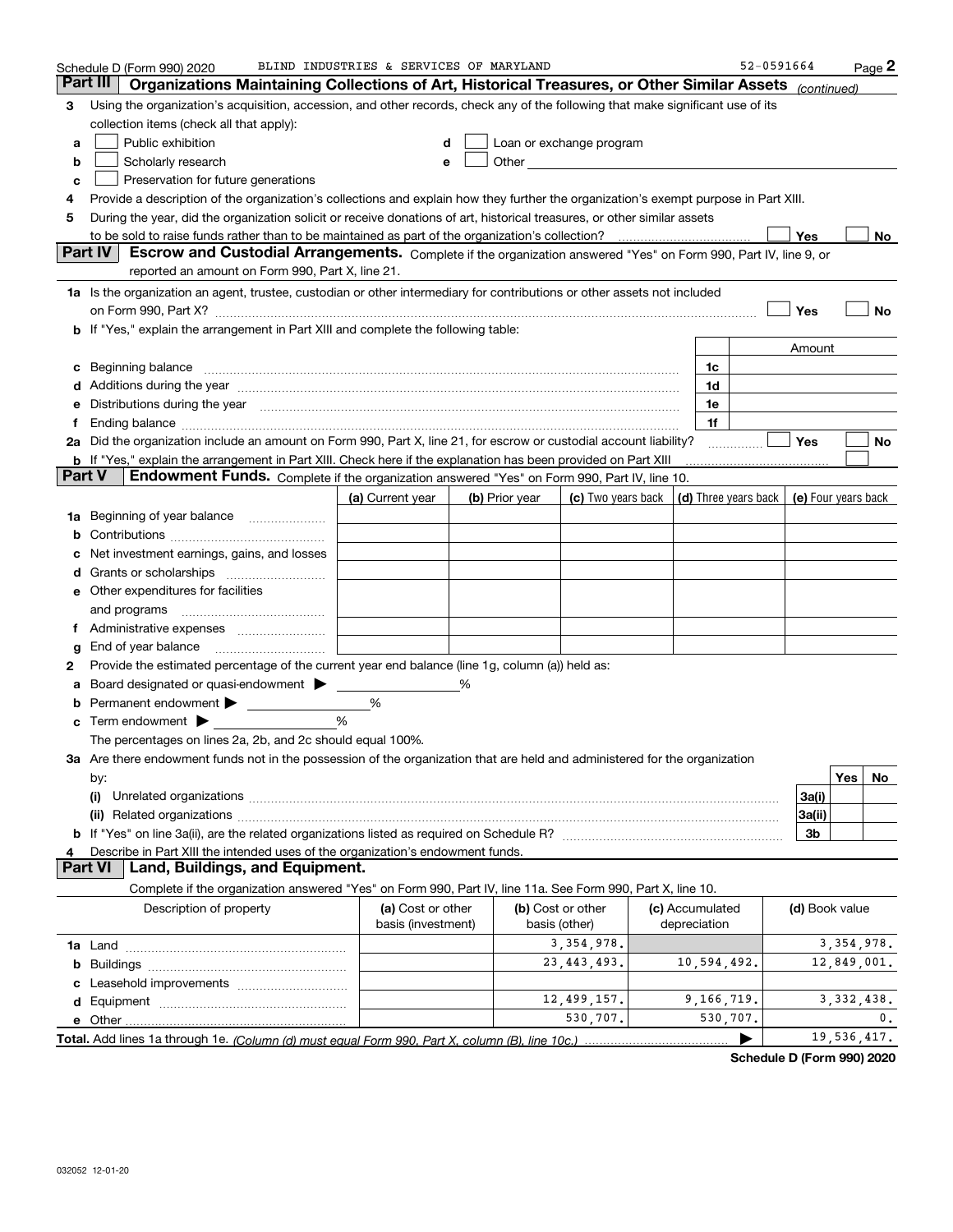Complete if the organization answered "Yes" on Form 990, Part IV, line 11b. See Form 990, Part X, line 12.

| (a) Description of security or category (including name of security)                   | (b) Book value | (c) Method of valuation: Cost or end-of-year market value |
|----------------------------------------------------------------------------------------|----------------|-----------------------------------------------------------|
| (1) Financial derivatives                                                              |                |                                                           |
| (2) Closely held equity interests                                                      |                |                                                           |
| $(3)$ Other                                                                            |                |                                                           |
| (A)                                                                                    |                |                                                           |
| (B)                                                                                    |                |                                                           |
| (C)                                                                                    |                |                                                           |
| (D)                                                                                    |                |                                                           |
| (E)                                                                                    |                |                                                           |
| (F)                                                                                    |                |                                                           |
| (G)                                                                                    |                |                                                           |
| (H)                                                                                    |                |                                                           |
| Total. (Col. (b) must equal Form 990, Part X, col. (B) line 12.) $\blacktriangleright$ |                |                                                           |

## **Part VIII Investments - Program Related.**

Complete if the organization answered "Yes" on Form 990, Part IV, line 11c. See Form 990, Part X, line 13.

| (a) Description of investment                                    | (b) Book value | (c) Method of valuation: Cost or end-of-year market value |
|------------------------------------------------------------------|----------------|-----------------------------------------------------------|
| (1)                                                              |                |                                                           |
| (2)                                                              |                |                                                           |
| (3)                                                              |                |                                                           |
| (4)                                                              |                |                                                           |
| (5)                                                              |                |                                                           |
| (6)                                                              |                |                                                           |
| (7)                                                              |                |                                                           |
| (8)                                                              |                |                                                           |
| (9)                                                              |                |                                                           |
| Total. (Col. (b) must equal Form 990, Part X, col. (B) line 13.) |                |                                                           |

## **Part IX Other Assets.**

Complete if the organization answered "Yes" on Form 990, Part IV, line 11d. See Form 990, Part X, line 15.

|        | (a) Description                                                                                                   | (b) Book value |
|--------|-------------------------------------------------------------------------------------------------------------------|----------------|
| (1)    |                                                                                                                   |                |
| (2)    |                                                                                                                   |                |
| (3)    |                                                                                                                   |                |
| (4)    |                                                                                                                   |                |
| (5)    |                                                                                                                   |                |
| (6)    |                                                                                                                   |                |
| (7)    |                                                                                                                   |                |
| (8)    |                                                                                                                   |                |
| (9)    |                                                                                                                   |                |
|        |                                                                                                                   |                |
| Part X | <b>Other Liabilities.</b>                                                                                         |                |
|        | Complete if the organization answered "Yes" on Form 990, Part IV, line 11e or 11f. See Form 990, Part X, line 25. |                |
| 1.     | (a) Description of liability                                                                                      | (b) Book value |
|        | $(4)$ Federal increased to $(4)$                                                                                  |                |

| Federal income taxes<br>(1)             |            |
|-----------------------------------------|------------|
| INTEREST RATE SWAP<br>(2)               | 219,533.   |
| PAYCHECK PROTECTION PROGRAM LOAN<br>(3) | 3,535,025. |
| (4)                                     |            |
| (5)                                     |            |
| (6)                                     |            |
| (7)                                     |            |
| (8)                                     |            |
| (9)                                     |            |
|                                         | 3.754.558. |

**Total.**  *(Column (b) must equal Form 990, Part X, col. (B) line 25.)*

**2.** Liability for uncertain tax positions. In Part XIII, provide the text of the footnote to the organization's financial statements that reports the organization's liability for uncertain tax positions under FASB ASC 740. Check here if the text of the footnote has been provided in Part XIII  $\boxed{\mathbf{X}}$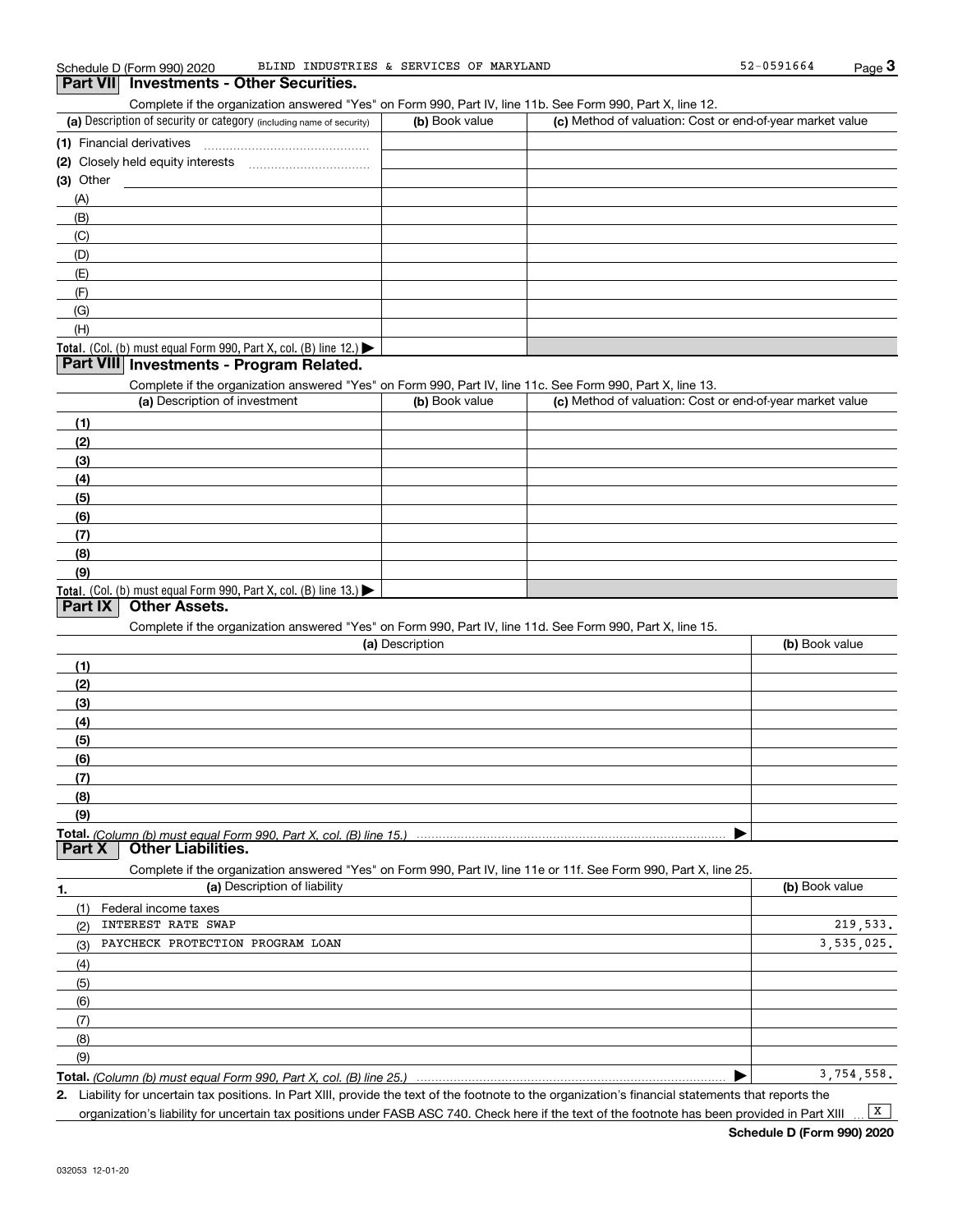|    | BLIND INDUSTRIES & SERVICES OF MARYLAND<br>Schedule D (Form 990) 2020                                                                                                                                                               |                |             | 52-0591664     | Page 4        |
|----|-------------------------------------------------------------------------------------------------------------------------------------------------------------------------------------------------------------------------------------|----------------|-------------|----------------|---------------|
|    | Reconciliation of Revenue per Audited Financial Statements With Revenue per Return.<br>Part XI                                                                                                                                      |                |             |                |               |
|    | Complete if the organization answered "Yes" on Form 990, Part IV, line 12a.                                                                                                                                                         |                |             |                |               |
| 1. | Total revenue, gains, and other support per audited financial statements                                                                                                                                                            |                |             | $\blacksquare$ | 82,824,678.   |
| 2  | Amounts included on line 1 but not on Form 990, Part VIII, line 12:                                                                                                                                                                 |                |             |                |               |
| a  |                                                                                                                                                                                                                                     | 2a             |             |                |               |
| b  |                                                                                                                                                                                                                                     | 2 <sub>b</sub> |             |                |               |
|    |                                                                                                                                                                                                                                     | 2c             |             |                |               |
| d  | Other (Describe in Part XIII.) <b>Construction Contract Construction</b> Construction Construction Construction Construction Construction Construction Construction Construction Construction Construction Construction Constructio | 2d             | 73,502,612. |                |               |
| е  | Add lines 2a through 2d                                                                                                                                                                                                             |                |             | <b>2e</b>      | 73,502,612.   |
| 3  |                                                                                                                                                                                                                                     |                |             | 3              | 9,322,066.    |
| 4  | Amounts included on Form 990. Part VIII, line 12, but not on line 1:                                                                                                                                                                |                |             |                |               |
|    |                                                                                                                                                                                                                                     | 4a             |             |                |               |
| b  |                                                                                                                                                                                                                                     | 4b             |             |                |               |
|    | Add lines 4a and 4b                                                                                                                                                                                                                 |                |             | 4с             | 0.            |
| c. |                                                                                                                                                                                                                                     |                |             |                |               |
|    |                                                                                                                                                                                                                                     |                |             | 5              | 9,322,066.    |
|    | Part XII   Reconciliation of Expenses per Audited Financial Statements With Expenses per Return.                                                                                                                                    |                |             |                |               |
|    | Complete if the organization answered "Yes" on Form 990, Part IV, line 12a.                                                                                                                                                         |                |             |                |               |
| 1  | Total expenses and losses per audited financial statements [11] [11] Total expenses and losses per audited financial statements [11] [11] Total expenses and losses per audited financial statements                                |                |             | 1.             | 84, 129, 958. |
| 2  | Amounts included on line 1 but not on Form 990, Part IX, line 25:                                                                                                                                                                   |                |             |                |               |
| a  |                                                                                                                                                                                                                                     | 2a             |             |                |               |
| b  |                                                                                                                                                                                                                                     | 2 <sub>b</sub> |             |                |               |
| c  |                                                                                                                                                                                                                                     | 2c             |             |                |               |
| d  |                                                                                                                                                                                                                                     | 2d             | 73,502,612. |                |               |
| е  |                                                                                                                                                                                                                                     |                |             | <b>2e</b>      | 73,502,612.   |
| 3  | Add lines 2a through 2d <b>contained a contained a contained a contained a</b> contained a contained a contained a contained a contained a contained a contained a contained a contained a contained a contained a contained a cont |                |             | 3              | 10,627,346.   |
| 4  | Amounts included on Form 990, Part IX, line 25, but not on line 1:                                                                                                                                                                  |                |             |                |               |
| a  | Investment expenses not included on Form 990, Part VIII, line 7b [1000000000000000000000000000000000                                                                                                                                | 4a             |             |                |               |
| b  | Other (Describe in Part XIII.) <b>Construction Contract Construction</b> Chern Construction Construction Construction                                                                                                               | 4b.            |             |                |               |
|    | c Add lines 4a and 4b                                                                                                                                                                                                               |                |             | 4c             | 0.            |
|    |                                                                                                                                                                                                                                     |                |             | 5              | 10,627,346.   |
|    | Part XIII Supplemental Information.                                                                                                                                                                                                 |                |             |                |               |

Provide the descriptions required for Part II, lines 3, 5, and 9; Part III, lines 1a and 4; Part IV, lines 1b and 2b; Part V, line 4; Part X, line 2; Part XI, lines 2d and 4b; and Part XII, lines 2d and 4b. Also complete this part to provide any additional information.

PART X, LINE 2:

BISM HAS ADOPTED THE ACCOUNTING STANDARD ON ACCOUNTING FOR UNCERTAINTY IN

INCOME TAXES, WHICH ADDRESSES THE DETERMINATION OF WHETHER TAX BENEFITS

CLAIMED OR EXPECTED TO BE CLAIMED ON A TAX RETURN SHOULD BE RECORDED IN

THE FINANCIAL STATEMENTS. UNDER THIS POLICY, BISM MAY RECOGNIZE THE TAX

BENEFIT FROM AN UNCERTAIN TAX POSITION ONLY IF IT IS MORE LIKELY THAN NOT

THAT THE TAX POSITION WOULD BE SUSTAINED ON EXAMINATION BY TAXING

AUTHORITIES, BASED ON THE TECHNICAL MERITS OF THE POSITION.

## MANAGEMENT HAS EVALUATED BISM'S TAX POSITIONS AND HAS CONCLUDED THAT BISM

HAS TAKEN NO UNCERTAIN TAX POSITIONS THAT REQUIRE ADJUSTMENT TO OR

DISCLOSURE IN THE FINANCIAL STATEMENTS. BISM IS NO LONGER SUBJECT TO U.S.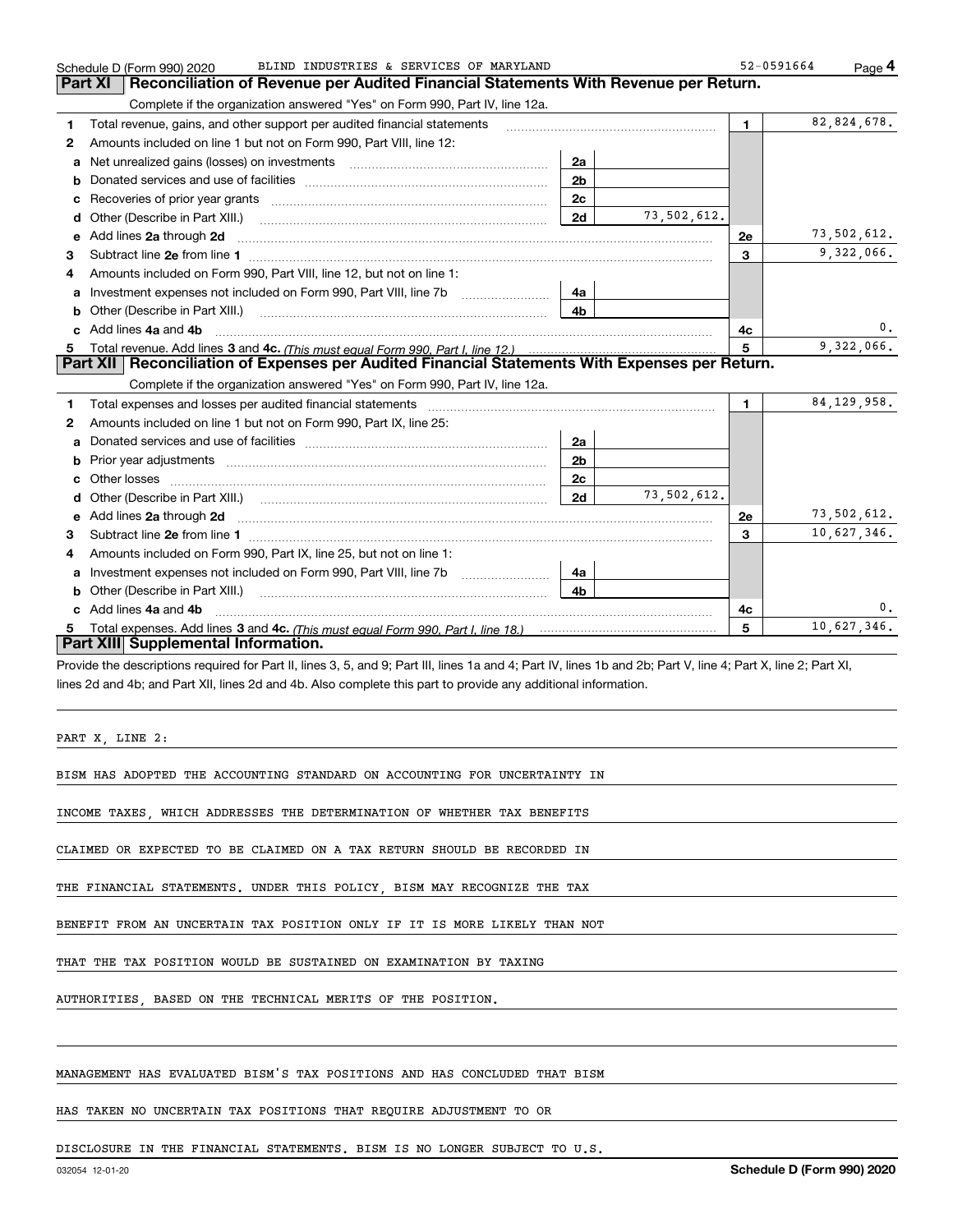|                                                                                                       | BLIND INDUSTRIES & SERVICES OF MARYLAND                                 | $52 - 0591664$ | Page 5 |
|-------------------------------------------------------------------------------------------------------|-------------------------------------------------------------------------|----------------|--------|
| Schedule D (Form 990) 2020 BLIND INDUSTRIE<br><b>Part XIII   Supplemental Information</b> (continued) |                                                                         |                |        |
|                                                                                                       | FEDERAL, STATE AND LOCAL INCOME TAX EXAMINATIONS BY TAX AUTHORITIES FOR |                |        |
|                                                                                                       |                                                                         |                |        |
| YEARS ENDING BEFORE JUNE 30, 2018.                                                                    | the control of the control of the control of the                        |                |        |
|                                                                                                       |                                                                         |                |        |
|                                                                                                       |                                                                         |                |        |
| PART XI, LINE 2D - OTHER ADJUSTMENTS:                                                                 |                                                                         |                |        |
| COST OF GOODS                                                                                         | 73,502,612.                                                             |                |        |
|                                                                                                       |                                                                         |                |        |
|                                                                                                       |                                                                         |                |        |
| PART XII, LINE 2D - OTHER ADJUSTMENTS:                                                                |                                                                         |                |        |
|                                                                                                       |                                                                         |                |        |
| COST OF GOODS                                                                                         | 73,502,612.                                                             |                |        |
|                                                                                                       |                                                                         |                |        |
|                                                                                                       |                                                                         |                |        |
|                                                                                                       |                                                                         |                |        |
|                                                                                                       |                                                                         |                |        |
|                                                                                                       |                                                                         |                |        |
|                                                                                                       |                                                                         |                |        |
|                                                                                                       |                                                                         |                |        |
|                                                                                                       |                                                                         |                |        |
|                                                                                                       |                                                                         |                |        |
|                                                                                                       |                                                                         |                |        |
|                                                                                                       |                                                                         |                |        |
|                                                                                                       |                                                                         |                |        |
|                                                                                                       |                                                                         |                |        |
|                                                                                                       |                                                                         |                |        |
|                                                                                                       |                                                                         |                |        |
|                                                                                                       |                                                                         |                |        |
|                                                                                                       |                                                                         |                |        |
|                                                                                                       |                                                                         |                |        |
|                                                                                                       |                                                                         |                |        |
|                                                                                                       |                                                                         |                |        |
|                                                                                                       |                                                                         |                |        |
|                                                                                                       |                                                                         |                |        |
|                                                                                                       |                                                                         |                |        |
|                                                                                                       |                                                                         |                |        |
|                                                                                                       |                                                                         |                |        |
|                                                                                                       |                                                                         |                |        |
|                                                                                                       |                                                                         |                |        |
|                                                                                                       |                                                                         |                |        |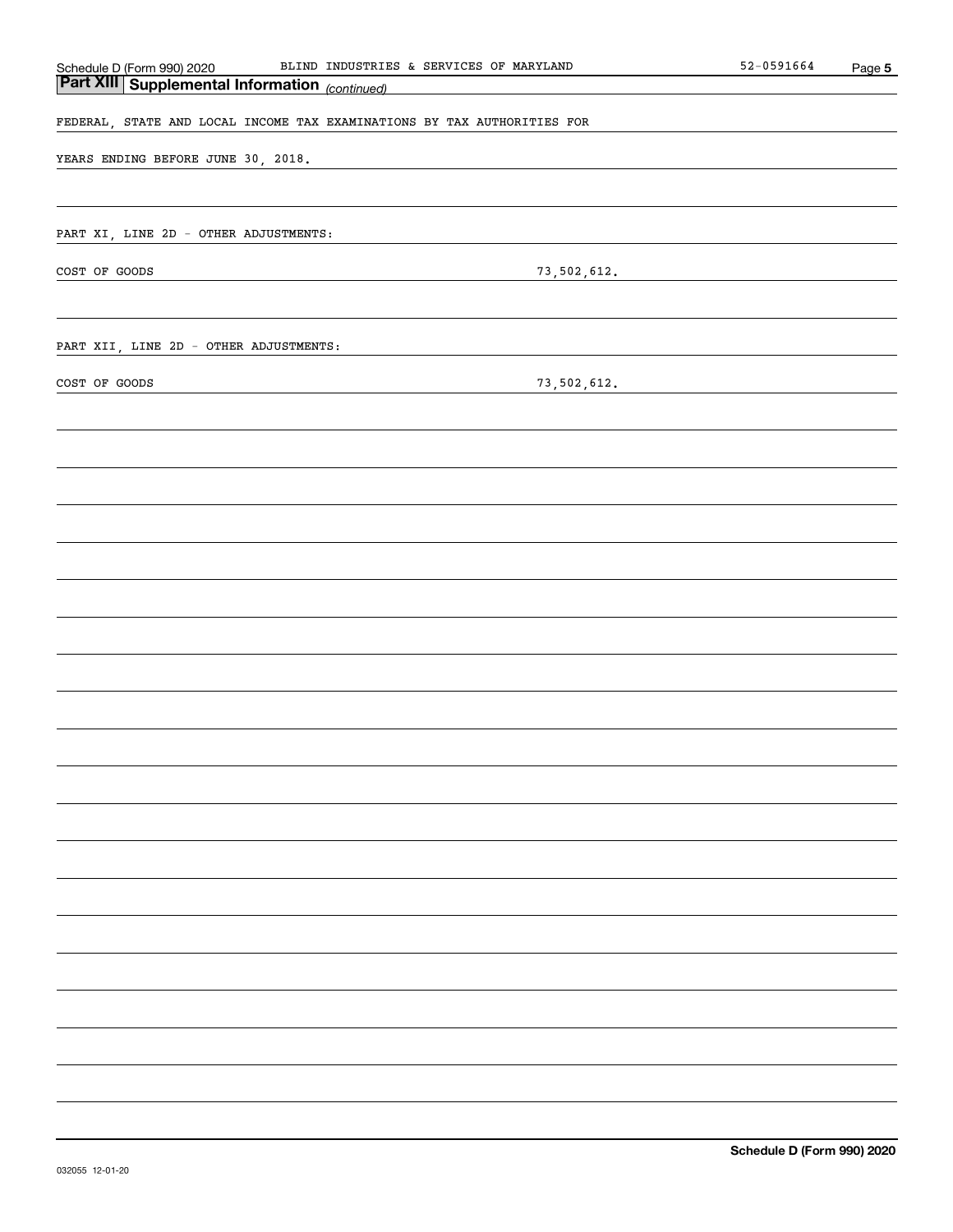|        | <b>SCHEDULE J</b>                                      | <b>Compensation Information</b>                                                                                                  |                                       | OMB No. 1545-0047          |     |    |
|--------|--------------------------------------------------------|----------------------------------------------------------------------------------------------------------------------------------|---------------------------------------|----------------------------|-----|----|
|        | (Form 990)                                             | For certain Officers, Directors, Trustees, Key Employees, and Highest                                                            |                                       |                            |     |    |
|        |                                                        | <b>Compensated Employees</b>                                                                                                     |                                       | 2020                       |     |    |
|        |                                                        | Complete if the organization answered "Yes" on Form 990, Part IV, line 23.<br>Attach to Form 990.                                |                                       | <b>Open to Public</b>      |     |    |
|        | Department of the Treasury<br>Internal Revenue Service | Go to www.irs.gov/Form990 for instructions and the latest information.                                                           |                                       | Inspection                 |     |    |
|        | Name of the organization                               |                                                                                                                                  | <b>Employer identification number</b> |                            |     |    |
|        |                                                        | BLIND INDUSTRIES & SERVICES OF MARYLAND                                                                                          |                                       | 52-0591664                 |     |    |
| Part I |                                                        | <b>Questions Regarding Compensation</b>                                                                                          |                                       |                            |     |    |
|        |                                                        |                                                                                                                                  |                                       |                            | Yes | No |
|        |                                                        | <b>1a</b> Check the appropriate box(es) if the organization provided any of the following to or for a person listed on Form 990, |                                       |                            |     |    |
|        |                                                        | Part VII, Section A, line 1a. Complete Part III to provide any relevant information regarding these items.                       |                                       |                            |     |    |
|        | First-class or charter travel                          | Housing allowance or residence for personal use                                                                                  |                                       |                            |     |    |
|        | Travel for companions                                  | Payments for business use of personal residence                                                                                  |                                       |                            |     |    |
|        |                                                        | Health or social club dues or initiation fees<br>Tax indemnification and gross-up payments                                       |                                       |                            |     |    |
|        |                                                        | Discretionary spending account<br>Personal services (such as maid, chauffeur, chef)                                              |                                       |                            |     |    |
|        |                                                        |                                                                                                                                  |                                       |                            |     |    |
|        |                                                        | <b>b</b> If any of the boxes on line 1a are checked, did the organization follow a written policy regarding payment or           |                                       |                            |     |    |
|        |                                                        | reimbursement or provision of all of the expenses described above? If "No," complete Part III to explain                         |                                       | 1b                         |     |    |
| 2      |                                                        | Did the organization require substantiation prior to reimbursing or allowing expenses incurred by all directors,                 |                                       |                            |     |    |
|        |                                                        |                                                                                                                                  |                                       | $\mathbf{2}$               |     |    |
|        |                                                        |                                                                                                                                  |                                       |                            |     |    |
| З      |                                                        | Indicate which, if any, of the following the organization used to establish the compensation of the organization's               |                                       |                            |     |    |
|        |                                                        | CEO/Executive Director. Check all that apply. Do not check any boxes for methods used by a related organization to               |                                       |                            |     |    |
|        |                                                        | establish compensation of the CEO/Executive Director, but explain in Part III.                                                   |                                       |                            |     |    |
|        | X  <br>Compensation committee                          | Written employment contract                                                                                                      |                                       |                            |     |    |
|        | X                                                      | х<br>Independent compensation consultant<br>Compensation survey or study<br>х                                                    |                                       |                            |     |    |
|        | $X$ Form 990 of other organizations                    | Approval by the board or compensation committee                                                                                  |                                       |                            |     |    |
| 4      |                                                        | During the year, did any person listed on Form 990, Part VII, Section A, line 1a, with respect to the filing                     |                                       |                            |     |    |
|        | organization or a related organization:                |                                                                                                                                  |                                       |                            |     |    |
| а      |                                                        | Receive a severance payment or change-of-control payment?                                                                        |                                       | 4a                         |     | х  |
| b      |                                                        | Participate in or receive payment from a supplemental nonqualified retirement plan?                                              |                                       | 4b                         |     | х  |
| с      |                                                        | Participate in or receive payment from an equity-based compensation arrangement?                                                 |                                       | 4с                         |     | Х  |
|        |                                                        | If "Yes" to any of lines 4a-c, list the persons and provide the applicable amounts for each item in Part III.                    |                                       |                            |     |    |
|        |                                                        |                                                                                                                                  |                                       |                            |     |    |
|        |                                                        | Only section 501(c)(3), 501(c)(4), and 501(c)(29) organizations must complete lines 5-9.                                         |                                       |                            |     |    |
|        |                                                        | For persons listed on Form 990, Part VII, Section A, line 1a, did the organization pay or accrue any compensation                |                                       |                            |     |    |
|        | contingent on the revenues of:                         |                                                                                                                                  |                                       |                            |     |    |
|        |                                                        | a The organization? <b>Constitution</b> and the organization? <b>Constitution</b> and the organization?                          |                                       | 5a                         | X   |    |
|        |                                                        |                                                                                                                                  |                                       | 5b                         |     | х  |
|        |                                                        | If "Yes" on line 5a or 5b, describe in Part III.                                                                                 |                                       |                            |     |    |
| 6.     |                                                        | For persons listed on Form 990, Part VII, Section A, line 1a, did the organization pay or accrue any compensation                |                                       |                            |     |    |
|        | contingent on the net earnings of:                     |                                                                                                                                  |                                       |                            |     |    |
|        |                                                        | a The organization? <b>Entitled Strategies and Strategies and Strategies</b> and The organization?                               |                                       | 6a                         |     | x  |
|        |                                                        |                                                                                                                                  |                                       | 6b                         |     | х  |
|        |                                                        | If "Yes" on line 6a or 6b, describe in Part III.                                                                                 |                                       |                            |     |    |
|        |                                                        | 7 For persons listed on Form 990, Part VII, Section A, line 1a, did the organization provide any nonfixed payments               |                                       |                            |     |    |
|        |                                                        |                                                                                                                                  |                                       | 7                          |     | х  |
| 8      |                                                        | Were any amounts reported on Form 990, Part VII, paid or accrued pursuant to a contract that was subject to the                  |                                       |                            |     |    |
|        |                                                        | initial contract exception described in Regulations section 53.4958-4(a)(3)? If "Yes," describe in Part III                      |                                       | 8                          |     | х  |
| 9      |                                                        | If "Yes" on line 8, did the organization also follow the rebuttable presumption procedure described in                           |                                       |                            |     |    |
|        |                                                        |                                                                                                                                  |                                       | 9                          |     |    |
|        |                                                        | LHA For Paperwork Reduction Act Notice, see the Instructions for Form 990.                                                       |                                       | Schedule J (Form 990) 2020 |     |    |

032111 12-07-20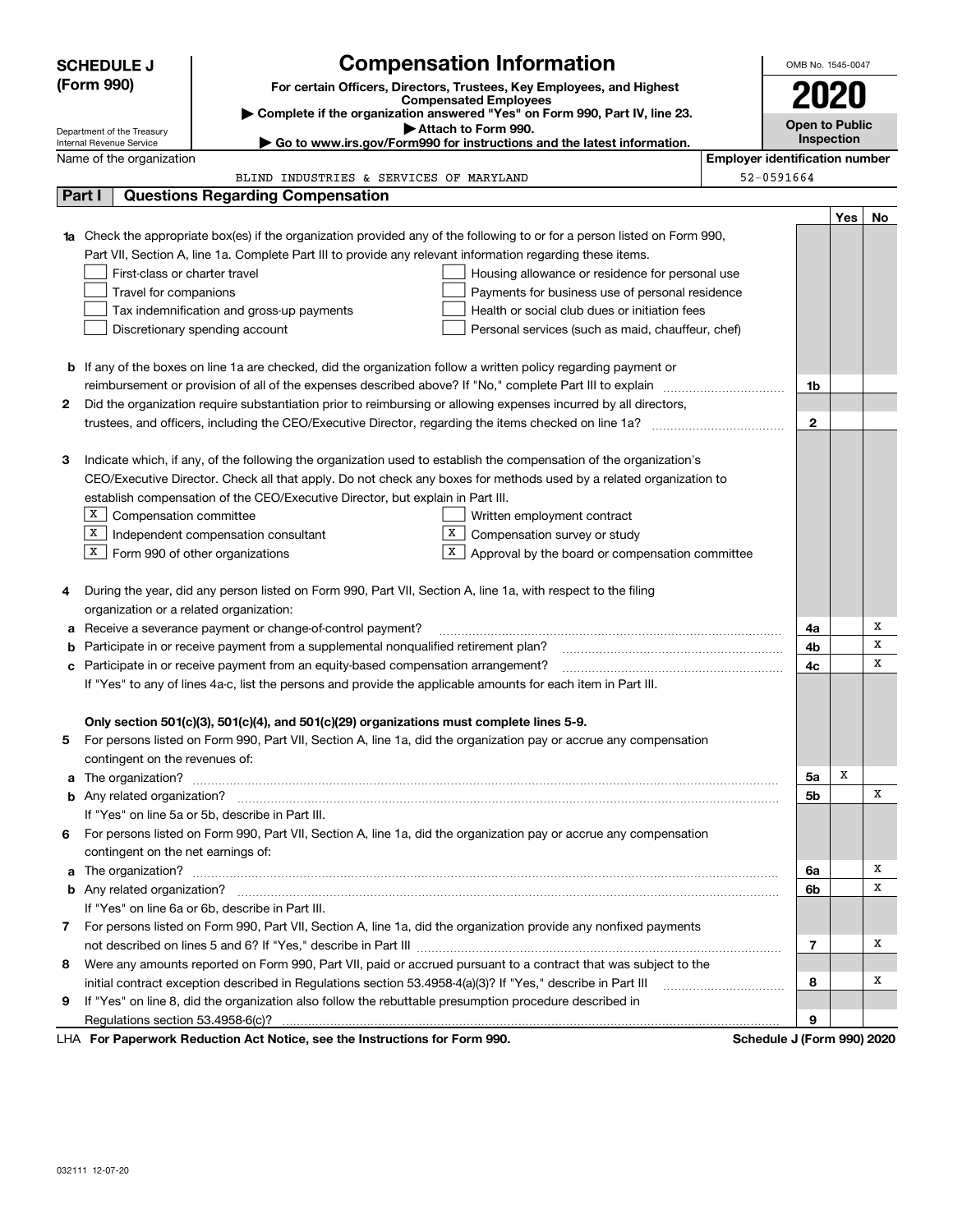52-0591664

# **Part II Officers, Directors, Trustees, Key Employees, and Highest Compensated Employees.**  Schedule J (Form 990) 2020 Page Use duplicate copies if additional space is needed.

For each individual whose compensation must be reported on Schedule J, report compensation from the organization on row (i) and from related organizations, described in the instructions, on row (ii). Do not list any individuals that aren't listed on Form 990, Part VII.

**Note:**  The sum of columns (B)(i)-(iii) for each listed individual must equal the total amount of Form 990, Part VII, Section A, line 1a, applicable column (D) and (E) amounts for that individual.

|                             |      |                          | (B) Breakdown of W-2 and/or 1099-MISC compensation |                                           | (C) Retirement and             | (D) Nontaxable | (E) Total of columns | (F) Compensation                                           |  |
|-----------------------------|------|--------------------------|----------------------------------------------------|-------------------------------------------|--------------------------------|----------------|----------------------|------------------------------------------------------------|--|
| (A) Name and Title          |      | (i) Base<br>compensation | (ii) Bonus &<br>incentive<br>compensation          | (iii) Other<br>reportable<br>compensation | other deferred<br>compensation | benefits       | $(B)(i)-(D)$         | in column (B)<br>reported as deferred<br>on prior Form 990 |  |
| FREDERICK PUENTE<br>(1)     | (i)  | 385,560.                 | 0.                                                 | 754.                                      | 2,600.                         | 16,476.        | 405,390.             | $\mathbf 0$ .                                              |  |
| CEO                         | (ii) | $\mathbf{0}$ .           | $\mathbf{0}$ .                                     | $\mathbf{0}$ .                            | $\mathbf{0}$ .                 | 0.             | 0.                   | $\mathfrak o$ .                                            |  |
| KENNETH BARNETT<br>(2)      | (i)  | 232,368.                 | 0.                                                 | 751,                                      | 2,600                          | 545.           | 236,264.             | $\mathfrak o$ .                                            |  |
| VP SALES & MARKETING        | (ii) | $\mathbf 0$ .            | $\mathbf{0}$ .                                     | $\mathfrak o$ .                           | $\mathbf{0}$ .                 | 0.             | $\mathbf{0}$ .       | $\mathbf 0$ .                                              |  |
| TOM KOHN<br>(3)             | (i)  | 219,441.                 | 0.                                                 | 766.                                      | 2,600                          | 10,504.        | 233, 311.            | $\mathbf 0$ .                                              |  |
| SENIOR DIRECTOR AND COUNSEL | (ii) | $\mathbf{0}$ .           | $0$ .                                              | $\mathsf{0}\,.$                           | $\mathbf{0}$                   | 0.             | $\mathbf{0}$ .       | $\mathbf 0$ .                                              |  |
| MICHAEL GARNTO<br>(4)       | (i)  | 168,300.                 | $\mathfrak o$ .                                    | 737.                                      | 100                            | 2,700.         | 171,837.             | $\mathfrak o$ .                                            |  |
| COO                         | (ii) | $\mathbf{0}$ .           | $\mathbf{0}$ .                                     | $\mathsf{0}\,.$                           | $\mathbf{0}$ .                 | 0.             | $\mathbf{0}$ .       | $\mathfrak o$ .                                            |  |
| CHARLES COLLIER, JR.<br>(5) | (i)  | 149,086.                 | $\mathbf{0}$ .                                     | 793.                                      | 0.                             | 14,691         | 164,570.             | $\mathbf 0$ .                                              |  |
| <b>SALES</b>                | (ii) | $\mathbf{0}$ .           | 0.                                                 | $\mathsf{0}\,.$                           | 0.                             | 0.             | $\mathbf{0}$ .       | $\mathbf 0$ .                                              |  |
| MICHAEL GOSSE<br>(6)        | (i)  | 136,706.                 | $\mathfrak o$ .                                    | 100.                                      | 0.                             | 24,206.        | 161,012.             | $\mathfrak o$ .                                            |  |
| DIRECTOR OF ACCESSIBILITY   | (ii) | $\mathbf{0}$ .           | 0.                                                 | $\mathsf{0}$ .                            | 0.                             | 0.             | $\mathsf{0}$ .       | $\mathbf 0$ .                                              |  |
|                             | (i)  |                          |                                                    |                                           |                                |                |                      |                                                            |  |
|                             | (ii) |                          |                                                    |                                           |                                |                |                      |                                                            |  |
|                             | (i)  |                          |                                                    |                                           |                                |                |                      |                                                            |  |
|                             | (ii) |                          |                                                    |                                           |                                |                |                      |                                                            |  |
|                             | (i)  |                          |                                                    |                                           |                                |                |                      |                                                            |  |
|                             | (ii) |                          |                                                    |                                           |                                |                |                      |                                                            |  |
|                             | (i)  |                          |                                                    |                                           |                                |                |                      |                                                            |  |
|                             | (ii) |                          |                                                    |                                           |                                |                |                      |                                                            |  |
|                             | (i)  |                          |                                                    |                                           |                                |                |                      |                                                            |  |
|                             | (ii) |                          |                                                    |                                           |                                |                |                      |                                                            |  |
|                             | (i)  |                          |                                                    |                                           |                                |                |                      |                                                            |  |
|                             | (ii) |                          |                                                    |                                           |                                |                |                      |                                                            |  |
|                             | (i)  |                          |                                                    |                                           |                                |                |                      |                                                            |  |
|                             | (ii) |                          |                                                    |                                           |                                |                |                      |                                                            |  |
|                             | (i)  |                          |                                                    |                                           |                                |                |                      |                                                            |  |
|                             | (ii) |                          |                                                    |                                           |                                |                |                      |                                                            |  |
|                             | (i)  |                          |                                                    |                                           |                                |                |                      |                                                            |  |
|                             | (ii) |                          |                                                    |                                           |                                |                |                      |                                                            |  |
|                             | (i)  |                          |                                                    |                                           |                                |                |                      |                                                            |  |
|                             | (ii) |                          |                                                    |                                           |                                |                |                      |                                                            |  |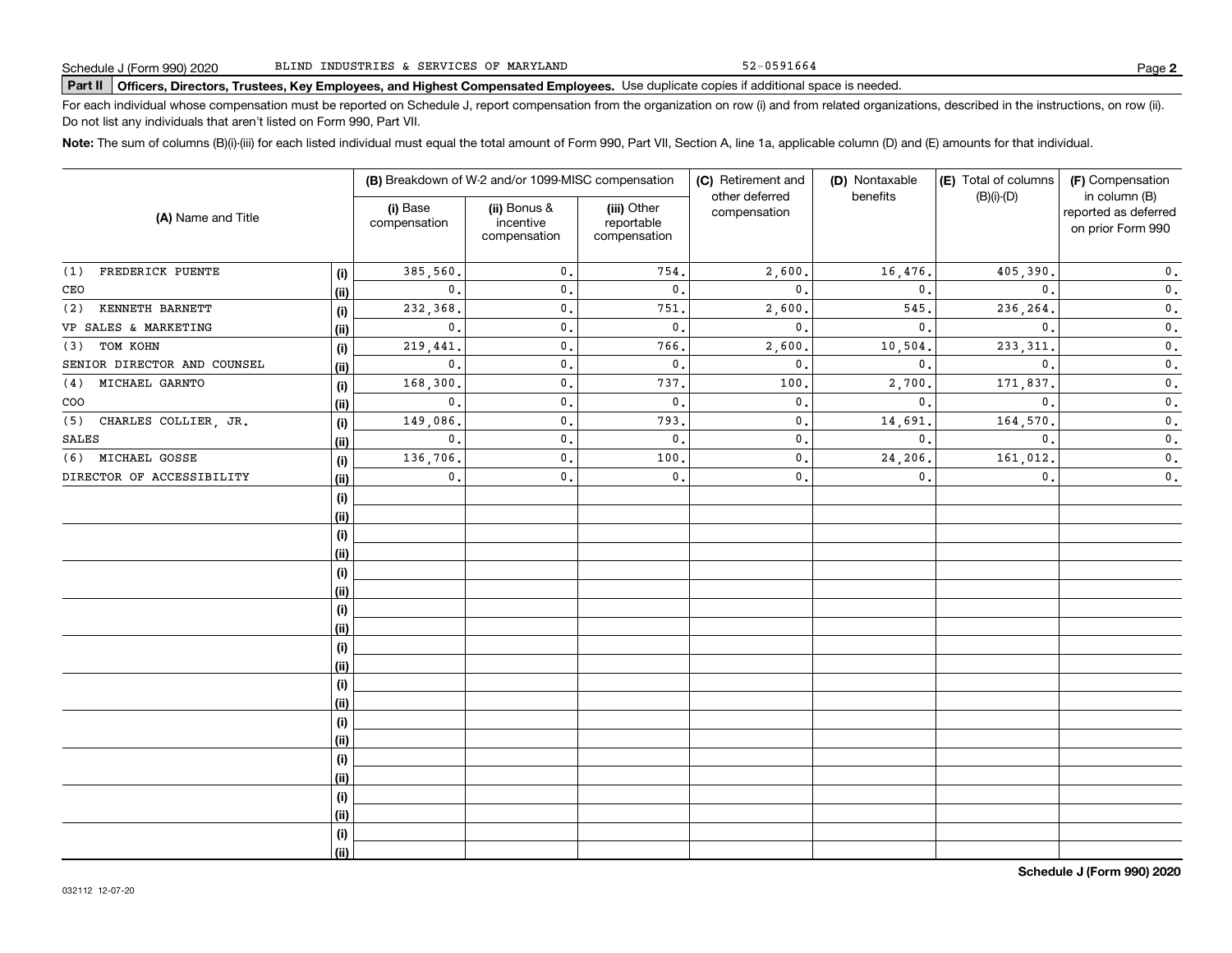## **Part III Supplemental Information**

Schedule J (Form 990) 2020 BLIND INDUSTRIES & SERVICES OF MARYLAND<br>Part III Supplemental Information<br>Provide the information, explanation, or descriptions required for Part I, lines 1a, 1b, 3, 4a, 4b, 4c, 5a, 5b, 6a, 6b, 7

PART I, LINE 5:

SALES EMPLOYEES LISTED IN PART VII RECEIVE A COMMISSION BASED ON A

PERCENTAGE OF EXEMPT FUNCTION SALES.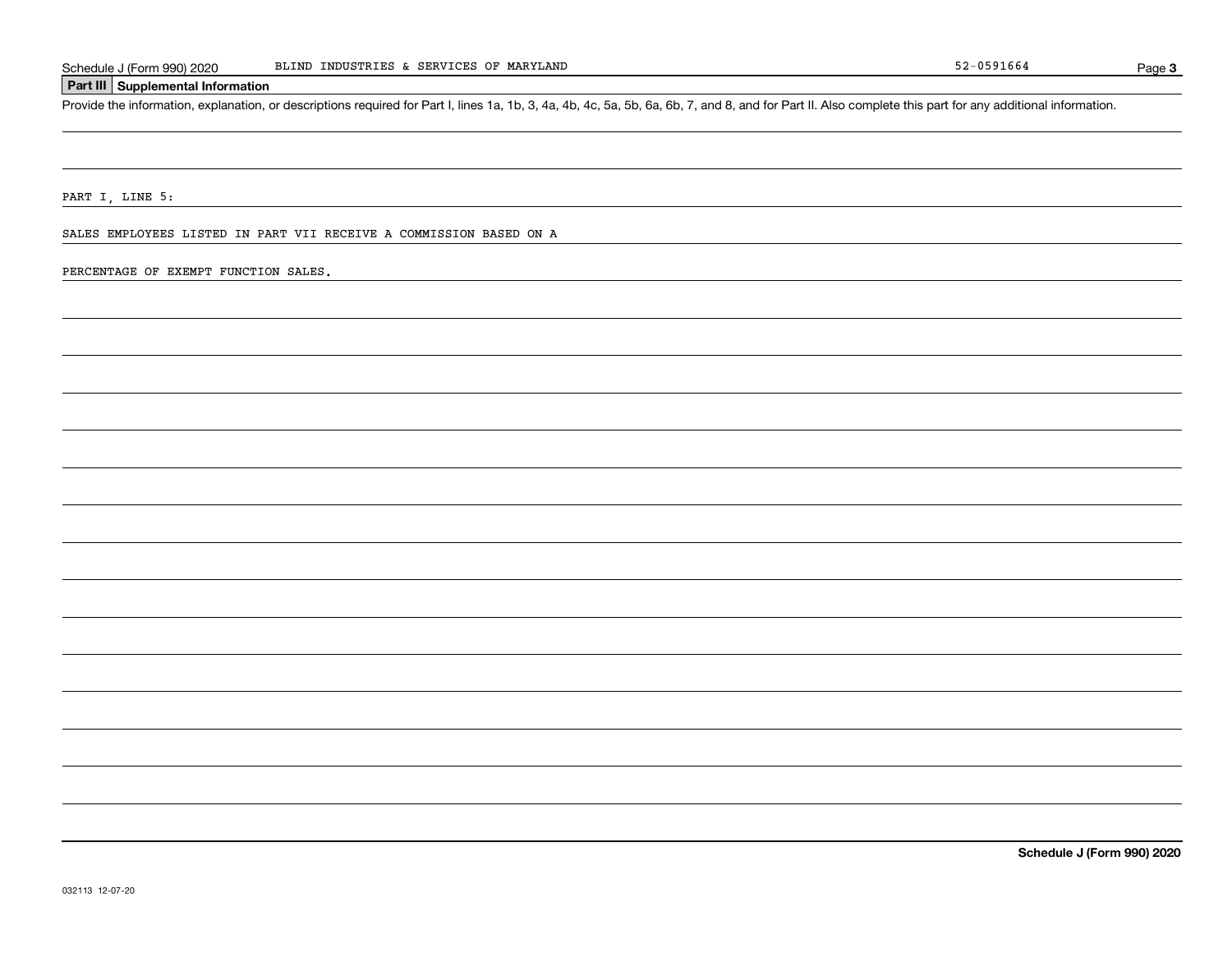|         | <b>Supplemental Information on Tax-Exempt Bonds</b><br><b>SCHEDULE K</b><br>Complete if the organization answered "Yes" on Form 990, Part IV, line 24a. Provide descriptions,<br>(Form 990)<br>explanations, and any additional information in Part VI.<br>Department of the Treasury<br>▶ Attach to Form 990. ▶ Go to www.irs.gov/Form990 for instructions and the latest information.<br>Internal Revenue Service |                                   |           |          |                                    |            |                                      |                            |                            |    | OMB No. 1545-0047<br>Open to Public<br>Inspection | 2020      |           |            |
|---------|---------------------------------------------------------------------------------------------------------------------------------------------------------------------------------------------------------------------------------------------------------------------------------------------------------------------------------------------------------------------------------------------------------------------|-----------------------------------|-----------|----------|------------------------------------|------------|--------------------------------------|----------------------------|----------------------------|----|---------------------------------------------------|-----------|-----------|------------|
|         | Name of the organization                                                                                                                                                                                                                                                                                                                                                                                            |                                   |           |          |                                    |            |                                      |                            |                            |    | <b>Employer identification number</b>             |           |           |            |
|         | BLIND INDUSTRIES & SERVICES OF MARYLAND                                                                                                                                                                                                                                                                                                                                                                             |                                   |           |          |                                    |            |                                      |                            |                            |    | 52-0591664                                        |           |           |            |
| Part I  | <b>Bond Issues</b>                                                                                                                                                                                                                                                                                                                                                                                                  |                                   |           |          |                                    |            |                                      |                            |                            |    |                                                   |           |           |            |
|         | (a) Issuer name                                                                                                                                                                                                                                                                                                                                                                                                     | (b) Issuer EIN<br>$(c)$ CUSIP $#$ |           |          | (d) Date issued<br>(e) Issue price |            |                                      | (f) Description of purpose | (g) Defeased (h) On behalf |    |                                                   | of issuer |           | (i) Pooled |
|         |                                                                                                                                                                                                                                                                                                                                                                                                                     |                                   |           |          |                                    |            |                                      |                            |                            |    |                                                   | financing |           |            |
|         |                                                                                                                                                                                                                                                                                                                                                                                                                     |                                   |           |          |                                    |            |                                      |                            | Yes $ $                    | No | Yes                                               | No        | Yes       | No         |
|         | MARYLAND ECONOMIC DEVELOPMENT                                                                                                                                                                                                                                                                                                                                                                                       | 52-1376562                        |           | 10/01/04 |                                    |            | ACQUISITION AND                      |                            |                            | X  |                                                   |           |           |            |
|         | A CORPORATION                                                                                                                                                                                                                                                                                                                                                                                                       |                                   | 57420NA04 |          |                                    |            | 10,000,000, RENOVATION OF FACILITIES |                            |                            |    | X                                                 |           |           | х          |
|         |                                                                                                                                                                                                                                                                                                                                                                                                                     |                                   |           |          |                                    |            |                                      |                            |                            |    |                                                   |           |           |            |
| В       |                                                                                                                                                                                                                                                                                                                                                                                                                     |                                   |           |          |                                    |            |                                      |                            |                            |    |                                                   |           |           |            |
|         |                                                                                                                                                                                                                                                                                                                                                                                                                     |                                   |           |          |                                    |            |                                      |                            |                            |    |                                                   |           |           |            |
| C       |                                                                                                                                                                                                                                                                                                                                                                                                                     |                                   |           |          |                                    |            |                                      |                            |                            |    |                                                   |           |           |            |
| D       |                                                                                                                                                                                                                                                                                                                                                                                                                     |                                   |           |          |                                    |            |                                      |                            |                            |    |                                                   |           |           |            |
| Part II | <b>Proceeds</b>                                                                                                                                                                                                                                                                                                                                                                                                     |                                   |           |          |                                    |            |                                      |                            |                            |    |                                                   |           |           |            |
|         |                                                                                                                                                                                                                                                                                                                                                                                                                     |                                   |           | A        |                                    |            | B                                    | C                          |                            |    |                                                   | D         |           |            |
|         | Amount of bonds retired                                                                                                                                                                                                                                                                                                                                                                                             |                                   |           |          | 6,625,000.                         |            |                                      |                            |                            |    |                                                   |           |           |            |
|         |                                                                                                                                                                                                                                                                                                                                                                                                                     |                                   |           |          |                                    |            |                                      |                            |                            |    |                                                   |           |           |            |
| 3       |                                                                                                                                                                                                                                                                                                                                                                                                                     |                                   |           |          | 10,000,000.                        |            |                                      |                            |                            |    |                                                   |           |           |            |
| 4       |                                                                                                                                                                                                                                                                                                                                                                                                                     |                                   |           |          |                                    |            |                                      |                            |                            |    |                                                   |           |           |            |
| 5       |                                                                                                                                                                                                                                                                                                                                                                                                                     |                                   |           |          |                                    |            |                                      |                            |                            |    |                                                   |           |           |            |
| 6       | Proceeds in refunding escrows                                                                                                                                                                                                                                                                                                                                                                                       |                                   |           |          |                                    |            |                                      |                            |                            |    |                                                   |           |           |            |
| 7       | Issuance costs from proceeds                                                                                                                                                                                                                                                                                                                                                                                        |                                   |           |          | 260,340.                           |            |                                      |                            |                            |    |                                                   |           |           |            |
| 8       | Credit enhancement from proceeds                                                                                                                                                                                                                                                                                                                                                                                    |                                   |           |          |                                    |            |                                      |                            |                            |    |                                                   |           |           |            |
| 9       |                                                                                                                                                                                                                                                                                                                                                                                                                     |                                   |           |          |                                    |            |                                      |                            |                            |    |                                                   |           |           |            |
| 10      |                                                                                                                                                                                                                                                                                                                                                                                                                     |                                   |           |          | 9,739,660.                         |            |                                      |                            |                            |    |                                                   |           |           |            |
| 11      | Other spent proceeds                                                                                                                                                                                                                                                                                                                                                                                                |                                   |           |          |                                    |            |                                      |                            |                            |    |                                                   |           |           |            |
| 12      | Other unspent proceeds                                                                                                                                                                                                                                                                                                                                                                                              |                                   |           |          |                                    |            |                                      |                            |                            |    |                                                   |           |           |            |
| 13      |                                                                                                                                                                                                                                                                                                                                                                                                                     |                                   |           |          | 2005                               |            |                                      |                            |                            |    |                                                   |           |           |            |
|         |                                                                                                                                                                                                                                                                                                                                                                                                                     |                                   |           | Yes      | No                                 | <b>Yes</b> | <b>No</b>                            | Yes                        | No                         |    | Yes                                               |           | <b>No</b> |            |
| 14      | Were the bonds issued as part of a refunding issue of tax-exempt bonds (or,                                                                                                                                                                                                                                                                                                                                         |                                   |           |          |                                    |            |                                      |                            |                            |    |                                                   |           |           |            |
|         |                                                                                                                                                                                                                                                                                                                                                                                                                     |                                   |           |          | x                                  |            |                                      |                            |                            |    |                                                   |           |           |            |
| 15      | Were the bonds issued as part of a refunding issue of taxable bonds (or, if                                                                                                                                                                                                                                                                                                                                         |                                   |           |          |                                    |            |                                      |                            |                            |    |                                                   |           |           |            |
|         |                                                                                                                                                                                                                                                                                                                                                                                                                     |                                   |           |          | x                                  |            |                                      |                            |                            |    |                                                   |           |           |            |
| 16      |                                                                                                                                                                                                                                                                                                                                                                                                                     |                                   |           | x        |                                    |            |                                      |                            |                            |    |                                                   |           |           |            |
| 17      | Does the organization maintain adequate books and records to support the                                                                                                                                                                                                                                                                                                                                            |                                   |           |          |                                    |            |                                      |                            |                            |    |                                                   |           |           |            |
|         | final allocation of proceeds?                                                                                                                                                                                                                                                                                                                                                                                       |                                   |           | x        |                                    |            |                                      |                            |                            |    |                                                   |           |           |            |

**For Paperwork Reduction Act Notice, see the Instructions for Form 990. Schedule K (Form 990) 2020** LHA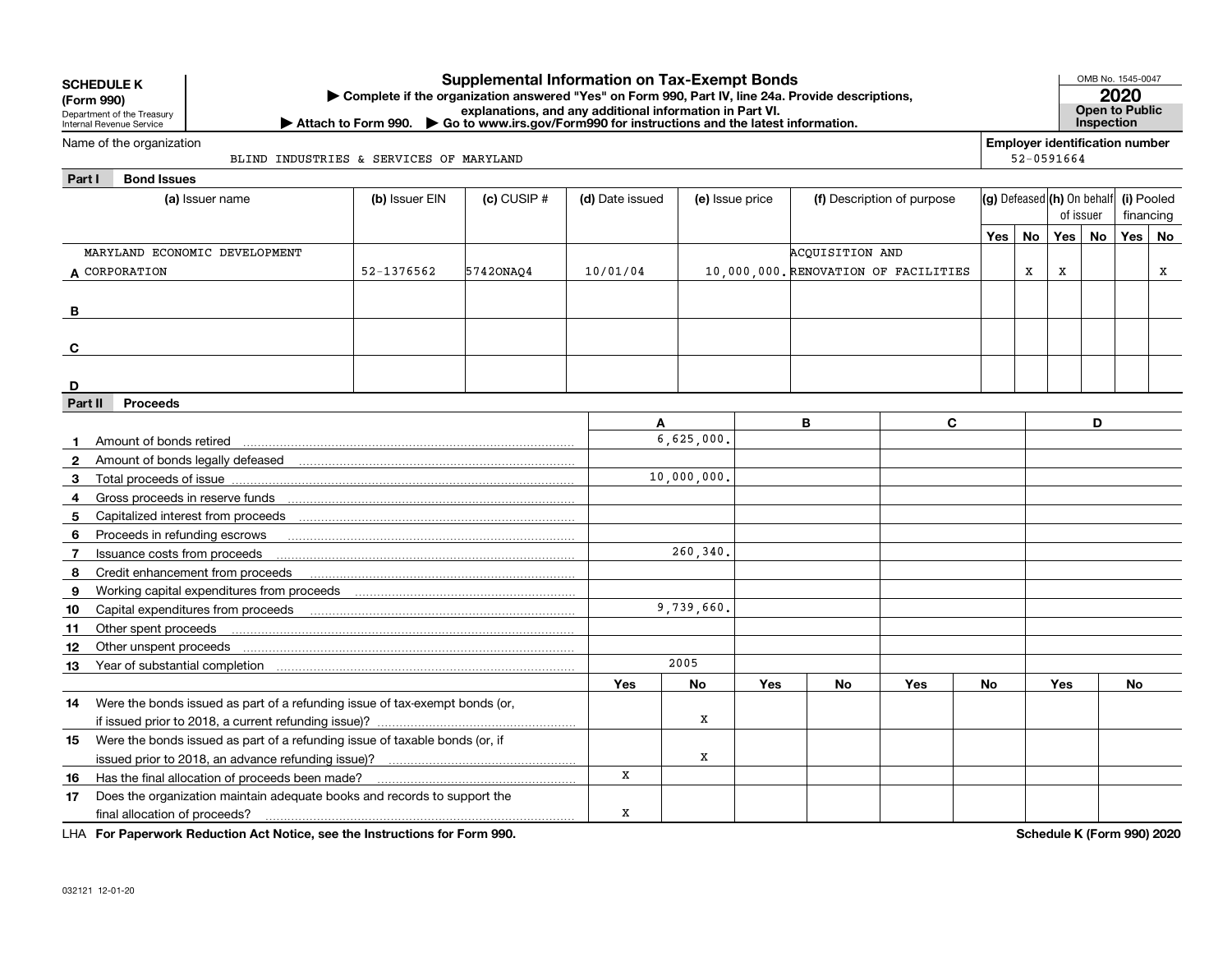#### Schedule K (Form 990) 2020 Page BLIND INDUSTRIES & SERVICES OF MARYLAND 52-0591664

**2**

|                | <b>Private Business Use</b><br>Part III                                                            |            |              |            |           |            |           |            |           |
|----------------|----------------------------------------------------------------------------------------------------|------------|--------------|------------|-----------|------------|-----------|------------|-----------|
|                |                                                                                                    |            | A            |            | в         | C          |           |            | D         |
| 1.             | Was the organization a partner in a partnership, or a member of an LLC,                            | Yes        | <b>No</b>    | Yes        | <b>No</b> | Yes        | <b>No</b> | Yes        | No        |
|                |                                                                                                    |            | $\mathbf{x}$ |            |           |            |           |            |           |
|                | 2 Are there any lease arrangements that may result in private business use of                      |            |              |            |           |            |           |            |           |
|                | bond-financed property?                                                                            |            | $\mathbf x$  |            |           |            |           |            |           |
|                | 3a Are there any management or service contracts that may result in private                        |            |              |            |           |            |           |            |           |
|                |                                                                                                    |            | x            |            |           |            |           |            |           |
|                | <b>b</b> If "Yes" to line 3a, does the organization routinely engage bond counsel or other outside |            |              |            |           |            |           |            |           |
|                | counsel to review any management or service contracts relating to the financed property?           |            |              |            |           |            |           |            |           |
|                | c Are there any research agreements that may result in private business use of                     |            |              |            |           |            |           |            |           |
|                |                                                                                                    |            | x            |            |           |            |           |            |           |
|                | d If "Yes" to line 3c, does the organization routinely engage bond counsel or other                |            |              |            |           |            |           |            |           |
|                | outside counsel to review any research agreements relating to the financed property?               |            |              |            |           |            |           |            |           |
| 4              | Enter the percentage of financed property used in a private business use by entities               |            |              |            |           |            |           |            |           |
|                | other than a section 501(c)(3) organization or a state or local government<br>▶                    |            | %            |            | %         |            | %         |            | %         |
| 5              | Enter the percentage of financed property used in a private business use as a                      |            |              |            |           |            |           |            |           |
|                | result of unrelated trade or business activity carried on by your organization,                    |            |              |            |           |            |           |            |           |
|                |                                                                                                    |            | %            |            | %         |            | %         |            | %         |
| 6.             |                                                                                                    |            | %            |            | %         |            | %         |            | %         |
| $\overline{7}$ |                                                                                                    |            | x            |            |           |            |           |            |           |
|                | 8a Has there been a sale or disposition of any of the bond-financed property to a non-             |            |              |            |           |            |           |            |           |
|                | governmental person other than a 501(c)(3) organization since the bonds were issued?               |            | $\mathbf x$  |            |           |            |           |            |           |
|                | <b>b</b> If "Yes" to line 8a, enter the percentage of bond-financed property sold or               |            |              |            |           |            |           |            |           |
|                | disposed of <u>www.communications.communications.communications.com</u>                            |            | %            |            | %         |            | %         |            | %         |
|                | c If "Yes" to line 8a, was any remedial action taken pursuant to Regulations                       |            |              |            |           |            |           |            |           |
|                |                                                                                                    |            |              |            |           |            |           |            |           |
|                | 9 Has the organization established written procedures to ensure that all                           |            |              |            |           |            |           |            |           |
|                | nonqualified bonds of the issue are remediated in accordance with the                              |            |              |            |           |            |           |            |           |
|                |                                                                                                    |            | X            |            |           |            |           |            |           |
|                | Part IV Arbitrage                                                                                  |            |              |            |           |            |           |            |           |
|                |                                                                                                    |            | A            |            | В         | C          |           |            | D         |
| 1              | Has the issuer filed Form 8038-T, Arbitrage Rebate, Yield Reduction and                            | <b>Yes</b> | No           | <b>Yes</b> | <b>No</b> | <b>Yes</b> | <b>No</b> | <b>Yes</b> | <b>No</b> |
|                |                                                                                                    |            | $\mathbf{x}$ |            |           |            |           |            |           |
|                | 2 If "No" to line 1, did the following apply?                                                      |            |              |            |           |            |           |            |           |
|                |                                                                                                    |            | x            |            |           |            |           |            |           |
|                |                                                                                                    |            | x            |            |           |            |           |            |           |
|                |                                                                                                    | x          |              |            |           |            |           |            |           |
|                | If "Yes" to line 2c, provide in Part VI the date the rebate computation was                        |            |              |            |           |            |           |            |           |
|                |                                                                                                    |            |              |            |           |            |           |            |           |
| 3              | Is the bond issue a variable rate issue?                                                           | X          |              |            |           |            |           |            |           |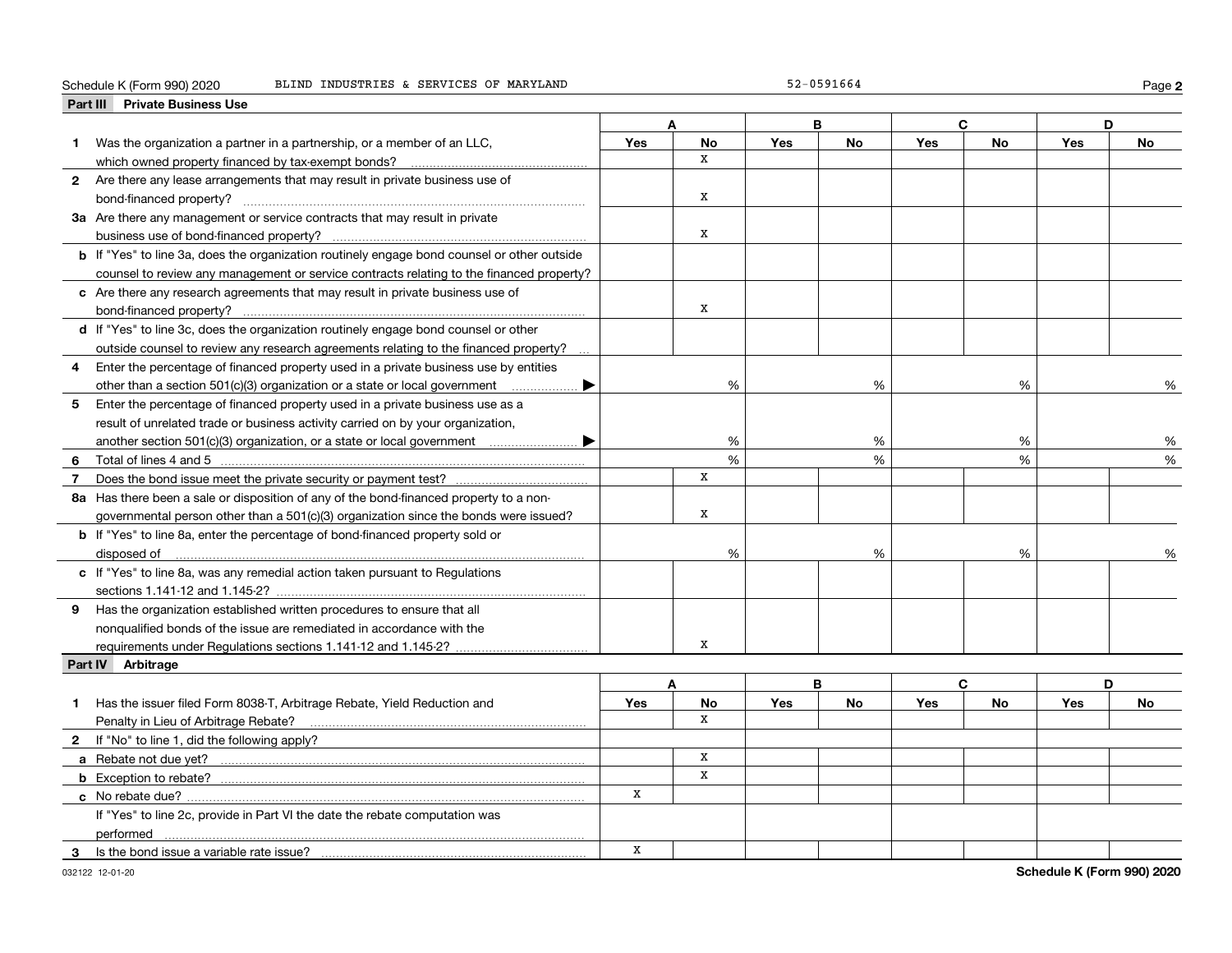#### Schedule K (Form 990) 2020 Page BLIND INDUSTRIES & SERVICES OF MARYLAND 52-0591664

| Part IV Arbitrage (continued)                                                                                                |                        |              |     |           |     |           |     |           |
|------------------------------------------------------------------------------------------------------------------------------|------------------------|--------------|-----|-----------|-----|-----------|-----|-----------|
|                                                                                                                              |                        | A            | B   |           |     | C         | D   |           |
| 4a Has the organization or the governmental issuer entered into a qualified                                                  | Yes                    | No           | Yes | No        | Yes | <b>No</b> | Yes | No        |
|                                                                                                                              | $\mathbf x$            |              |     |           |     |           |     |           |
|                                                                                                                              | <b>BANK OF AMERICA</b> |              |     |           |     |           |     |           |
|                                                                                                                              |                        | 23,5000000   |     |           |     |           |     |           |
|                                                                                                                              |                        | x            |     |           |     |           |     |           |
|                                                                                                                              |                        | x            |     |           |     |           |     |           |
| 5a Were gross proceeds invested in a guaranteed investment contract (GIC)?                                                   |                        | x            |     |           |     |           |     |           |
|                                                                                                                              |                        |              |     |           |     |           |     |           |
| c Term of GIC                                                                                                                |                        |              |     |           |     |           |     |           |
| d Was the regulatory safe harbor for establishing the fair market value of the GIC satisfied?                                |                        |              |     |           |     |           |     |           |
| Were any gross proceeds invested beyond an available temporary period?<br>6                                                  |                        | X            |     |           |     |           |     |           |
| Has the organization established written procedures to monitor the<br>$\mathbf{7}$                                           |                        |              |     |           |     |           |     |           |
| requirements of section 148?                                                                                                 |                        | x            |     |           |     |           |     |           |
| <b>Procedures To Undertake Corrective Action</b><br>Part V                                                                   |                        |              |     |           |     |           |     |           |
|                                                                                                                              |                        | $\mathbf{A}$ | B   |           | C   |           | D   |           |
| Has the organization established written procedures to ensure that violations                                                | Yes                    | <b>No</b>    | Yes | <b>No</b> | Yes | <b>No</b> | Yes | <b>No</b> |
| of federal tax requirements are timely identified and corrected through the                                                  |                        |              |     |           |     |           |     |           |
| voluntary closing agreement program if self-remediation isn't available under                                                |                        |              |     |           |     |           |     |           |
| applicable regulations?                                                                                                      |                        | x            |     |           |     |           |     |           |
| Part VI Supplemental Information. Provide additional information for responses to questions on Schedule K. See instructions. |                        |              |     |           |     |           |     |           |
| FORM 990, SCHEDULE K, PART IV, LINE 2C                                                                                       |                        |              |     |           |     |           |     |           |
| BOND COUNCIL DETERMINED IN 2011 THAT NO FURTHER REBATE CALCULATIONS                                                          |                        |              |     |           |     |           |     |           |
| WERE NECESSARY.                                                                                                              |                        |              |     |           |     |           |     |           |
|                                                                                                                              |                        |              |     |           |     |           |     |           |
|                                                                                                                              |                        |              |     |           |     |           |     |           |
|                                                                                                                              |                        |              |     |           |     |           |     |           |
|                                                                                                                              |                        |              |     |           |     |           |     |           |
|                                                                                                                              |                        |              |     |           |     |           |     |           |
|                                                                                                                              |                        |              |     |           |     |           |     |           |
|                                                                                                                              |                        |              |     |           |     |           |     |           |
|                                                                                                                              |                        |              |     |           |     |           |     |           |
|                                                                                                                              |                        |              |     |           |     |           |     |           |
|                                                                                                                              |                        |              |     |           |     |           |     |           |
|                                                                                                                              |                        |              |     |           |     |           |     |           |
|                                                                                                                              |                        |              |     |           |     |           |     |           |
|                                                                                                                              |                        |              |     |           |     |           |     |           |

**3**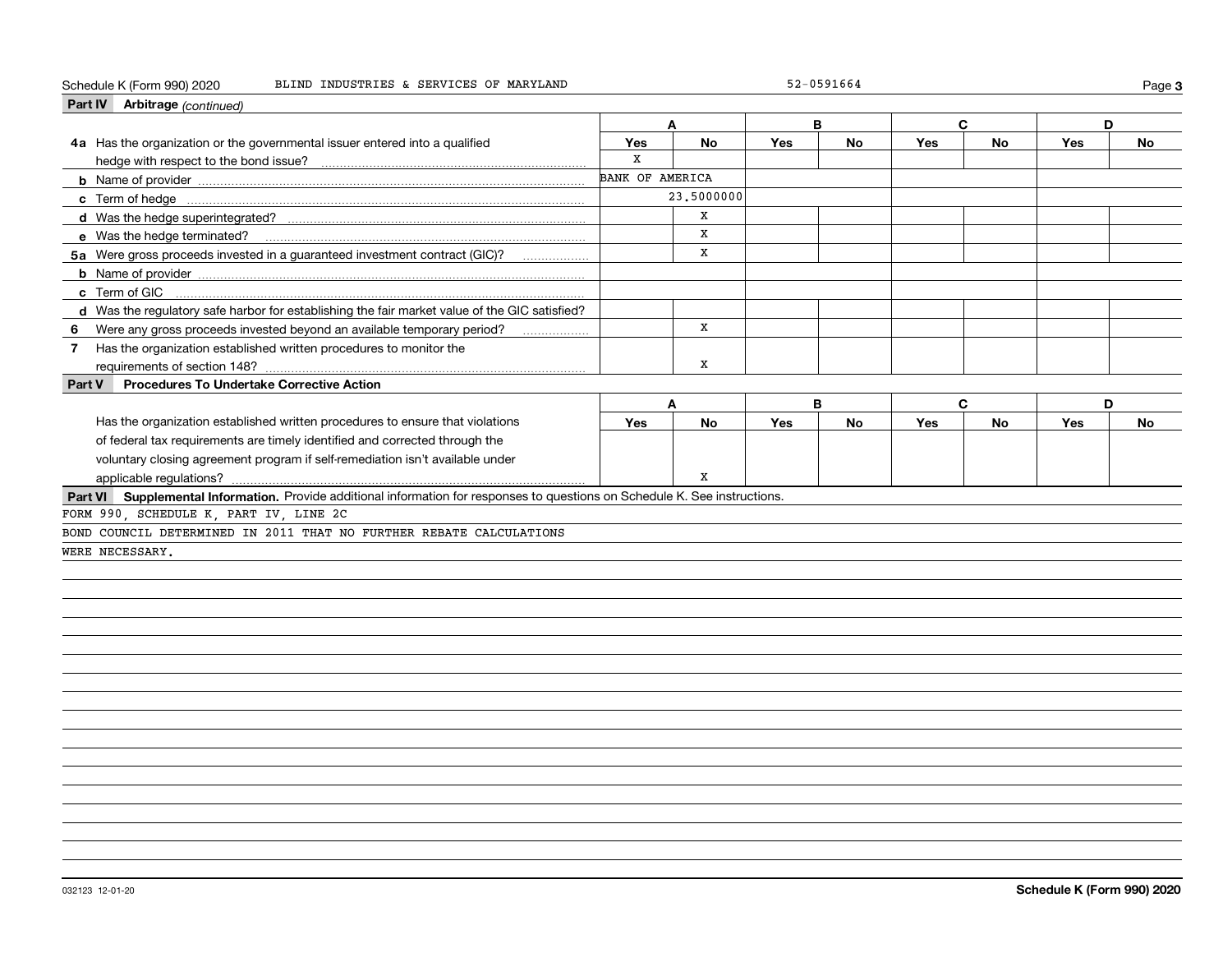**(Form 990 or 990-EZ)**

Department of the Treasury Internal Revenue Service Name of the organization

# **SCHEDULE O Supplemental Information to Form 990 or 990-EZ**

**Complete to provide information for responses to specific questions on Form 990 or 990-EZ or to provide any additional information. | Attach to Form 990 or 990-EZ. | Go to www.irs.gov/Form990 for the latest information.**



**Employer identification number**

BLIND INDUSTRIES & SERVICES OF MARYLAND  $\vert$  52-0591664

FORM 990, PART I, LINE 1

REHABILITATION, TRAINING, AND EMPLOYMENT OF BLIND AND LOW VISION

INDIVIDUALS. WE POSITIVELY CHANGE PEOPLE'S ATTITUDES TOWARD BLINDNESS.

FORM 990, PART III, LINE 4B, PROGRAM SERVICE ACCOMPLISHMENTS:

BLINDNESS SO THEY CAN BECOME EMPLOYED, PURSUE POST-SECONDARY EDUCATION,

AND REGAIN CONTROL OF THEIR LIVES. CONFIDENCE BUILDING IS AN ESSENTIAL

ELEMENT OF THE PROGRAM AND IS REINFORCED WITH EACH ACCOMPLISHMENT. CORE

STUDENTS ARE TAUGHT BY BLIND INSTRUCTORS AND LEARN NON-VISUAL METHODS

IN A CLASSROOM SETTING. THE CURRICULUM INCLUDES BRAILLE, LONG WHITE

CANE TRAVEL, INDEPENDENT LIVING, AND ASSISTIVE COMPUTER TECHNOLOGY,

ADJUSTMENT TO BLINDNESS SEMINARS, PHYSICAL FITNESS, WOODSHOP, AND

OFF-SITE TRAINING. THE CORE PROGRAM GENERALLY REQUIRES SEVEN TO TEN

MONTHS TO COMPLETE.

CORE IS A RESIDENTIAL PROGRAM AND WE CONSIDER RESIDENTIAL LIVING THE

ESSENTIAL COMPONENT DESIGNED TO INTEGRATE SKILLS DEVELOPED THROUGHOUT

TRAINING. STUDENTS LIVE IN APARTMENTS IN AN URBAN SETTING AND ARE

RESPONSIBLE FOR SHOPPING, MEAL PREPARATION, CLEANING, AND MONEY

MANAGEMENT. STUDENTS ALSO ORGANIZE AND PARTICIPATE IN COMMUNITY

OUTREACH, BISM FUNDRAISERS, AND GROUP ACTIVITIES. THROUGH UTILIZATION

OF CLASSROOM TAUGHT BLINDNESS SKILLS OUTSIDE OF THE REHABILITATION

BUBBLE, OUR STUDENTS LEARN NOT ONLY INDEPENDENCE SKILLS BUT WHAT IT

TAKES TO BECOME SUCCESSFUL PROFESSIONALLY AND PERSONALLY.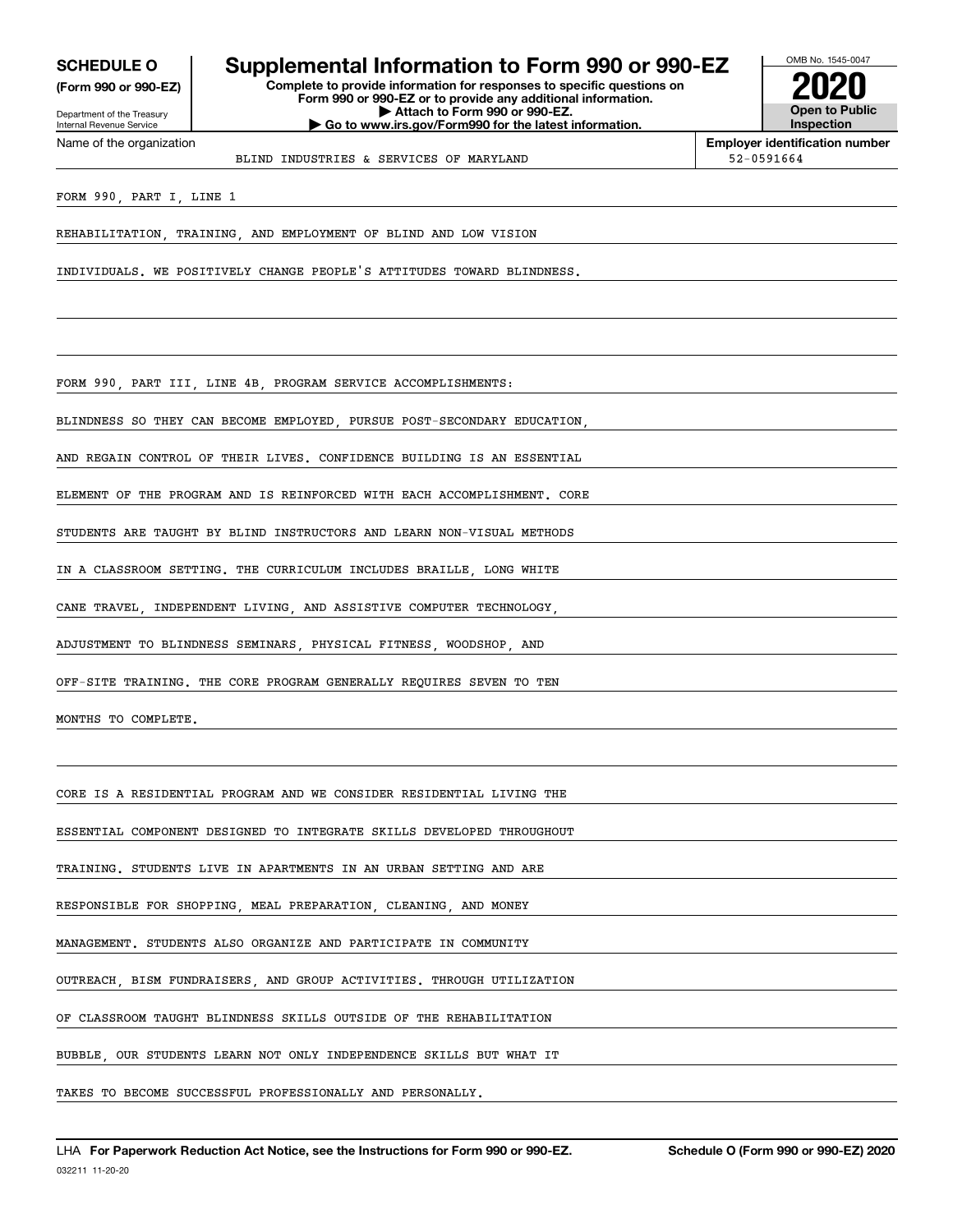| Schedule O (Form 990 or 990-EZ) 2020                             |                                         |                                                                         | Page 2                                              |
|------------------------------------------------------------------|-----------------------------------------|-------------------------------------------------------------------------|-----------------------------------------------------|
| Name of the organization                                         | BLIND INDUSTRIES & SERVICES OF MARYLAND |                                                                         | <b>Employer identification number</b><br>52-0591664 |
| SENIOR PROGRAM                                                   |                                         |                                                                         |                                                     |
|                                                                  |                                         | BISM'S SENIOR SERVICES OFFERS LIFE SKILLS TRAINING, SUPPORT GROUPS,     |                                                     |
|                                                                  |                                         | RESOURCE MATERIALS, HOME INSTRUCTION, ADAPTED DEVICE DEMONSTRATIONS AND |                                                     |
|                                                                  |                                         | COMMUNITY OUTINGS FOR BLIND AND LOW VISION SENIORS. THE GOAL OF ALL     |                                                     |
|                                                                  |                                         | BISM SENIOR SERVICES PROGRAMS IS TO EMPOWER BLIND AND LOW VISION SENIOR |                                                     |
| CITIZENS WITH THE SKILLS AND CONFIDENCE NECESSARY TO LIVE AN     |                                         |                                                                         |                                                     |
|                                                                  |                                         | INDEPENDENT, FULFILLING LIFE.                                           |                                                     |
|                                                                  |                                         |                                                                         |                                                     |
|                                                                  |                                         | THE SENIORS ACHIEVING INDEPENDENT LIVING (SAIL) PROGRAM'S CURRICULUM    |                                                     |
|                                                                  |                                         | INCLUDES CLASSES IN BRAILLE, CANE TRAVEL, INDEPENDENT HOME LIVING,      |                                                     |
|                                                                  |                                         | ASSISTIVE COMPUTER TECHNOLOGY, ADJUSTMENT TO BLINDNESS SEMINARS,        |                                                     |
|                                                                  |                                         | GARDENING AND LEISURE ACTIVITIES. WITH THE SKILLS ACQUIRED AT BISM,     |                                                     |
|                                                                  |                                         | SENIOR PARTICIPANTS BECOME BETTER EQUIPPED TO MANAGE THEIR DAILY NEEDS, |                                                     |
|                                                                  |                                         | REMAIN IN THEIR OWN HOMES, RESUME SOCIAL ACTIVITIES, INCREASE THEIR     |                                                     |
|                                                                  |                                         | QUALITY OF LIFE AND AVOID UNNECESSARY PLACEMENT IN COSTLY ASSISTED      |                                                     |
| LIVING FACILITIES.                                               |                                         |                                                                         |                                                     |
|                                                                  |                                         |                                                                         |                                                     |
| W.R.A.P. WORK READINESS ASSESSMENT PROGRAM                       |                                         |                                                                         |                                                     |
|                                                                  |                                         | WRAP PROGRAM IS A TWO-WEEK PROGRAM DESIGNED TO ASSESS INDIVIDUALS IN    |                                                     |
|                                                                  |                                         | ALL AREAS OF WORK READINESS AND MAKE RECOMMENDATIONS FOR TRAINING.      |                                                     |
|                                                                  |                                         |                                                                         |                                                     |
| WE PROVIDE ASSESSMENTS IN PROFESSIONAL INTERVIEWING, INDEPENDENT |                                         |                                                                         |                                                     |
|                                                                  |                                         | LIVING, ORIENTATION AND MOBILITY, JOB BASED TECHNOLOGY, BRAILLE (IF     |                                                     |

APPLICABLE), AND THE CLIENTS HOME BASE. WHILE IN THE HOME WE REVIEW

TRANSPORTATION ACCESS, A DESIGNATED ORGANIZED WORK AREA, HOME BASED

TECHNOLOGY, AND GENERAL OVERVIEW. WE WILL WORK ON INTERVIEW SKILLS,

CAREER GOALS, PROFESSIONAL ETIQUETTE, RESUME CREATION/REFINEMENT, JOB

SOFT SKILLS, COVER LETTER TACTICS, INDEED.COM PROFILES, LINKED-IN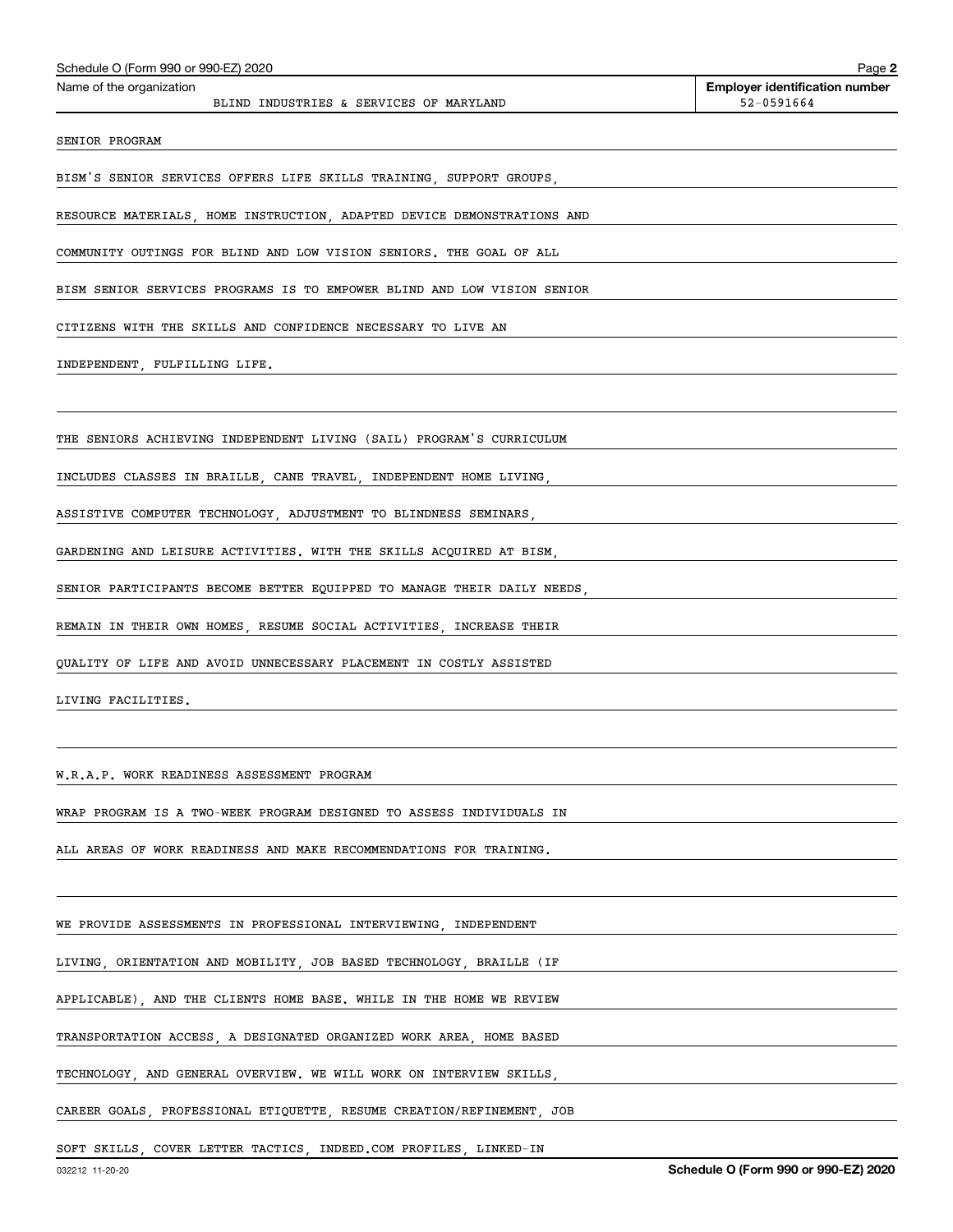#### PROFILES, JOB SHADOWING, AND MEETING WITH BLIND PROFESSIONALS IN

SIMILAR FIELDS OF INTEREST.

FORM 990, PART VI, SECTION B, LINE 11B:

THE FORM 990 IS REVIEWED BY THE PRESIDENT, SENIOR DIRECTOR, CHIEF

ACCOUNTING OFFICER AND THE CONTROLLER BEFORE IT IS FILED WITH THE INTERNAL

REVENUE SERVICE. IT IS ALSO REVIEWED BY THE TREASURER OF THE BOARD OF

TRUSTEES AND MADE AVAILABLE TO THE REST OF THE BOARD OF TRUSTEES TO COMMENT

UPON, IF THEY CHOSE TO DO SO, BEFORE IT IS FILED WITH THE INTERNAL REVENUE

SERVICE. IT IS ALSO DISCUSSED AT THE NEXT MEETING OF THE BOARD OF TRUSTEES,

WHERE ANY CONCERNS/ QUESTIONS ARE ADDRESSED.

FORM 990, PART VI, SECTION B, LINE 12C:

WE REGULARLY AND CONSISTENTLY MONITOR AND ENFORCE COMPLIANCE WITH THE

CONFLICTS OF INTEREST POLICY BY REQUIRING THE FOLLOWING:

EACH NEW PERSON SERVING AS AN OFFICER, ASSOCIATE OR MEMBER OF THE BOARD OF

TRUSTEES SHALL BE REQUIRED TO REVIEW A COPY OF OUR POLICY AND TO

ACKNOWLEDGE IN WRITING THAT HE OR SHE HAS DONE SO.

EACH PERSON SERVING AS AN OFFICER, ASSOCIATE OR MEMBER OF THE BOARD OF

TRUSTEES (RESPONSIBLE PERSON) SHALL ANNUALLY COMPLETE A DISCLOSURE FORM

IDENTIFYING ANY RELATIONSHIPS, POSITIONS OR CIRCUMSTANCES IN WHICH HE OR

SHE IS INVOLVED THAT HE OR SHE BELIEVES COULD CONTRIBUTE TO A CONFLICT OF

INTEREST ARISING. SUCH RELATIONSHIPS, POSITIONS OR CIRCUMSTANCES MIGHT

INCLUDE SERVICE AS A DIRECTOR OF OR CONSULTANT TO A NONPROFIT ORGANIZATION,

OR OWNERSHIP OF A BUSINESS THAT MIGHT PROVIDE GOODS OR SERVICES TO BISM.

ANY SUCH INFORMATION REGARDING BUSINESS INTERESTS OF A RESPONSIBLE PERSON

OR A FAMILY MEMBER SHALL BE TREATED AS CONFIDENTIAL AND SHALL GENERALLY BE

MADE AVAILABLE ONLY TO THE CHAIR, THE PRESIDENT, AND ANY COMMITTEE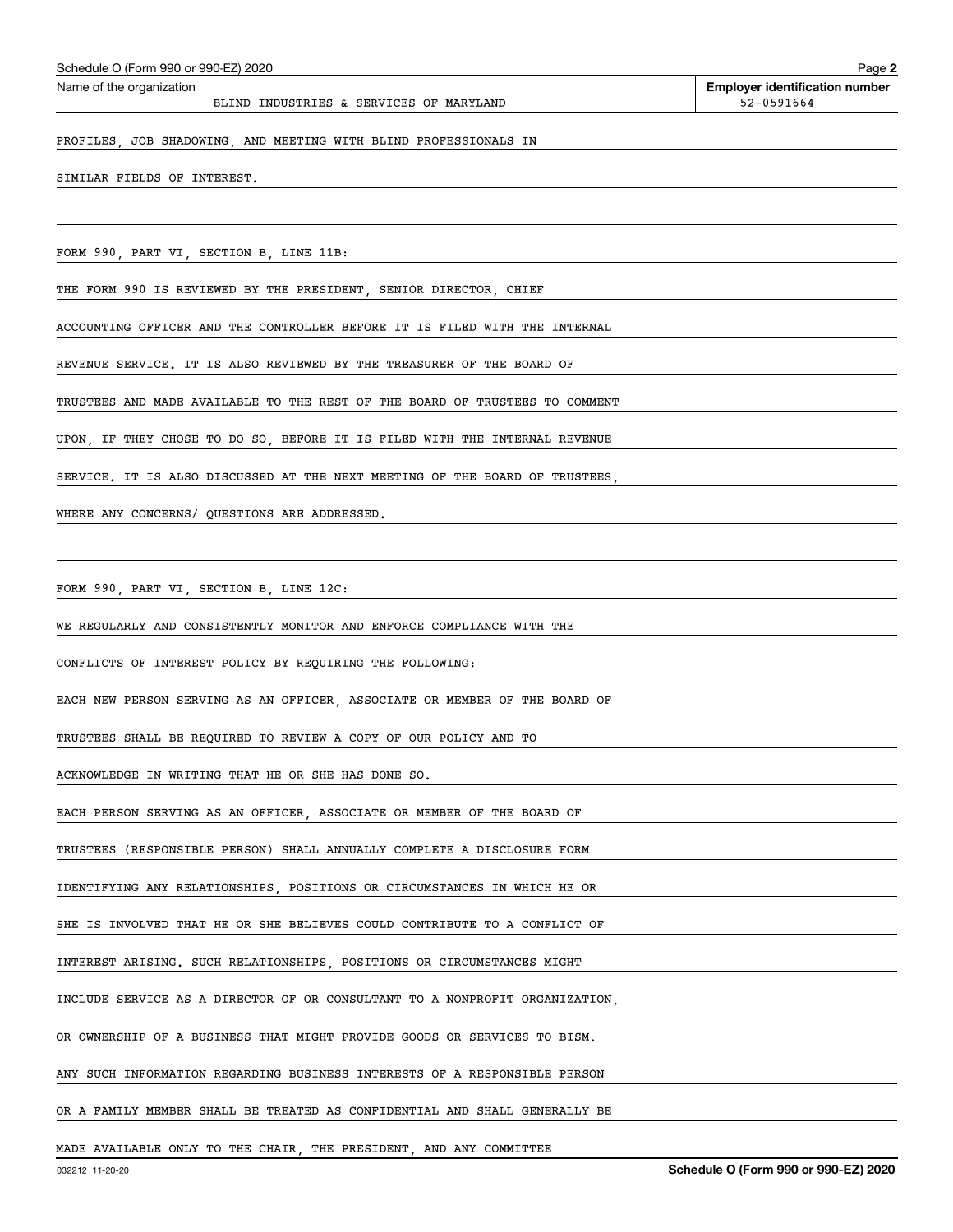| Schedule O (Form 990 or 990-EZ) 2020                                        | Page 2                                              |
|-----------------------------------------------------------------------------|-----------------------------------------------------|
| Name of the organization<br>BLIND INDUSTRIES & SERVICES OF MARYLAND         | <b>Employer identification number</b><br>52-0591664 |
| APPOINTED TO ADDRESS CONFLICTS OF INTEREST, EXCEPT TO THE EXTENT ADDITIONAL |                                                     |
| DISCLOSURE IS NECESSARY IN CONNECTION WITH THE IMPLEMENTATION OF OUR        |                                                     |
| POLICY.                                                                     |                                                     |
| OUR POLICY SHALL BE REVIEWED ANNUALLY BY EACH MEMBER OF THE BOARD OF        |                                                     |
| TRUSTEES. ANY CHANGES TO THE POLICY SHALL BE COMMUNICATED IMMEDIATELY TO    |                                                     |
| ALL RESPONSIBLE PERSONS.                                                    |                                                     |
|                                                                             |                                                     |
| FORM 990, PART VI, SECTION B, LINE 15A:                                     |                                                     |
| THE SENIOR DIRECTOR PROVIDES THE BOARD OF TRUSTEES WITH A COMPILATION OF    |                                                     |
| SALARIES FOR THE POSITION OF PRESIDENT IN AGENCIES FOR THE BLIND THAT ARE   |                                                     |
| COMPARABLE TO OUR AGENCY AS WELL AS A SALARY SURVEY OF NOT-FOR-PROFIT       |                                                     |
| ORGANIZATIONS. THE BOARD OF TRUSTEES REVIEWS INFORMATION REGARDING          |                                                     |
| COMPENSATION LEVELS FOR THE PRESIDENT'S PEERS, THEY TARGET A RANGE OF       |                                                     |
| COMPENSATION THAT IS APPLIED TO THE PRESIDENT BASED ON THE SCOPE OF HIS     |                                                     |
| JOB, EXPERIENCE AND CAPABILITIES AND THEN LOOK AT HIS INDIVIDUAL            |                                                     |
| PERFORMANCE FOR A GIVEN YEAR. ALL THESE ELEMENTS FACTOR INTO COMPENSATION   |                                                     |
| FOR THAT YEAR. IN ADDITION, IN 2016 BISM HIRED AN INDEPENDENT CONSULTANT    |                                                     |
| TO EVALUATE THE COMPENSATION PACKAGE OF THE PRESIDENT AND OTHER KEY         |                                                     |
| EMPLOYEES.                                                                  |                                                     |
|                                                                             |                                                     |
| FORM 990, PART VI, SECTION C, LINE 19:                                      |                                                     |
| OUR GOVERNING DOCUMENTS ARE AVAILABLE AT THE STATE OF MARYLAND DEPARTMENT   |                                                     |
| OF ASSESSMENTS AND TAXATION WEBSITE. GOVERNING DOCUMENTS, THE CONFLICT OF   |                                                     |
| INTEREST POLICY AND THE FINANCIAL STATEMENTS ARE AVAILABLE FOR INSPECTION   |                                                     |
| DURING NORMAL BUSINESS HOURS AT OUR HEADQUARTERS OR CAN BE MAILED UPON      |                                                     |
| REQUEST FOR THE SAME PERIOD OF DISCLOSURE AS SET FORTH IN SECTION 6104(D).  |                                                     |
|                                                                             |                                                     |

FORM 990, PART XI, LINE 9, CHANGES IN NET ASSETS: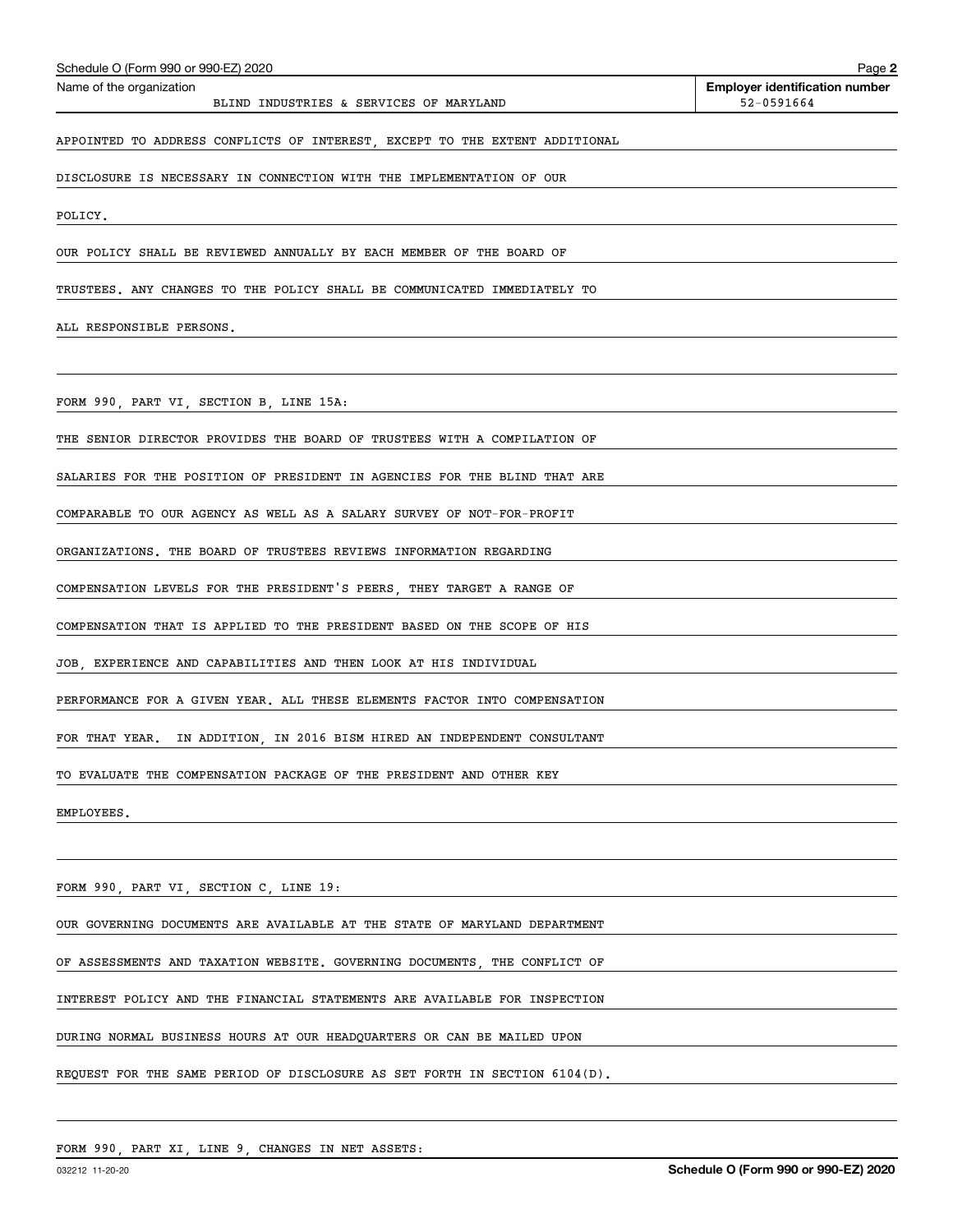| Schedule O (Form 990 or 990-EZ) 2020<br>Name of the organization |         | Page 2<br><b>Employer identification number</b> |
|------------------------------------------------------------------|---------|-------------------------------------------------|
| BLIND INDUSTRIES & SERVICES OF MARYLAND                          |         | $52 - 0591664$                                  |
|                                                                  |         |                                                 |
| GAIN ON INTEREST RATE SWAP                                       | 88,946. |                                                 |
|                                                                  |         |                                                 |
|                                                                  |         |                                                 |
|                                                                  |         |                                                 |
|                                                                  |         |                                                 |
|                                                                  |         |                                                 |
|                                                                  |         |                                                 |
|                                                                  |         |                                                 |
|                                                                  |         |                                                 |
|                                                                  |         |                                                 |
|                                                                  |         |                                                 |
|                                                                  |         |                                                 |
|                                                                  |         |                                                 |
|                                                                  |         |                                                 |
|                                                                  |         |                                                 |
|                                                                  |         |                                                 |
|                                                                  |         |                                                 |
|                                                                  |         |                                                 |
|                                                                  |         |                                                 |
|                                                                  |         |                                                 |
|                                                                  |         |                                                 |
|                                                                  |         |                                                 |
|                                                                  |         |                                                 |
|                                                                  |         |                                                 |
|                                                                  |         |                                                 |
|                                                                  |         |                                                 |
|                                                                  |         |                                                 |
|                                                                  |         |                                                 |
|                                                                  |         |                                                 |
|                                                                  |         |                                                 |
|                                                                  |         |                                                 |
|                                                                  |         |                                                 |
|                                                                  |         |                                                 |
|                                                                  |         |                                                 |
|                                                                  |         |                                                 |
|                                                                  |         |                                                 |
|                                                                  |         |                                                 |
|                                                                  |         |                                                 |
|                                                                  |         |                                                 |
|                                                                  |         |                                                 |
|                                                                  |         |                                                 |
|                                                                  |         |                                                 |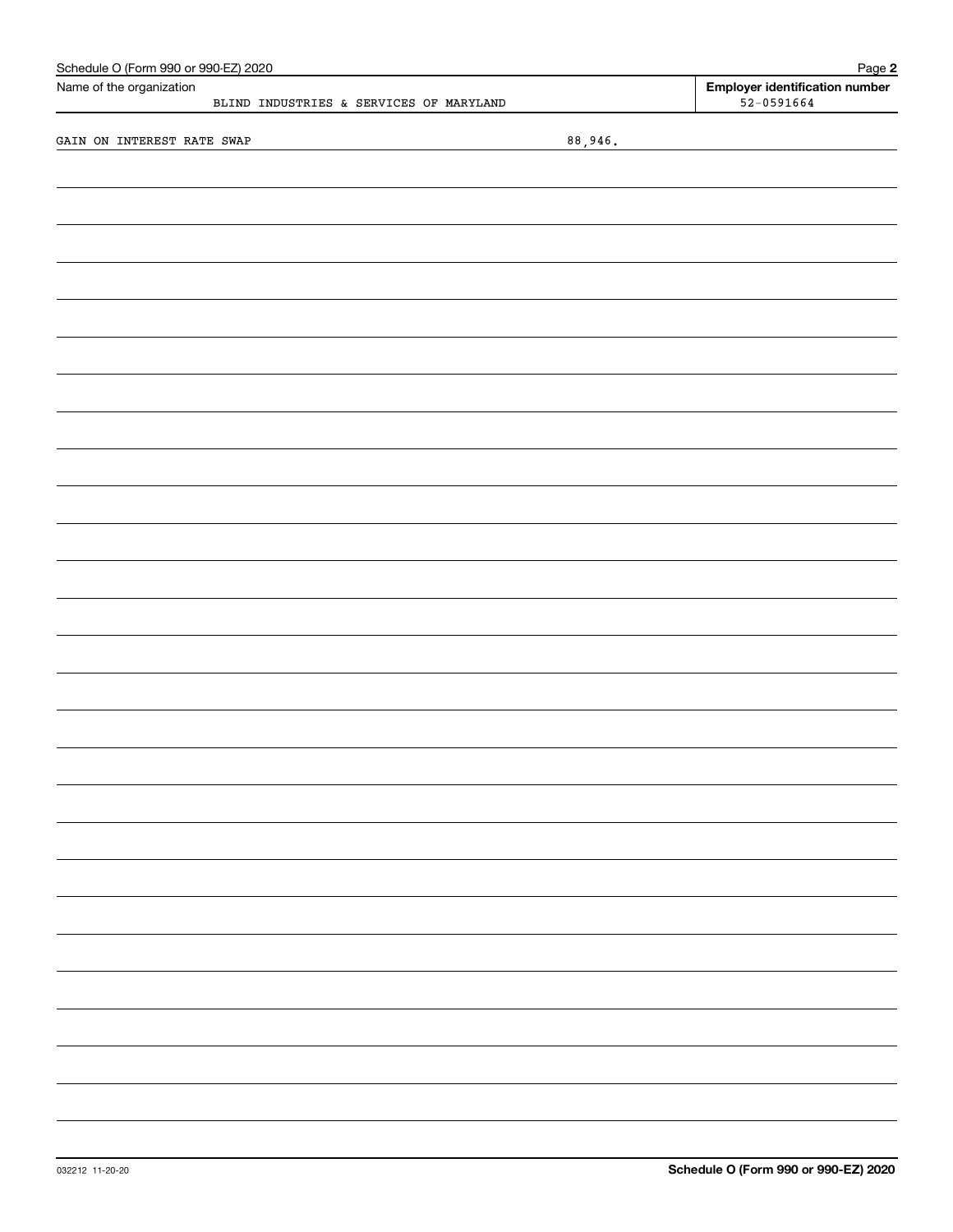| <b>SCHEDULE R</b> |  |
|-------------------|--|
|                   |  |

## **(Form 990)**

**Related Organizations and Unrelated Partnerships**

**Complete if the organization answered "Yes" on Form 990, Part IV, line 33, 34, 35b, 36, or 37.** |

**Attach to Form 990.**  |

OMB No. 1545-0047

**Open to Public | Go to www.irs.gov/Form990 for instructions and the latest information. Inspection 2020**

**Employer identification number**

52-0591664

Department of the Treasury Internal Revenue Service Name of the organization

BLIND INDUSTRIES & SERVICES OF MARYLAND

**Part I Identification of Disregarded Entities.**  Complete if the organization answered "Yes" on Form 990, Part IV, line 33.

| (a)<br>Name, address, and EIN (if applicable)<br>of disregarded entity | (b)<br>Primary activity | (c)<br>Legal domicile (state or<br>foreign country) | (d)<br>Total income | (e)<br>End-of-year assets | (f)<br>Direct controlling<br>entity |
|------------------------------------------------------------------------|-------------------------|-----------------------------------------------------|---------------------|---------------------------|-------------------------------------|
|                                                                        |                         |                                                     |                     |                           |                                     |
|                                                                        |                         |                                                     |                     |                           |                                     |
|                                                                        |                         |                                                     |                     |                           |                                     |
|                                                                        |                         |                                                     |                     |                           |                                     |

**Identification of Related Tax-Exempt Organizations.** Complete if the organization answered "Yes" on Form 990, Part IV, line 34, because it had one or more related tax-exempt **Part II** organizations during the tax year.

| (a)<br>Name, address, and EIN<br>of related organization                | (b)<br>Primary activity  | (c)<br>Legal domicile (state or<br>foreign country) | (d)<br><b>Exempt Code</b><br>section | (e)<br>Public charity<br>status (if section | (f)<br>Direct controlling<br>entity |     | $(g)$<br>Section 512(b)(13)<br>controlled<br>entity? |  |
|-------------------------------------------------------------------------|--------------------------|-----------------------------------------------------|--------------------------------------|---------------------------------------------|-------------------------------------|-----|------------------------------------------------------|--|
|                                                                         |                          |                                                     |                                      | 501(c)(3)                                   |                                     | Yes | No                                                   |  |
| MARYLAND MANUFACTURING SERVICES, INC. -                                 | EMPLOYMENT & TRAINING TO |                                                     |                                      |                                             |                                     |     |                                                      |  |
| 30-0002955, 2240 NORTHWOOD DRIVE, SALISBURY, ECONOMICALLY DISADVANTAGED |                          |                                                     |                                      | LINE 12C,                                   |                                     |     |                                                      |  |
| MD 21801                                                                | & UNDEREMPLOYED PERSONS  | MARYLAND                                            | 501(C)(3)                            | III-FI                                      | N/A                                 |     | х                                                    |  |
|                                                                         |                          |                                                     |                                      |                                             |                                     |     |                                                      |  |
|                                                                         |                          |                                                     |                                      |                                             |                                     |     |                                                      |  |
|                                                                         |                          |                                                     |                                      |                                             |                                     |     |                                                      |  |

**For Paperwork Reduction Act Notice, see the Instructions for Form 990. Schedule R (Form 990) 2020**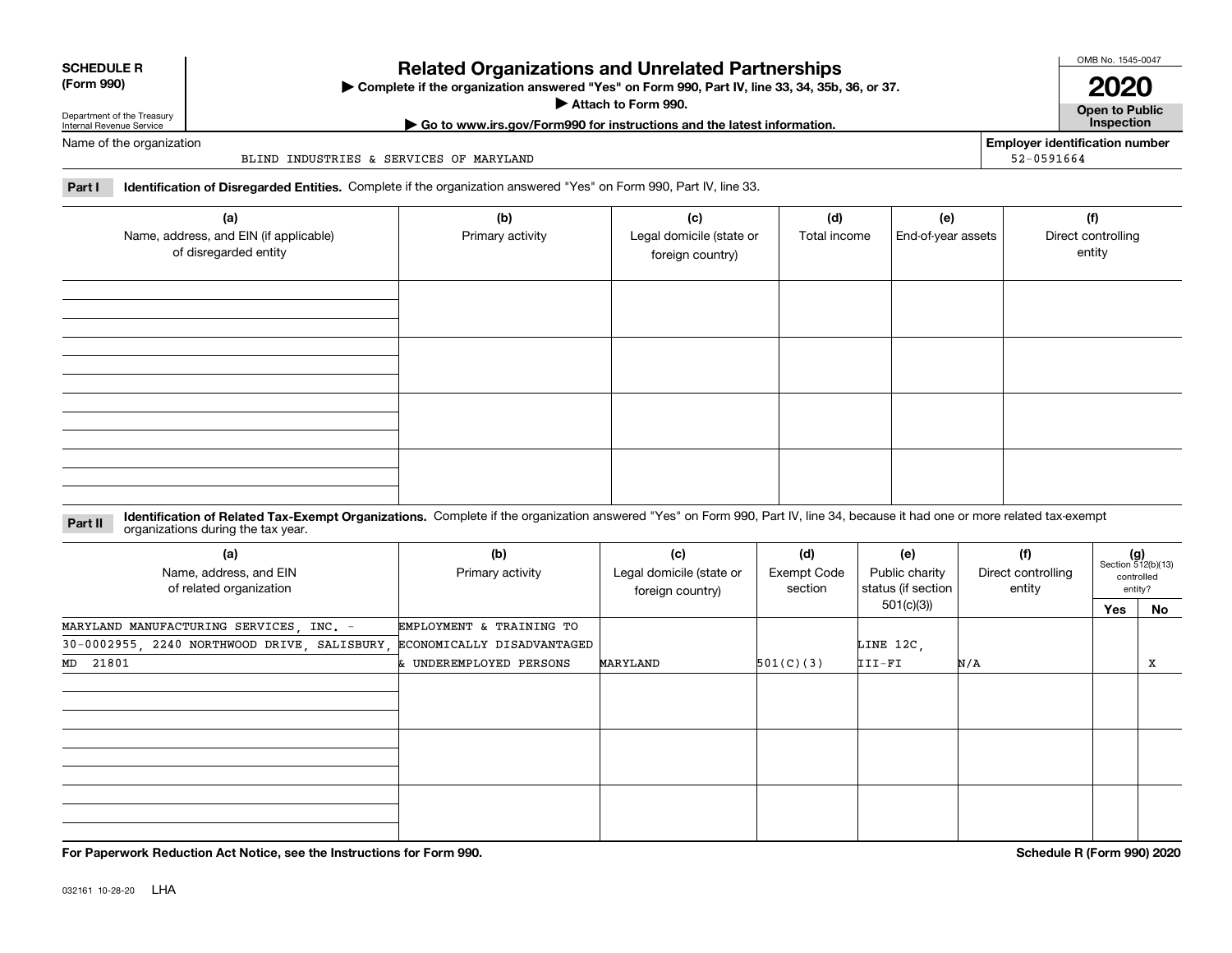**Identification of Related Organizations Taxable as a Partnership.** Complete if the organization answered "Yes" on Form 990, Part IV, line 34, because it had one or more related **Part III** organizations treated as a partnership during the tax year.

| (a)<br>Name, address, and EIN<br>of related organization | (b)<br>Primary activity | (c)<br>Legal<br>domicile<br>(state or<br>foreign<br>country) | (d)<br>Direct controlling<br>entity | (e)<br>Predominant income<br>related, unrelated,<br>excluded from tax under<br>sections 512-514) | (f)<br>Share of total<br>income | (g)<br>Share of<br>end-of-year<br>assets | (h)<br>Disproportionate<br>allocations?<br>$Yes \mid$<br>No |  | (i)<br>Code V-UBI<br>amount in box<br>20 of Schedule<br>K-1 (Form 1065) Yes No | (i) | (k)<br>General or Percentage<br>managing ownership<br>partner? |
|----------------------------------------------------------|-------------------------|--------------------------------------------------------------|-------------------------------------|--------------------------------------------------------------------------------------------------|---------------------------------|------------------------------------------|-------------------------------------------------------------|--|--------------------------------------------------------------------------------|-----|----------------------------------------------------------------|
|                                                          |                         |                                                              |                                     |                                                                                                  |                                 |                                          |                                                             |  |                                                                                |     |                                                                |
|                                                          |                         |                                                              |                                     |                                                                                                  |                                 |                                          |                                                             |  |                                                                                |     |                                                                |
|                                                          |                         |                                                              |                                     |                                                                                                  |                                 |                                          |                                                             |  |                                                                                |     |                                                                |
|                                                          |                         |                                                              |                                     |                                                                                                  |                                 |                                          |                                                             |  |                                                                                |     |                                                                |

**Identification of Related Organizations Taxable as a Corporation or Trust.** Complete if the organization answered "Yes" on Form 990, Part IV, line 34, because it had one or more related **Part IV** organizations treated as a corporation or trust during the tax year.

| (a)<br>Name, address, and EIN<br>of related organization | (b)<br>Primary activity | (c)<br>Legal domicile<br>(state or<br>foreign | (d)<br>Direct controlling<br>entity | (e)<br>Type of entity<br>(C corp, S corp,<br>or trust) | (f)<br>Share of total<br>income | (g)<br>Share of<br>end-of-year<br>assets | (h)<br>Percentage<br>  ownership | $\begin{array}{c} \textbf{(i)}\\ \text{Section}\\ 512 \text{(b)} \text{(13)}\\ \text{controlled}\end{array}$<br>entity? |  |
|----------------------------------------------------------|-------------------------|-----------------------------------------------|-------------------------------------|--------------------------------------------------------|---------------------------------|------------------------------------------|----------------------------------|-------------------------------------------------------------------------------------------------------------------------|--|
|                                                          |                         | country)                                      |                                     |                                                        |                                 |                                          |                                  | $Yes \mid No$                                                                                                           |  |
|                                                          |                         |                                               |                                     |                                                        |                                 |                                          |                                  |                                                                                                                         |  |
|                                                          |                         |                                               |                                     |                                                        |                                 |                                          |                                  |                                                                                                                         |  |
|                                                          |                         |                                               |                                     |                                                        |                                 |                                          |                                  |                                                                                                                         |  |
|                                                          |                         |                                               |                                     |                                                        |                                 |                                          |                                  |                                                                                                                         |  |
|                                                          |                         |                                               |                                     |                                                        |                                 |                                          |                                  |                                                                                                                         |  |
|                                                          |                         |                                               |                                     |                                                        |                                 |                                          |                                  |                                                                                                                         |  |
|                                                          |                         |                                               |                                     |                                                        |                                 |                                          |                                  |                                                                                                                         |  |
|                                                          |                         |                                               |                                     |                                                        |                                 |                                          |                                  |                                                                                                                         |  |
|                                                          |                         |                                               |                                     |                                                        |                                 |                                          |                                  |                                                                                                                         |  |
|                                                          |                         |                                               |                                     |                                                        |                                 |                                          |                                  |                                                                                                                         |  |
|                                                          |                         |                                               |                                     |                                                        |                                 |                                          |                                  |                                                                                                                         |  |
|                                                          |                         |                                               |                                     |                                                        |                                 |                                          |                                  |                                                                                                                         |  |
|                                                          |                         |                                               |                                     |                                                        |                                 |                                          |                                  |                                                                                                                         |  |
|                                                          |                         |                                               |                                     |                                                        |                                 |                                          |                                  |                                                                                                                         |  |
|                                                          |                         |                                               |                                     |                                                        |                                 |                                          |                                  |                                                                                                                         |  |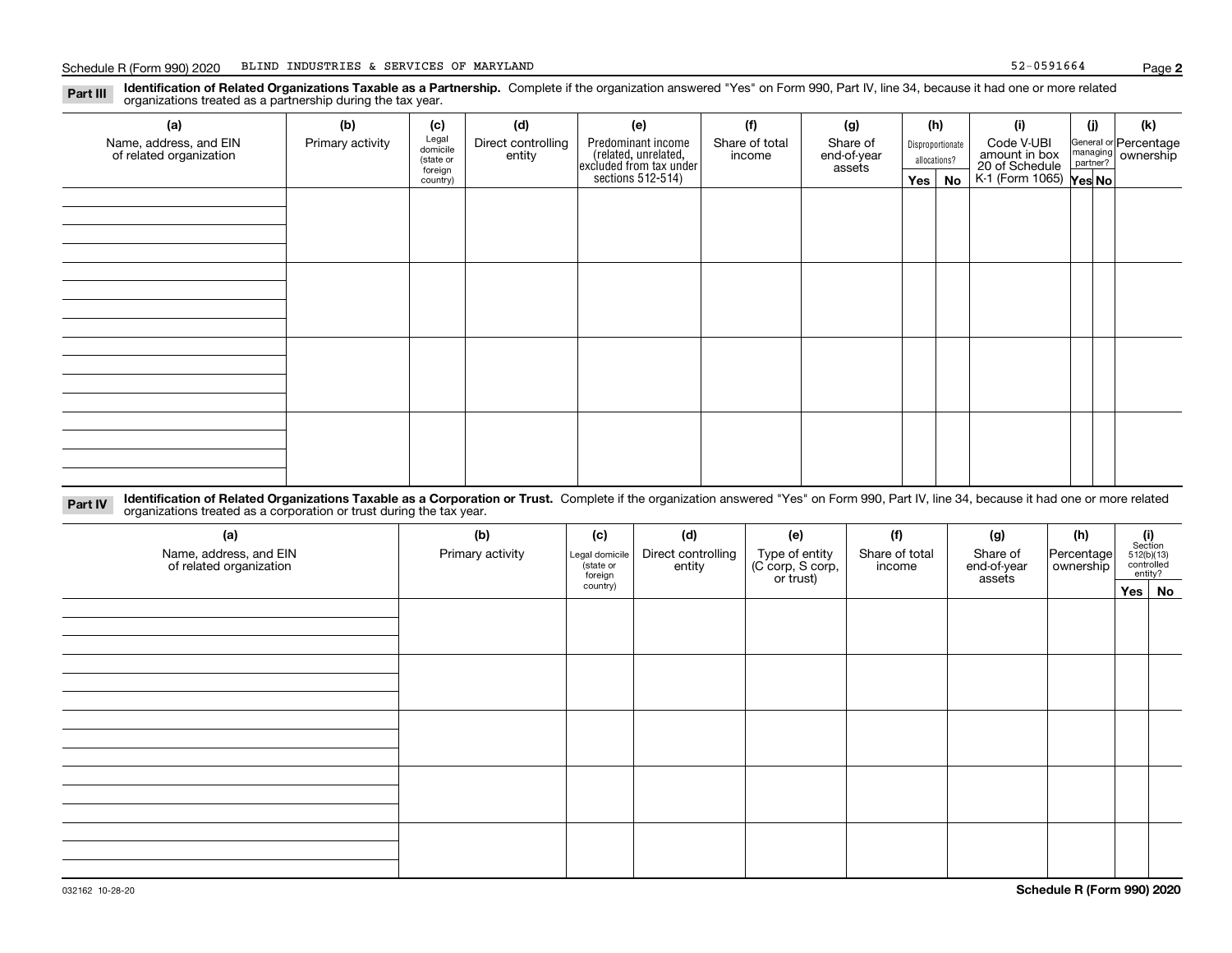**Part V** T**ransactions With Related Organizations.** Complete if the organization answered "Yes" on Form 990, Part IV, line 34, 35b, or 36.

| Note: Complete line 1 if any entity is listed in Parts II, III, or IV of this schedule.                                                                                                                                        |                | $Yes \mid No$ |   |
|--------------------------------------------------------------------------------------------------------------------------------------------------------------------------------------------------------------------------------|----------------|---------------|---|
| 1 During the tax year, did the organization engage in any of the following transactions with one or more related organizations listed in Parts II-IV?                                                                          |                |               |   |
|                                                                                                                                                                                                                                | 1a             |               | x |
| b Gift, grant, or capital contribution to related organization(s) material content and contribution to related organization(s)                                                                                                 | 1b             |               | x |
| c Gift, grant, or capital contribution from related organization(s) matches contains and contribution from related organization(s) matches contains and contribution from related organization(s) matches contains and contain | 1c             |               | x |
|                                                                                                                                                                                                                                | 1d             |               | x |
|                                                                                                                                                                                                                                | 1e             |               | X |
|                                                                                                                                                                                                                                |                |               |   |
| f Dividends from related organization(s) manufactured contains and contained and contained contained and contained and contained and contained and contained and contained and contained and contained and contained and conta | 1f             |               | x |
|                                                                                                                                                                                                                                | 1 <sub>q</sub> |               | X |
| h Purchase of assets from related organization(s) manufactured and content and content and content and content and content and content and content and content and content and content and content and content and content and | 1 <sub>h</sub> |               | X |
| Exchange of assets with related organization(s) www.array.com/www.array.com/www.array.com/www.array.com/www.array.com/www.array.com/www.array.com/www.array.com/www.array.com/www.array.com/www.array.com/www.array.com/www.ar | 1i             |               | x |
|                                                                                                                                                                                                                                | 11             |               | x |
|                                                                                                                                                                                                                                |                |               |   |
|                                                                                                                                                                                                                                | 1k             |               | x |
|                                                                                                                                                                                                                                | 11             |               | x |
| m Performance of services or membership or fundraising solicitations by related organization(s)                                                                                                                                | 1 <sub>m</sub> |               | x |
|                                                                                                                                                                                                                                | 1n             |               | x |
| <b>o</b> Sharing of paid employees with related organization(s)                                                                                                                                                                | 1o             |               | X |
|                                                                                                                                                                                                                                |                |               |   |
| p Reimbursement paid to related organization(s) for expenses [11111] [12] manufacture manufacture manufacture manufacture manufacture manufacture manufacture manufacture manufacture manufacture manufacture manufacture manu | 1p             | X             |   |
|                                                                                                                                                                                                                                | 1q             |               | x |
|                                                                                                                                                                                                                                |                |               |   |
| r Other transfer of cash or property to related organization(s)                                                                                                                                                                | 1r             |               | x |
|                                                                                                                                                                                                                                | 1s             |               | X |
| 2 If the answer to any of the above is "Yes," see the instructions for information on who must complete this line, including covered relationships and transaction thresholds.                                                 |                |               |   |

| (a)<br>Name of related organization | (b)<br>Transaction<br>type (a-s) | (c)<br>Amount involved | (d)<br>Method of determining amount involved |
|-------------------------------------|----------------------------------|------------------------|----------------------------------------------|
| (1)                                 |                                  |                        |                                              |
| (2)                                 |                                  |                        |                                              |
| (3)                                 |                                  |                        |                                              |
| (4)                                 |                                  |                        |                                              |
| (5)                                 |                                  |                        |                                              |
| (6)                                 |                                  |                        |                                              |

 $\overline{\phantom{a}}$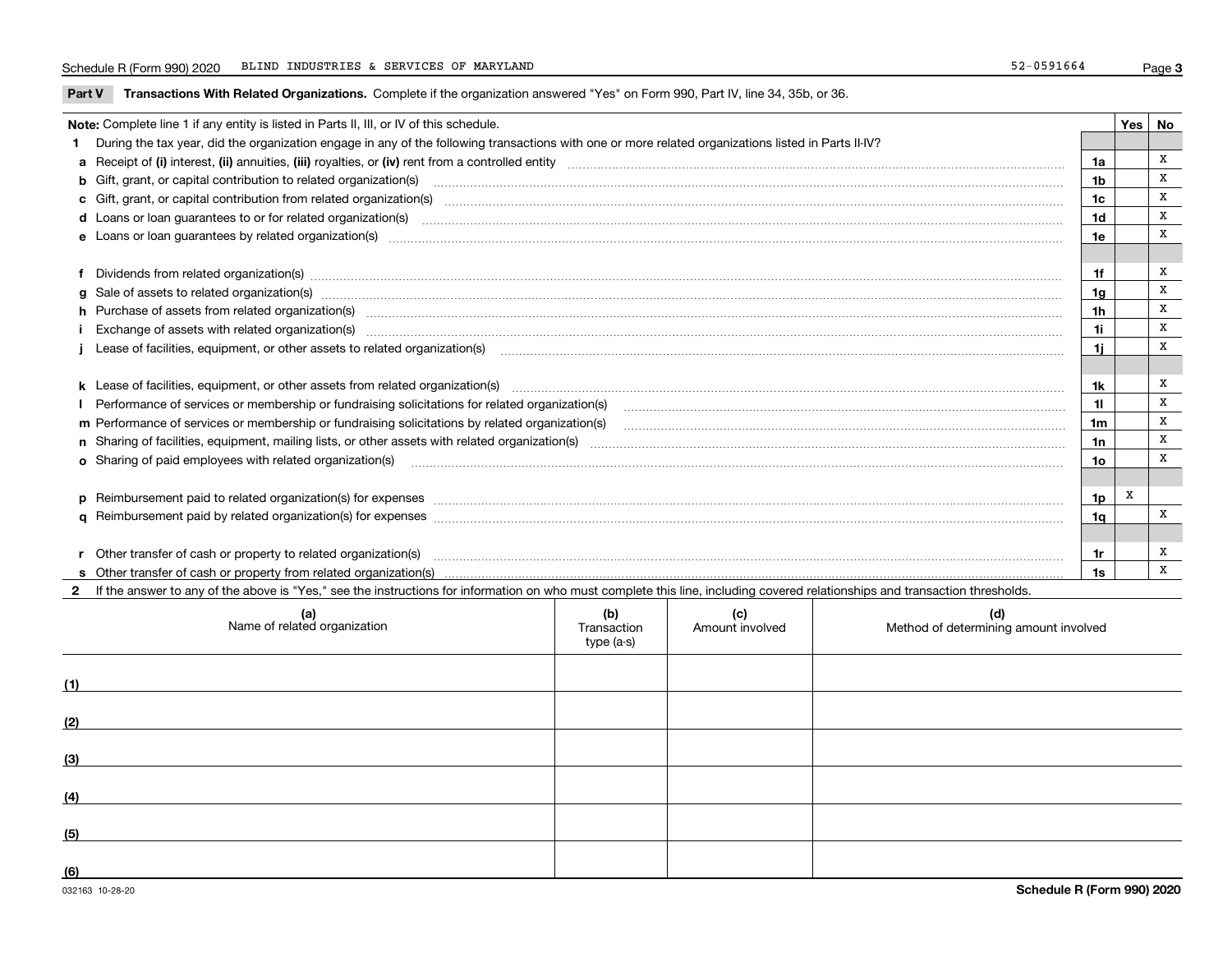#### Schedule R (Form 990) 2020 Page BLIND INDUSTRIES & SERVICES OF MARYLAND 52-0591664

**Part VI Unrelated Organizations Taxable as a Partnership. Complete if the organization answered "Yes" on Form 990, Part IV, line 37.** 

Provide the following information for each entity taxed as a partnership through which the organization conducted more than five percent of its activities (measured by total assets or gross revenue) that was not a related organization. See instructions regarding exclusion for certain investment partnerships.

| $\overline{\phantom{a}}$<br>(a)<br>Name, address, and EIN<br>of entity | ັ<br>$\overline{\phantom{a}}$<br>(b)<br>Primary activity | (c)<br>Legal domicile<br>(state or foreign<br>country) | (d)<br>Predominant income<br>(related, unrelated,<br>excluded from tax under<br>sections 512-514) | Yes No | (e)<br>Are all<br>partners sec.<br>$501(c)(3)$<br>$orgs.?$ | (f)<br>Share of<br>total<br>income | (g)<br>Share of<br>end-of-year<br>assets | (h)<br>Disproportionate<br>allocations?<br>Yes No | (i)<br>Code V-UBI<br>amount in box 20 managing<br>of Schedule K-1 partner?<br>(Form 1065)<br>ves No | (i) | $\left( \mathsf{k}\right)$ |
|------------------------------------------------------------------------|----------------------------------------------------------|--------------------------------------------------------|---------------------------------------------------------------------------------------------------|--------|------------------------------------------------------------|------------------------------------|------------------------------------------|---------------------------------------------------|-----------------------------------------------------------------------------------------------------|-----|----------------------------|
|                                                                        |                                                          |                                                        |                                                                                                   |        |                                                            |                                    |                                          |                                                   |                                                                                                     |     |                            |
|                                                                        |                                                          |                                                        |                                                                                                   |        |                                                            |                                    |                                          |                                                   |                                                                                                     |     |                            |
|                                                                        |                                                          |                                                        |                                                                                                   |        |                                                            |                                    |                                          |                                                   |                                                                                                     |     |                            |
|                                                                        |                                                          |                                                        |                                                                                                   |        |                                                            |                                    |                                          |                                                   |                                                                                                     |     |                            |
|                                                                        |                                                          |                                                        |                                                                                                   |        |                                                            |                                    |                                          |                                                   |                                                                                                     |     |                            |
|                                                                        |                                                          |                                                        |                                                                                                   |        |                                                            |                                    |                                          |                                                   |                                                                                                     |     |                            |
|                                                                        |                                                          |                                                        |                                                                                                   |        |                                                            |                                    |                                          |                                                   |                                                                                                     |     |                            |
|                                                                        |                                                          |                                                        |                                                                                                   |        |                                                            |                                    |                                          |                                                   |                                                                                                     |     |                            |

**Schedule R (Form 990) 2020**